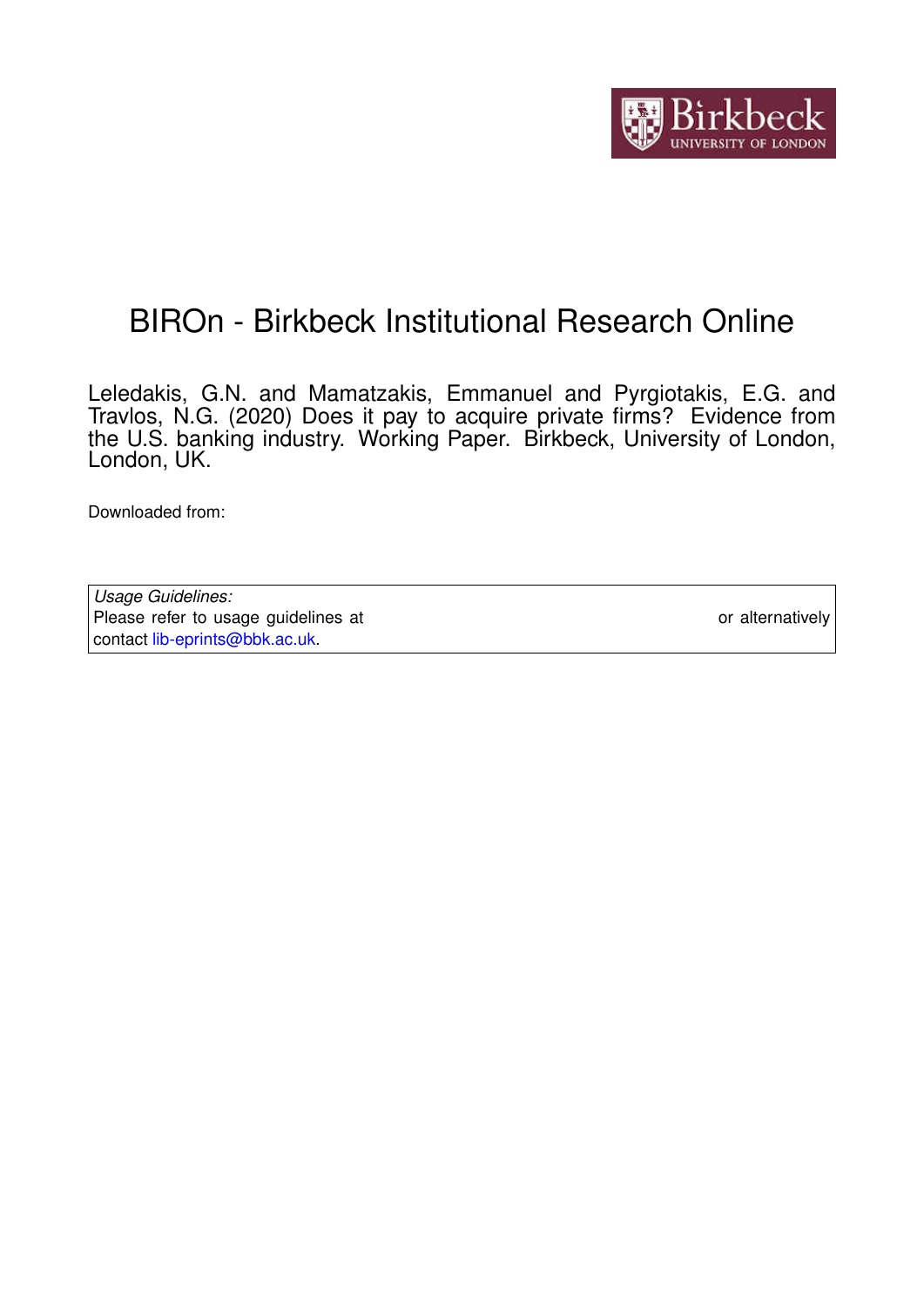## **Does it pay to acquire private firms? Evidence from the U.S. banking industry**

George N. Leledakisa, Emmanuel C. Mamatzakisb, Emmanouil G. Pyrgiotakis<sup>c</sup> Nickolaos G. Travlos<sup>d</sup>

#### **MAY 2020**

#### **ABSTRACT**

We extend the U.S. bank M&As literature by examining bidder announcement abnormal returns in deals involving both public and private targets over a 32-years examination period. Our main findings document the existence of a listing effect in our sample. Banks gain when they acquire private firms and lose when they acquire public firms. Gains in private offers are even higher when bidders employ financial advisors, whereas the opposite is true for public deals. We argue that this adverse advisor effect relates to the different levels of information asymmetry between public and private targets. Our results remain robust when we control for usual determinants of bidder abnormal returns, such as the method of payment, size, or relative size and when we control for sample selection and endogeneity problems.

*JEL Classification:* G14, G21, G34 *Keywords: Mergers and Acquisitions, Banks, Listing Effect, Financial Advisor.*

<sup>a</sup>Department of Accounting and Finance, School of Business, Athens University of Economics and Business, 76 Patision Str., 104 34, Athens, Greece; Tel.: +30 210 8203459. E-mail addresses: gleledak@aueb.gr (G. Leledakis),b Department of Management, Birkbeck College, University of London, U.K. e.mamatzakis@bbk.ac.uk (E. Mamatzakis), c Essex Business School, University of Essex, U.K., e.pyrgiotakis@essex.ac.uk (E. Pyrgiotakis), <sup>d</sup> ALBA Graduate Business School at The American College of Greece, Greece and Surrey Business School University of Surrey, U.K. n.travlos@surrey.ac.uk (N. Travlos). We would like to thank two anonymous referees, and the participants at the 2017 National Conference of the Financial Engineering & Banking Society (FEBS), the 2018 ATHENIAN Policy Forum (APF) Conference, and the 2019 International Conference of the Financial Engineering & Banking Society (FEBS) for their valuable comments and suggestions. George Leledakis greatly acknowledges financial support received from the Research Center of the Athens University of Economics and Business (EP-2556-01). Nickolaos Travlos greatly acknowledges financial support from the Kitty Kyriacopoulos Chair in Finance. All remaining errors and omissions are our own.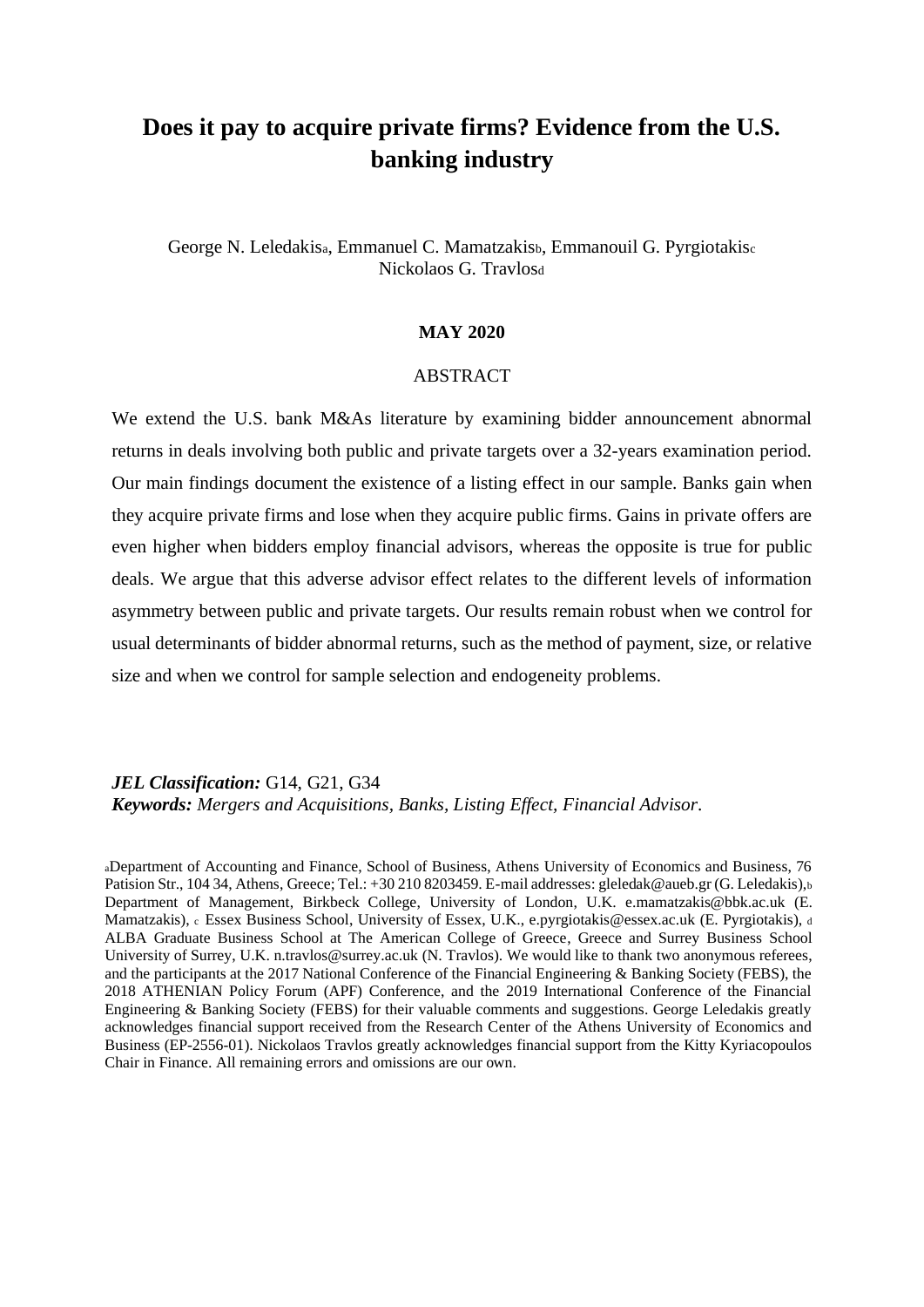## **1. Introduction**

The U.S. banking industry has experienced intense consolidation in the previous decades. Financial innovation and deregulation fostered successive waves of bank mergers and acquisitions (M&As). To date, empirical research fails to provide conclusive evidence that the U.S. bank mergers create value for the bidding firms' shareholders. Cornett and De (1991), Houston and Ryngaert (1994), DeLong (2001), DeLong and DeYoung (2007), Brewer and Jagtiani (2013), among others, find that bidding banks experience negative or insignificant abnormal returns around the merger announcement date. Empirical research on the nonfinancial M&As documents similar results. However, there is also considerable evidence in the non-financial mergers showing that acquirers gain when they buy private firms and lose when they buy public firms (Chang, 1998; Fuller et al., 2002; Officer et al., 2009; Netter et al., 2011; Arikan and Stulz, 2016; Brander and Egan, 2017). This phenomenon is usually referred to as the "listing effect" (Faccio et al., 2006), and many studies investigate this issue in the context of information asymmetry theory (for an insightful summary see Tanna and Yousef, 2019).

In the case of M&As, information asymmetry can be two-sided, since both bidders and targets may have private information on their own firm value (Eckbo, 2009). Bidders can limit the degree of asymmetric information regarding their value by paying with cash (Eckbo et al., 1990), while target information asymmetry can be mitigated in various ways. In particular, bidding firms may pay a lower purchase price to avoid the risk of inaccurately valuing the target (Makadok and Barney, 2001), or they might choose to pay with stock to share with the target firms' shareholders the risk of target overvaluation (Hansen, 1987; Finnerty et al., 2012).

An additional way to limit the amount of the asymmetric information regarding the target firms' value is using financial advisors (Officer, 2007). In fact, the choice of a financial advisor benefits bidders most when target information asymmetry is high (Graham et al., 2017). Financial advisors use their expertise in order to collect superior information for the potential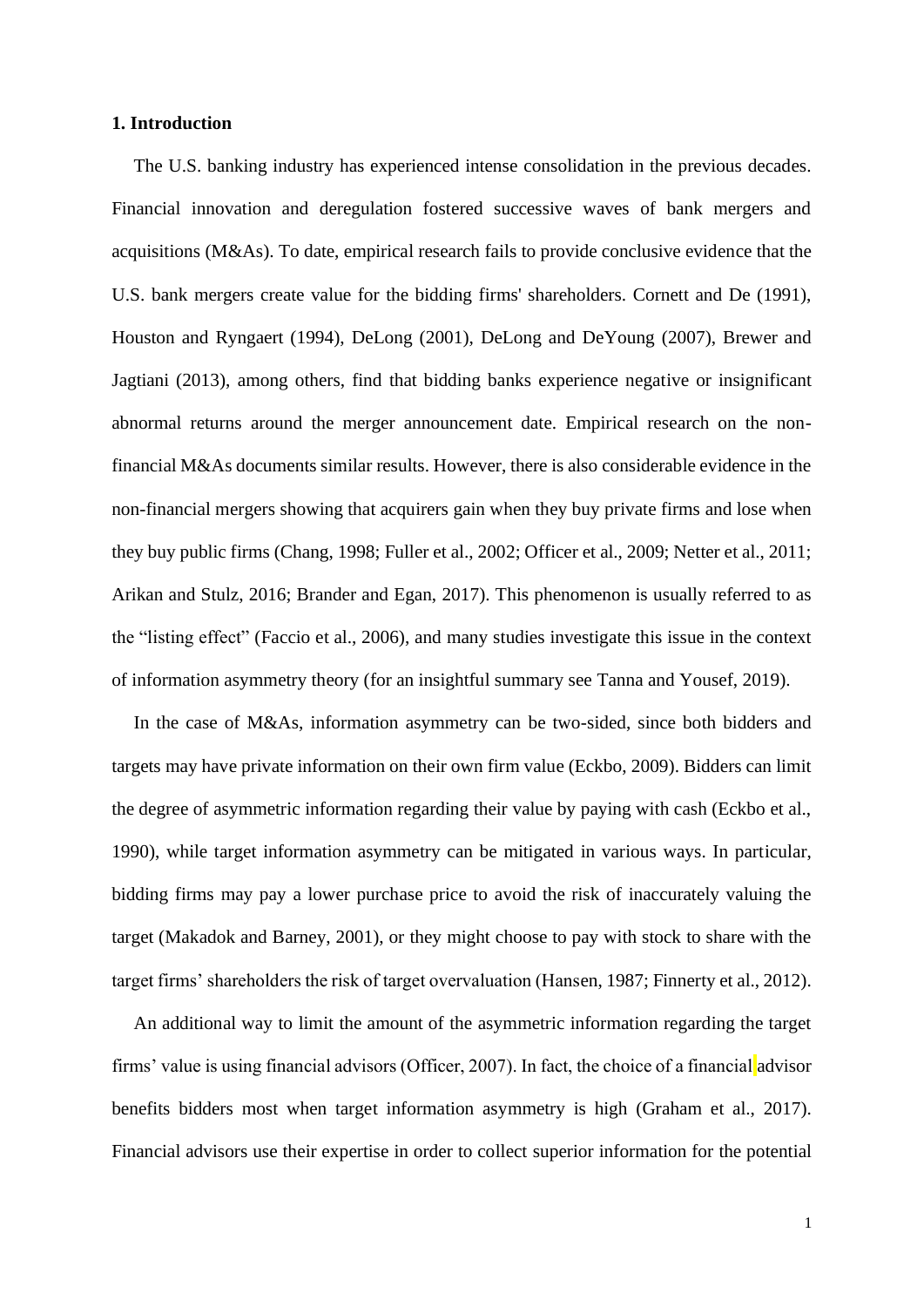targets and locate any synergetic benefits (Servaes and Zenner, 1996). As suggested by Capron and Shen (2007), the use of this superior information should create more shareholder value in acquisitions of private targets than in those of public targets. Building on these arguments, we expect that any advisor effect should be more pronounced in acquisitions of private firms, where information regarding the target is not widely available. Therefore, the use of financial advisors by bidders may at least explain part of the return differential between public and private offers.

While information asymmetries are endemic to all types of deals and industries, this problem might be more severe in private offers because private targets are more opaque than public targets (Officer et al., 2009). Moreover, this issue might be more relevant in banking for two reasons. First, the majority of U.S. bank M&As involves unlisted targets. Second, the valuation of private banks is subject to severe information asymmetries (Flannery et al., 2004).

The aim of this paper is twofold. First, we examine whether there is listing effect in our sample of banking acquisitions. Second, we investigate whether and to what extent the use of financial advisors can explain the difference in market reaction between public and private offers. To address our research questions, we use a large and comprehensive sample of 2,008 completed M&As of public and privately held targets by U.S. banks, announced between 1984 to 2015. At the univariate level, our findings indicate the existence of a listing effect in our sample. In addition, we find that bidders of private targets experience positive announcement abnormal returns when they choose to employ a financial advisor, while in public deals, the use of a financial advisor is associated with negative abnormal returns.

We conduct regression analysis to account for any confounding effects that may impact our results. Particularly, we control for method of payment, and other possible determinants of bidder gains such as size, and pre-merger performance. We also control for bidder-specific heterogeneity by adding bidder fixed effects in our regressions (Golubov et al., 2015).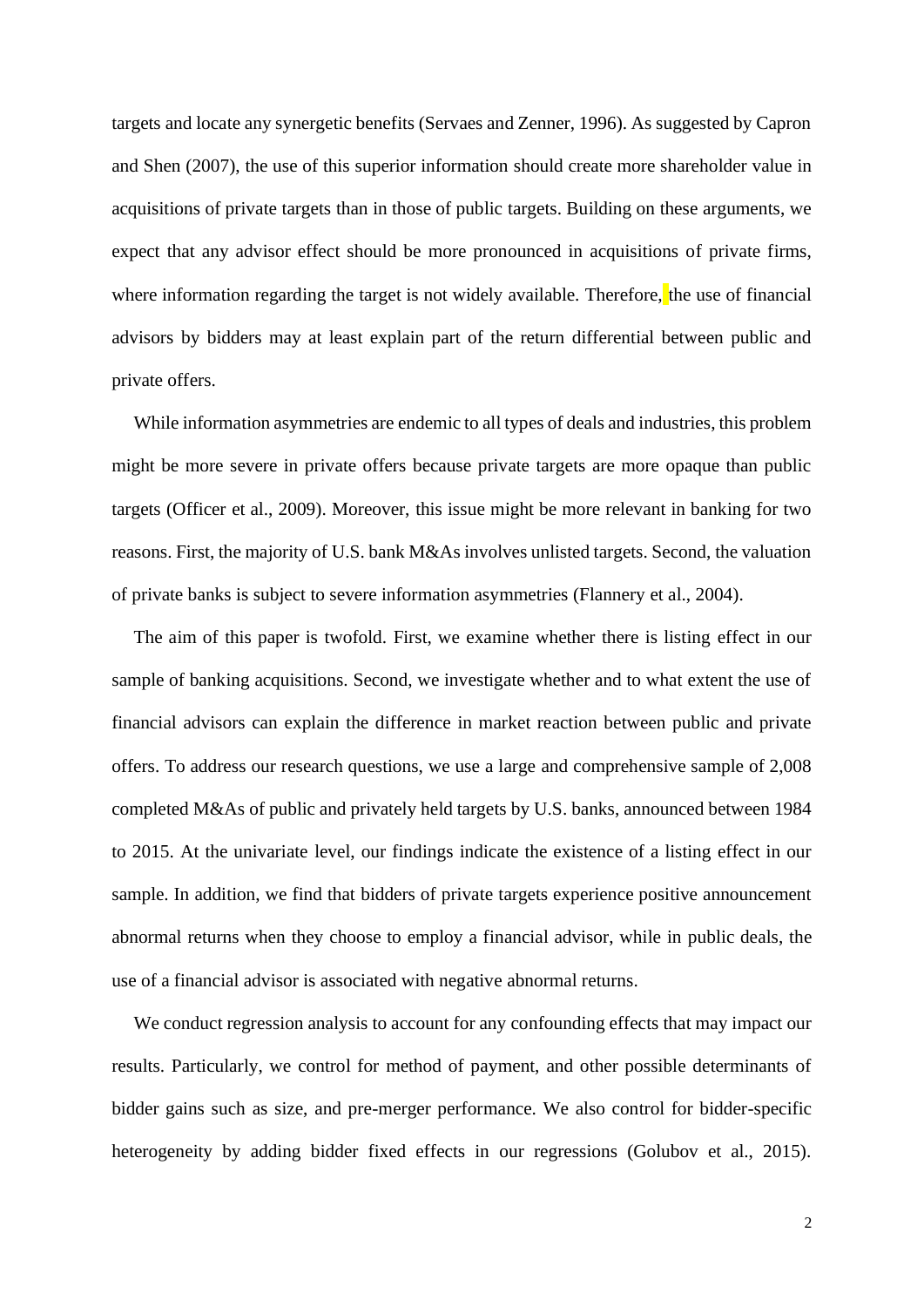Collectively, the results support our conjecture that the use of financial advisor relates to higher bidder abnormal returns in acquisitions of private targets. Interestingly, this positive advisor effect is stronger for deals advised by less prestigious advisors.

We employ two robustness checks to alleviate any endogeneity concerns. First, we use the propensity score matching approach, to examine whether selection bias could explain the listing effect in our sample. Second, we also account for the endogenous nature of the financial advisor choice using the two-stage procedure of Heckman (1979). We find no issues associated with self-selection sample, which indicates that our baseline regression analysis is statistical meaningful.

Finally, we explore whether other potential explanations for the listing effect may impact our results, such as the liquidity discount in private offers (Officer, 2007), the improved corporate governance of the post-crisis period (Alexandridis et al., 2017), or the monitoring hypothesis (Chang, 1998). We do not find evidence to support these assumptions, a fact which highlights the need to study banking acquisitions separately from other industries.

The remainder of the paper is organized as follows. Section 2 reviews the related literature. Section 3 details the data collection for the empirical analysis. Sections 4 present our main empirical results. Section 5 deals with endogeneity issues, and Section 6 presents additional robustness checks. Section 7 concludes the paper.

#### **2. Theoretical framework and motivation**

## *2.1. Listing effect and information asymmetry*

There is a wide literature in the non-financial M&As, which examines the relationship between bidder returns, and the target firms' listing status (Chang, 1998; Fuller et al., 2002; Moeller et al., 2004; Faccio et al., 2006; John et al., 2010; Netter et al., 2011; Arikan and Stulz, 2016; Brander and Egan, 2017). Collectively, these studies document that in public offers,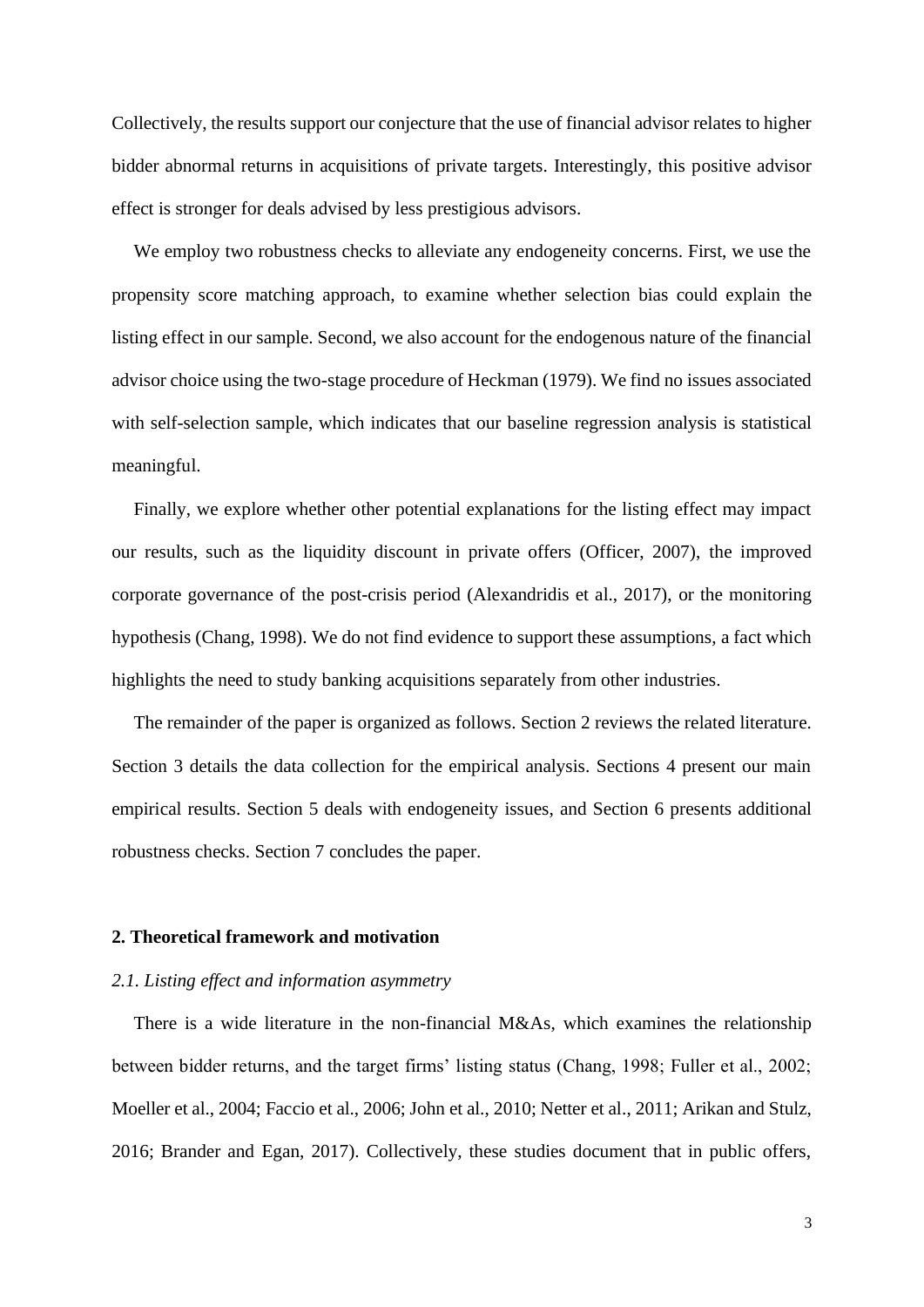acquiring firm realize negative, or at best zero announcement abnormal returns, while in private offers abnormal returns are positive. The relevant literature attempts to explain this phenomenon under the asymmetric information perspective (Officer et al., 2009).

Information asymmetry is associated with the degree of information availability (Luypaert and Van Caneghem, 2017). In an M&As transaction, information asymmetry can be two-sided, because both the bidder and the target may have information regarding their valuation that they do not convey to the other party (Hansen, 1987). One possible way to resolve this information asymmetry problem is to choose the appropriate method of payment (Eckbo et al., 1990). In fact, bidders who pay in cash avoid their misevaluation of their own stock, while bidders who pay with stock may reduce the cost of overpayment arising from the lack of information regarding the target firm's value (Eckbo, 2009).

The effect of bidder information asymmetry on announcement period returns is based on the overvaluation hypothesis of Leland and Pyle (1977) and Myers and Majluf (1984). According to this hypothesis, managers of acquiring firms will be inclined to pay with stock only if they believe that their firm is overvalued. Therefore, equity payments send a negative sign to the market regarding the acquiring firm's valuation, which translates to negative abnormal returns (Travlos, 1987). However, the relative degree of information asymmetry between the acquiring and the target firm may also have an impact on merger gains (Finnerty et al., 2012). In the case of private offers for example, target information asymmetry is expected to be high, since privately-owned firms disclose less information to the markets (Reuer and Ragozzino, 2008; Tanna and Yousef, 2019). To account for this information unavailability, acquiring firms could force private targets to accept a discount in the offer premium (Makadok, and Barney, 2001). Alternatively, acquiring firms may choose to pay with stock to mitigate information asymmetry regarding the target firm's valuation. In fact, evidence along these lines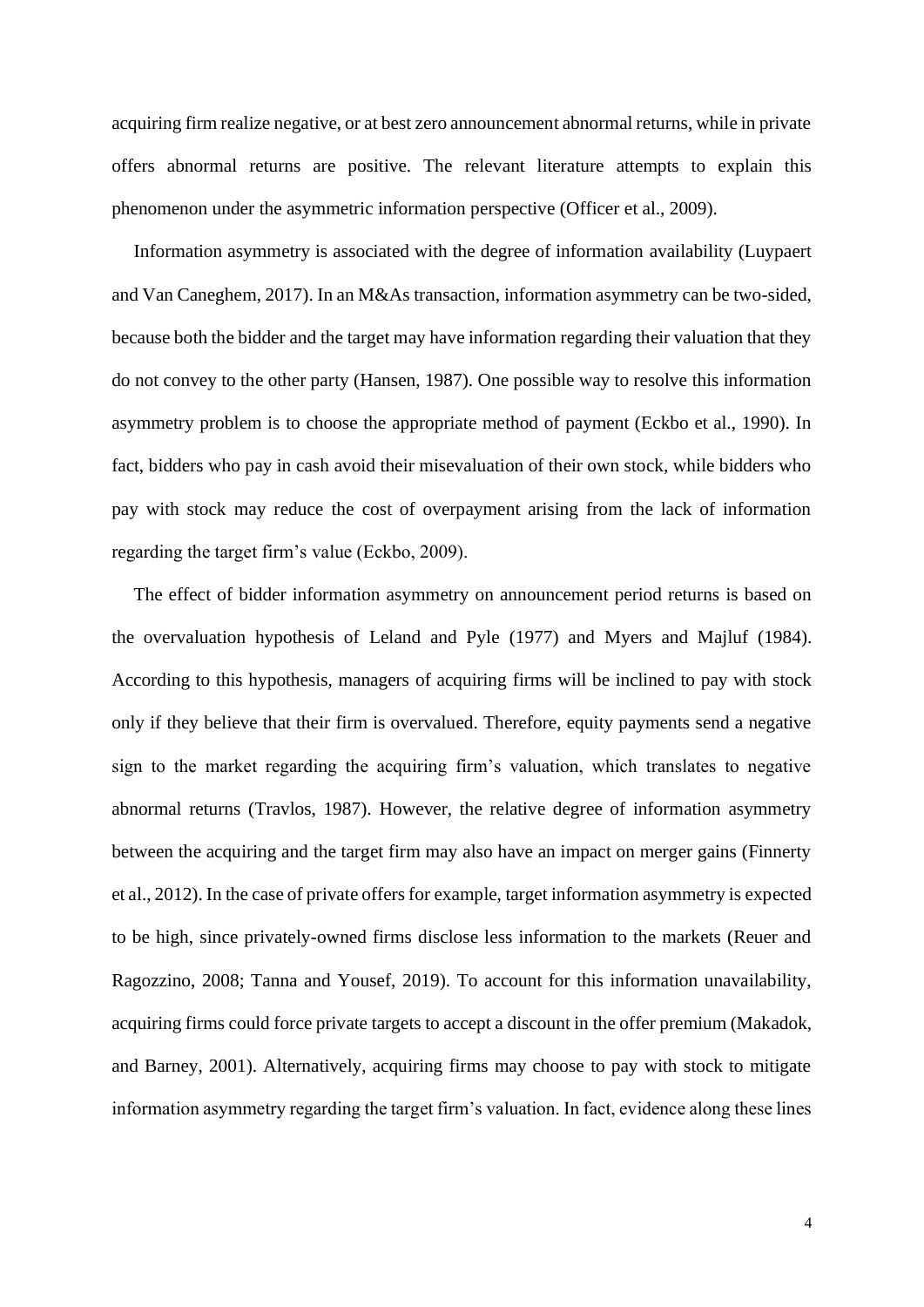shows that in private offers, stock payments are associated with higher abnormal returns (Chang, 1998; Fuller et al., 2002; Netter et al., 2011).

## *2.2. Financial advisors and information asymmetry*

In the context of information asymmetry theory, we propose that the use of financial advisor might help bidding firms alleviate concerns regarding the target firms' valuation. Officer (2007) argues that financial advisors may limit the amount of target information asymmetry for bidding firms. Based on this argument, we expect the advisor effect to be more pronounced in private offers relative to public ones since target information asymmetry is higher in the former deals relative to the latter ones. Private firms have more control over the information they convey to the market, whereas for public targets, the market for corporate control serves as an asset valuation and information-processing mechanism (Capron and Shen, 2007). In addition, high target information asymmetry in private offers creates more opportunities for bidders to use superior information and exploit synergetic benefits (Makadok and Barney, 2001). Financial advisors, as experts in information processing, may be more capable in identifying such synergetic benefits, rather than the bidding firm alone. By contrast, exploiting superior information in public offers is less likely, since information on public firms is widely available due to regulatory disclosure requirements, analysts' coverage and press releases (Feito-Ruiz et al., 2014).

There are several studies that examine the relationship bidder gains and financial advisors under the information asymmetry perspective. In their early study, Servaes and Zenner (1996) found that financial advisors are used in more complex transactions that are characterized by significant asymmetric information. On this end, acquirers of more opaque targets experience a larger fraction of total acquisition gains, since they obtain superior information regarding the target firm's value during the due diligence process (Graham et al, 2017). Furthermore,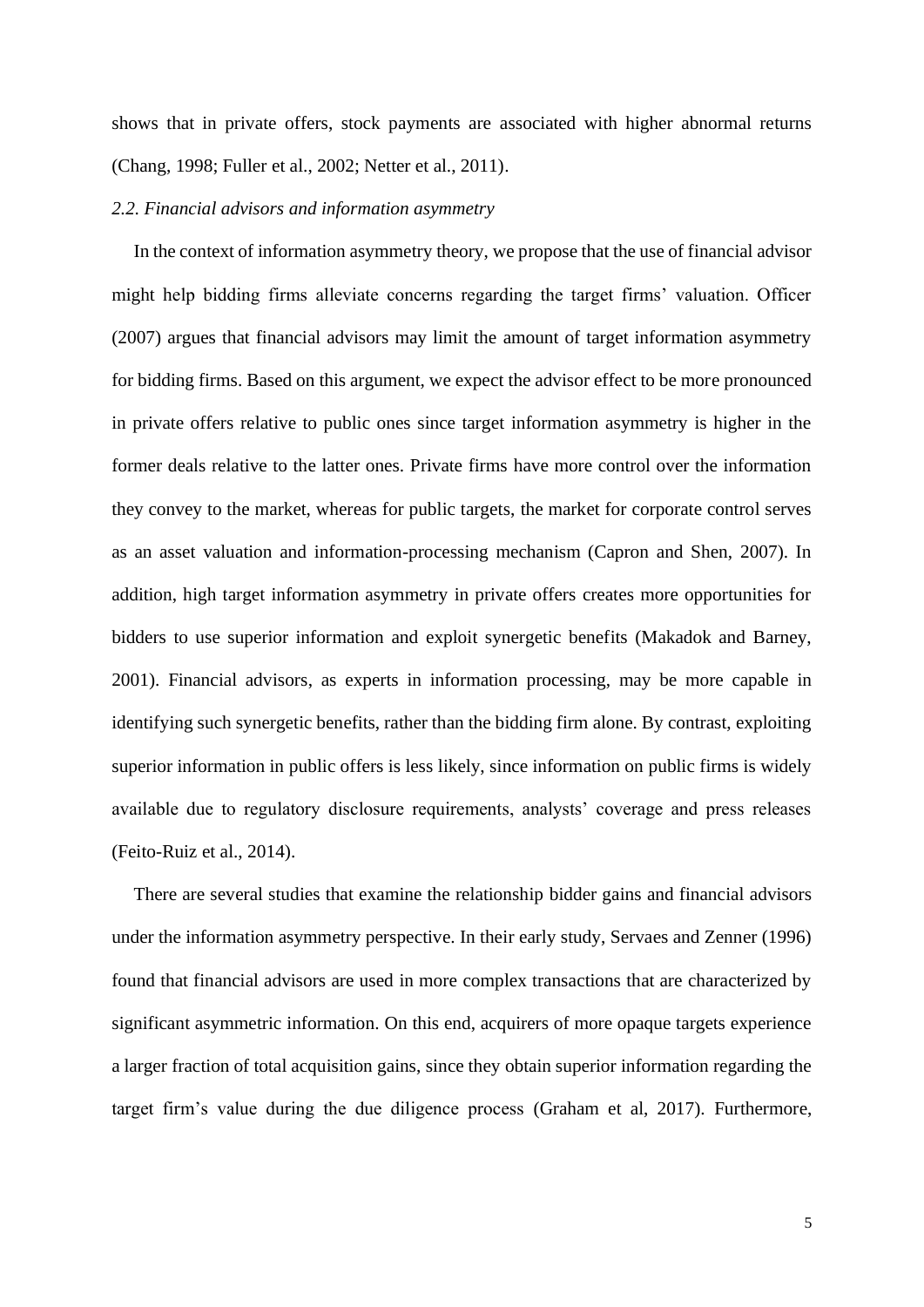Chemmanur et al. (2019) indicate that this positive advisor effect in announcement abnormal returns is more pronounced in more complex and opaque industries.

Another strand of the literature focuses on the advisors' reputation in explaining announcement abnormal returns. Ismail (2010) suggests that acquiring firms garner higher abnormal returns when they employ non-top-tier financial advisors, rather than large prestigious investment banks. By contrast, Golubov et al. (2012) document a positive relationship between advisor reputation and bidder CARs, after controlling for sample selection bias issues.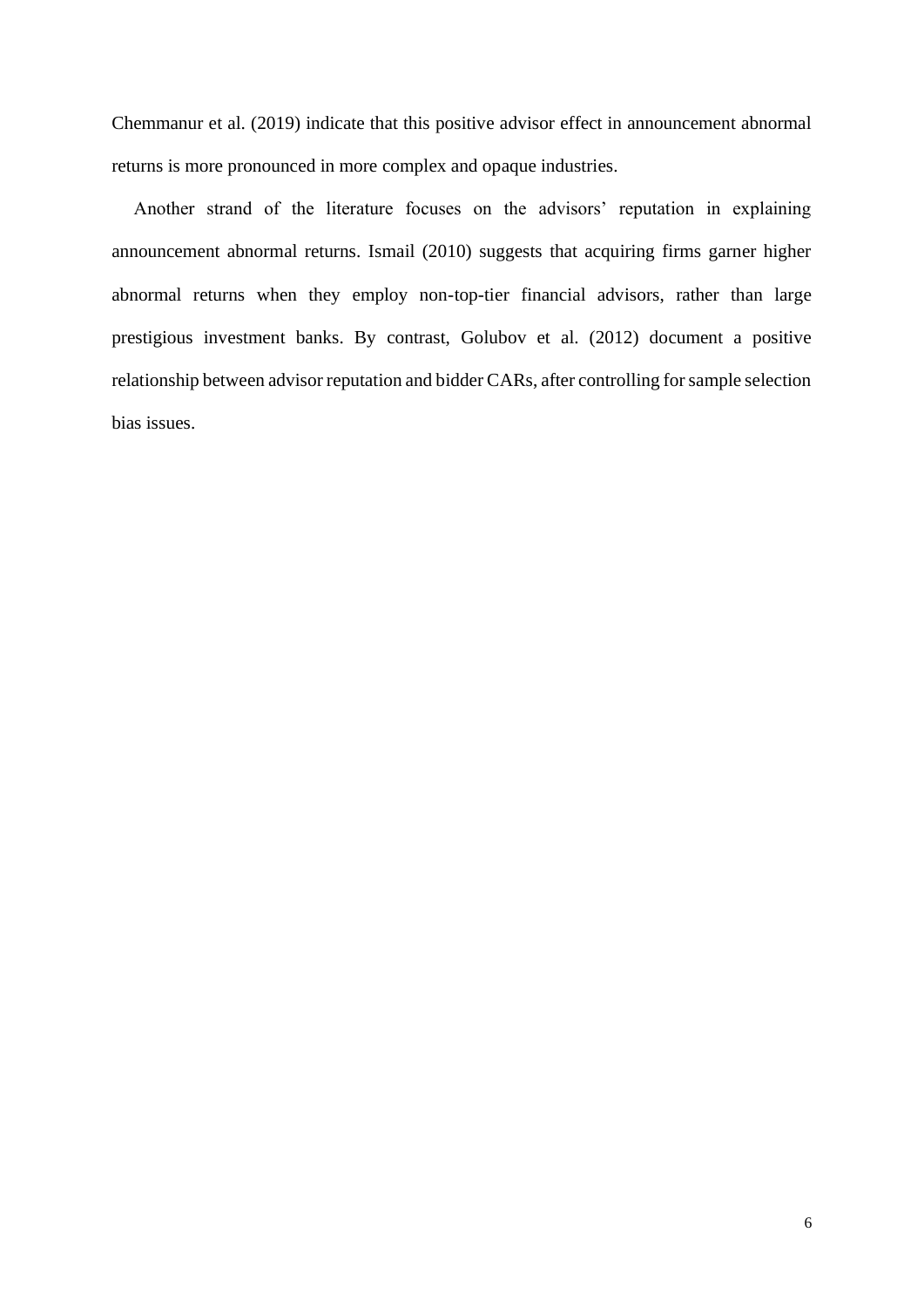## **3. Sample description and statistics**

## *3.1 Merger sample*

We collect merger data from Thomson ONE database. Our sample consists of all completed M&As by U.S. banking firms, with initial bids announced between January 1, 1984 and December 31, 2015.<sup>1</sup> We retrieve mergers that meet the following criteria:

- 1. Bidding firms are commercial banks with a three-digit primary SIC code equal to 602, or bank holding companies with a four-digit primary SIC code equal to 6712.
- 2. The bidder is publicly traded. The target is either a public firm or a private firm.
- 3. All public firms are listed on NYSE, Amex, or Nasdaq.
- 4. Bidding firms have available return data on the Center for Research in Security Prices (CRSP) for at least five days around the merger announcement and COMPUSTAT data for the year-end prior to the merger announcement.
- 5. The bidder acquired an interest of above 50% in the target firm, raising its interest from below 50% to above 50%.
- 6. The deal value is disclosed and above \$1 million.

The above selection process results in an initial sample of 2,139 M&As, where 817 of the targets were listed, and 1,322 were stand-alone private companies. We follow Fuller et al. (2002) and we exclude from the sample 103 clustered mergers, where the bidding bank acquired more than one target firms within 5 days, in order to isolate the bidder's abnormal return for a specific merger (24 public targets, and 79 private targets). We further eliminate 5 duplicate listings from the sample (1 public target, 4 private targets). Duplicates are defined as instances where the same bidder, target and announcement date are listed more than once in the Thomson ONE database.<sup>2</sup> Similar to Hagendorff and Vallascas (2011), we also exclude 17 mergers which involved failing institutions, as reported by Thomson ONE (2 public targets, and 15 private targets). Finally, we exclude 6 mergers where data for the method of payment

<sup>1</sup> Barnes et al. (2014) suggest that Thomson ONE data (former SDC) are reliable from 1984 and onward while early 1980s are not recommended for research.

<sup>2</sup> Duplicates emerge from errors in updating Thomson ONE data. In these cases, when new information is available for a M&A transaction, a new record is created in the database while the previous one still exists.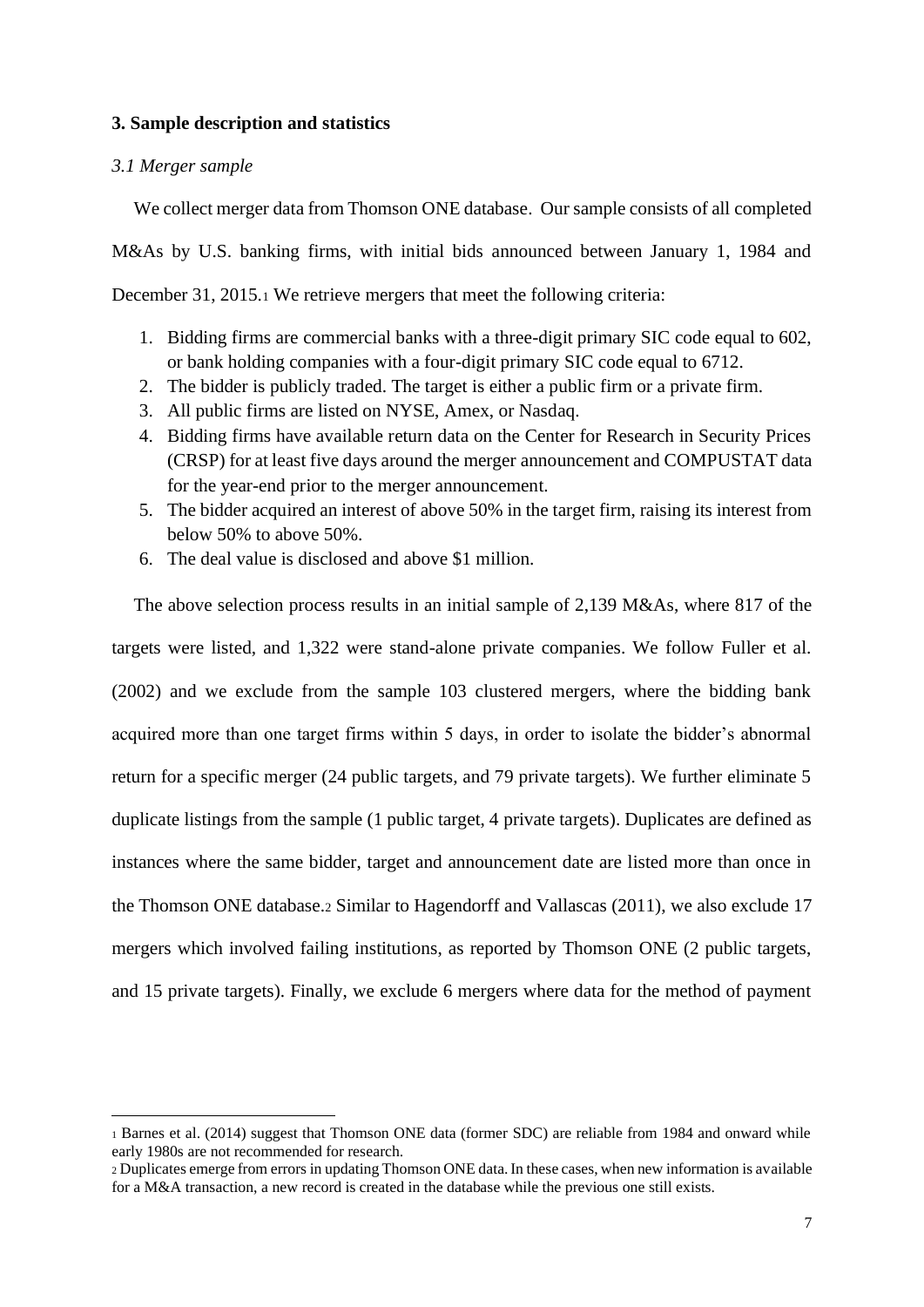are not available (6 private targets). Our final sample consists of 2,008 mergers, where 790 of the targets were listed firms, and 1,218 were private firms.

#### *3.2 Sample statistics*

Table 1 shows the inflation-adjusted (base 2015 dollars) mean value of transaction and the number of mergers per year. The merger sample is segmented based on the target firm's listing status. Both the number and the size of M&As do not increase monotonically through time. Initially, we observe a sharp increase in merger activity in the 1990s, for both types of mergers. This increase is consistent with Mitchell and Mulherin (1996), who document that the deregulation wave of the 1990s has spurred intense consolidation in the U.S. banking industry. In the new millennium, merger activity experienced a downward trend, and did not peak until the mid-2000s. Further, the 2008 financial crisis led to a dramatic decrease in the level of bank M&As. However, in the most recent years, bank merger activity exhibits an increasing trend, following the passage of the Dodd-Frank Act (Leledakis and Pyrgiotakis, 2019).

## Insert **Table 1** here

Table 2 reports the distribution of our merger sample by target firm's industry affiliation, using 48-industry classifications from Fama and French (1997). Industries definitions are based on the four-digit primary SIC codes.<sup>3</sup> We report by industry the number of banks making successful bids for all types of targets, and we further divide the sample based on the target firm's listing status. As expected, almost the entire sample (98.95%) involves targets within the financial industry, whereas most deals (90.04%) concern bank-to-bank mergers.

## Insert **Table 2** here

Table 3 provides additional data describing the sample. All variables are defined in the Appendix. Panel A of Table 3 reports the mean and median (in brackets) values for bidder-

<sup>3</sup> Primary SIC codes denote the primary line of business for a company. However, up to ten different SIC codes may be assigned to each firm, based on the lines of business the company is involved. Therefore, a target firm in our sample may be characterized a bank by its primary SIC code, but it could also engage in trading, insurance, or real estate activities.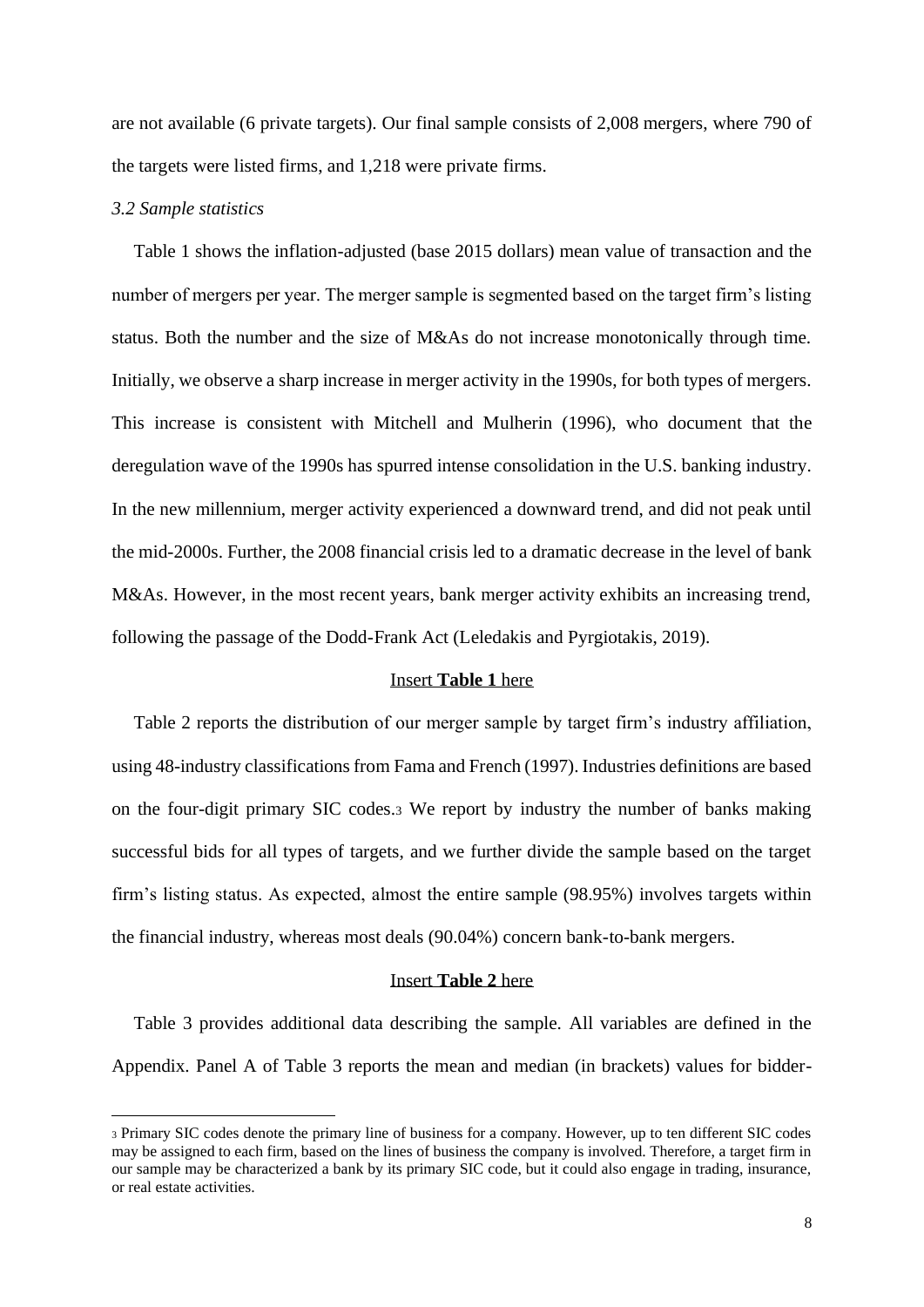specific characteristics. In line with the literature on non-financial M&As, the average bidder size in public offers is larger compared to the corresponding figure in private offers, both in terms of total assets and market value of equity. Further, profitability and equity capitalization do not differ across the two subsamples, where bidders of private offers appear to have higher idiosyncratic return volatility.

Panel B of Table 3 reports the mean and median values for the deal-specific characteristics of our sample. Not surprisingly, the dollar value of M&As is much larger for listed targets than for private targets. In fact, mergers involving public targets are approximately 22 times larger compared to those involving private targets. As a result, the relative size of target to bidder is significantly higher in public offers. Days to completion serves as a proxy for merger complexity (Becher and Campbell, 2005). The length of a merger is larger for public than for private offers, suggesting that public deals are more difficult to complete. Following Martin (1996), we group the method of payment into three different categories: (1) cash, (2) stock, and (3) combination of cash and stock.<sup>4</sup> We observe that stock financing is the prevailing method of payment for acquisitions of public and private targets. However, bidders in private offers use significantly more cash to pay for the acquisition compared to bidders in public deals. Finally, banks that buy private firms focus more in intrastate transactions and use the pooling accounting method less often to incorporate the target in their books relative to those buying public firms.

To address our research question, we report financial advisor data for the bidding banks of our sample. We collect information, from Thomson ONE database, on whether any advisors were used by the bidding firm, number of advisors used and advisor's full name. From our entire sample of 2,008 M&As, we identified 983 mergers with complete information about

<sup>4</sup> Cash payments include combinations of cash, debt, or liabilities. Stock payments include financing with common stock or combinations of common stock and options or warrants. Combo financing includes combinations of cash, common stock, debt, preferred stock, convertible securities and methods classified as "other consideration" by Thomson ONE database.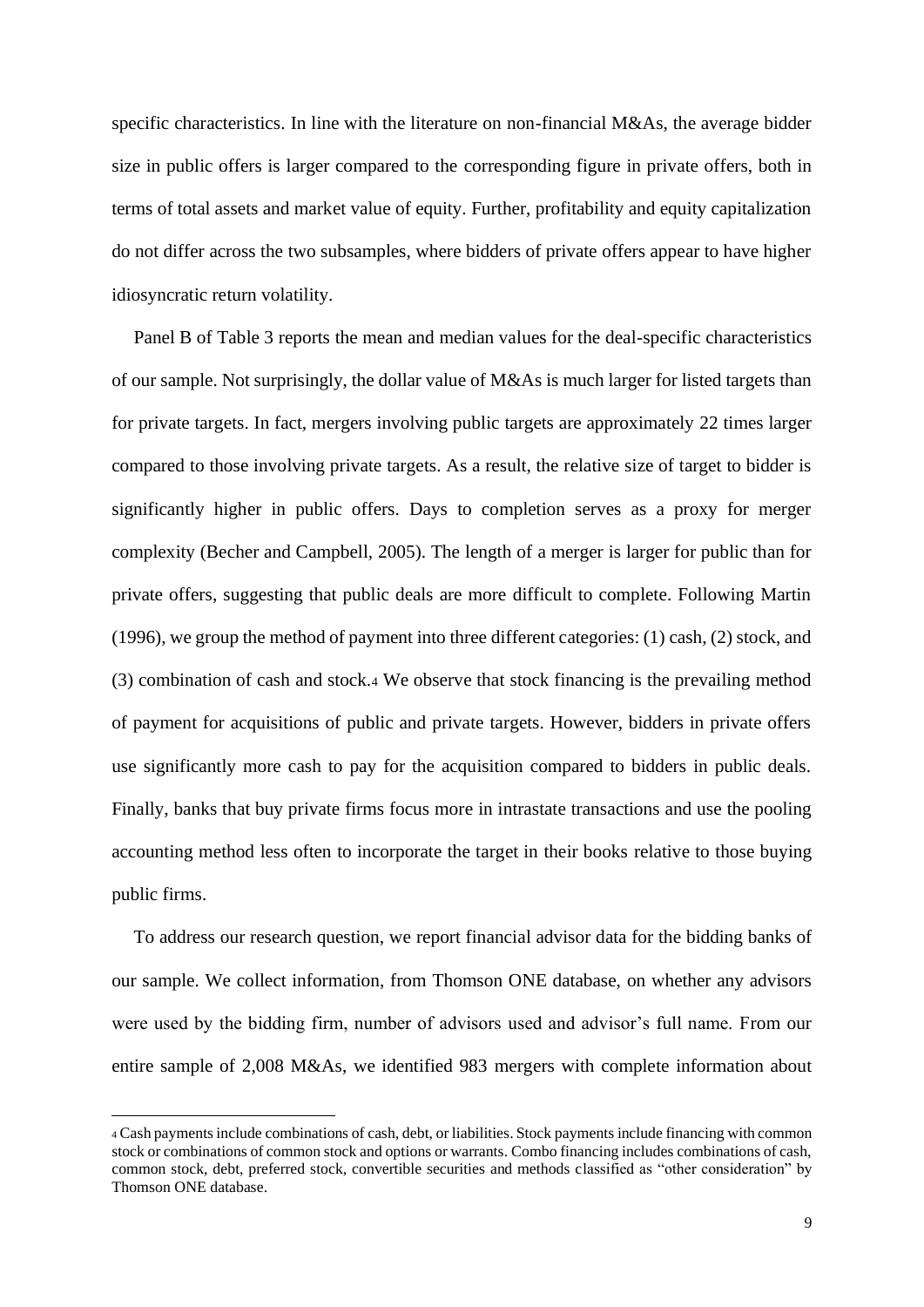bidder financial advisors (540 public targets, and 443 private targets). Out of the 983 sampled deals, 796 were advised by at least one investment bank, and 187 deals did not involve any financial advisors on the part of the bidder (in-house deals).

We also control for the financial advisor's reputation, to test whether top-tier investment banks are perceived to provide better services in bank acquirers than non-top-tier advisors. Hence, we download financial advisors league tables from Thomson ONE database for deals announced and completed during the period January 1984 to December 2015. The rankings are based on the dollar value of transaction handled by the advisor during the sample period. Interestingly, the top-11 advisors are the same in both announced and completed deals' rankings (see Table A1 in the Appendix A for the review process). Following Fang (2005), we classify advisors into two tiers: the top-8 investment banks are defined as "top-tier" and all other financial advisors as "non-top-tier". The top-8 financial advisors are Goldman Sachs & Co, Morgan Stanley, Bank of America Merrill Lynch, JP Morgan, Citi, Credit Suisse, Barclays, and Lazard. Most of these investment banks appear in league tables of prior studies (Rau, 2000; Hunter and Jagtiani, 2003; Golubov et al., 2012). Hence, we suggest that financial advisors' reputation is relatively stable overtime.

In order to correctly assign the reputation of each financial advisor, we follow Golubov et al. (2012), and we account for the M&As between financial advisors. For example, Bank of America was not a top-tier financial advisor prior to the acquisition of Merrill Lynch in 2008. Hence, mergers advised by Bank of America before 2008 are classified as advised by a nontop-tier financial advisor. Finally, in case a bidding bank had employed multiple financial advisors, the deal is classified as advised by a top-tier advisor if at least one of the advisors belongs to the top-8 group (Servaes and Zenner, 1996).

## Insert **Table 3** here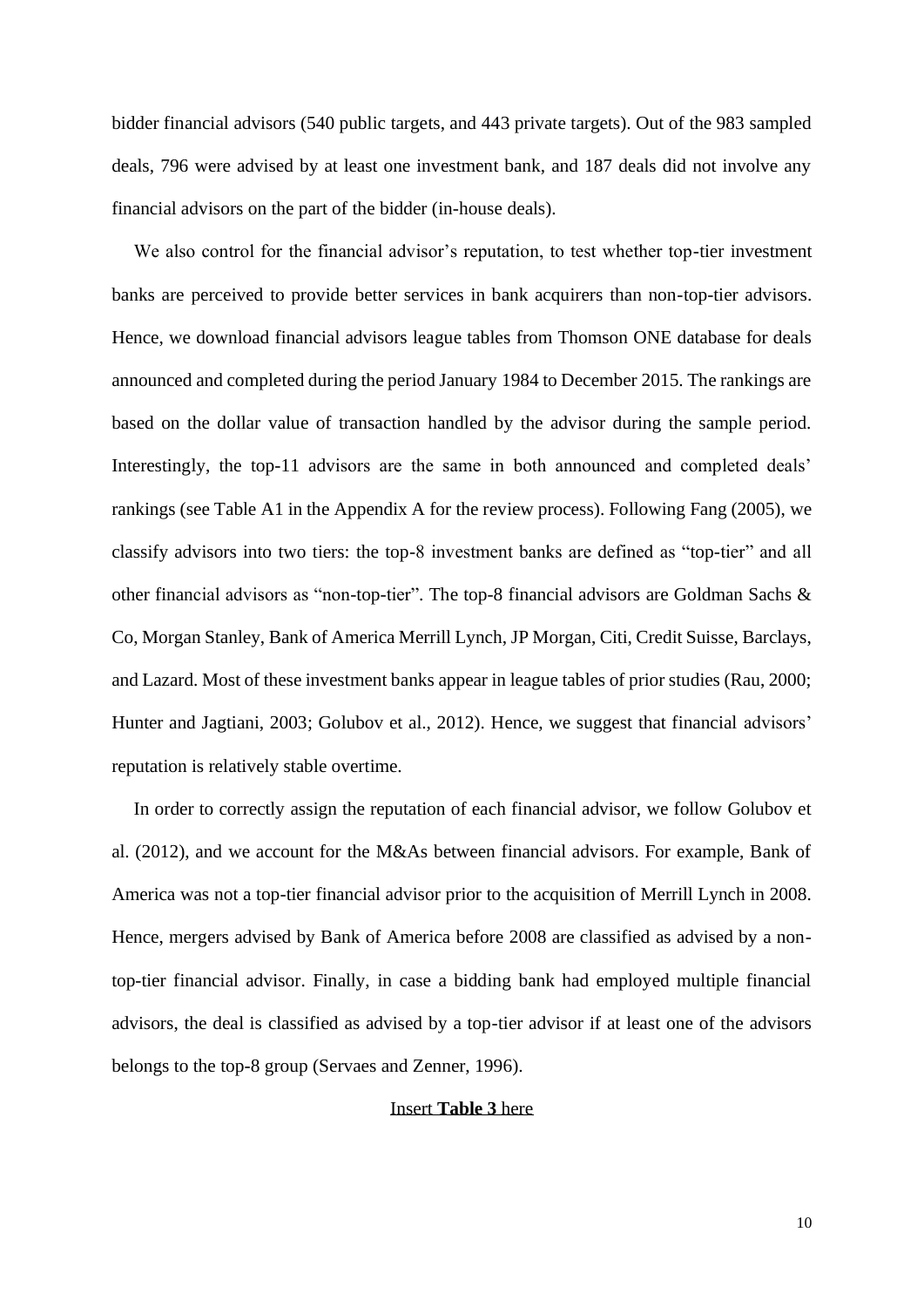#### **4. Main empirical results**

#### *4.1. Univariate analysis*

As a first step in our empirical analysis, we use the standard event study methodology, outlined by Brown and Warner (1985), to evaluate bidder gains around the merger announcement dates. We estimate cumulative abnormal returns (CARs) over a five-day event window centered on the announcement date using the market adjusted return model:5

$$
AR_{i,t} = R_{i,t} - R_{m,t}
$$

where  $R_{i,t}$  is the return for stock *i* on day *t* and  $R_{m,t}$  is the market return on the CRSP NYSE/Amex/Nasdaq value-weighted index on day *t.* We prefer to follow this approach rather than estimating market model parameters over a time interval prior to the merger announcement. This enables us to account for the possibility that a bidding bank had announced another merger at some point during the estimation period (Fuller et al., 2002).<sup>6</sup> We evaluate the statistical significance of our results based on the standardized cross-sectional test of Boehmer et al. (1991). This procedure corrects for potential increases in the variance of abnormal returns, commonly found in event studies.

Panel A of Table 4 presents the mean CARs for bidding banks classified by the target firm's listing status. For the entire sample of 2,008 deals, bidder abnormal returns are negative (−0.22%) and statistically significant at the one percent level. In public offers, bidders realize negative CAR of −1.45%, statistically significant at the one percent level, a finding which is consistent with prior empirical work (Cornett and Tehranian, 1992; DeLong and DeYoung, 2007; Brewer and Jagtiani, 2013). By contrast, in private offers, bidding banks generate a mean

<sup>5</sup> We also examined other event windows frequently used in the literature  $(-1, +1)$ ,  $(-5, +1)$ ,  $(-10, +1)$ ,  $(-1, +10)$ , (−10, +10), (−20, +20). Results remained qualitatively similar. Really??? Perhaps we overshoot here, so we say there is no variability whether you are close and far away from announcement. So announcement might not be of importance.

<sup>6</sup> To ensure robustness of our results we have also estimated CARs using the market model and the mean adjusted returns model. Results remained unchanged.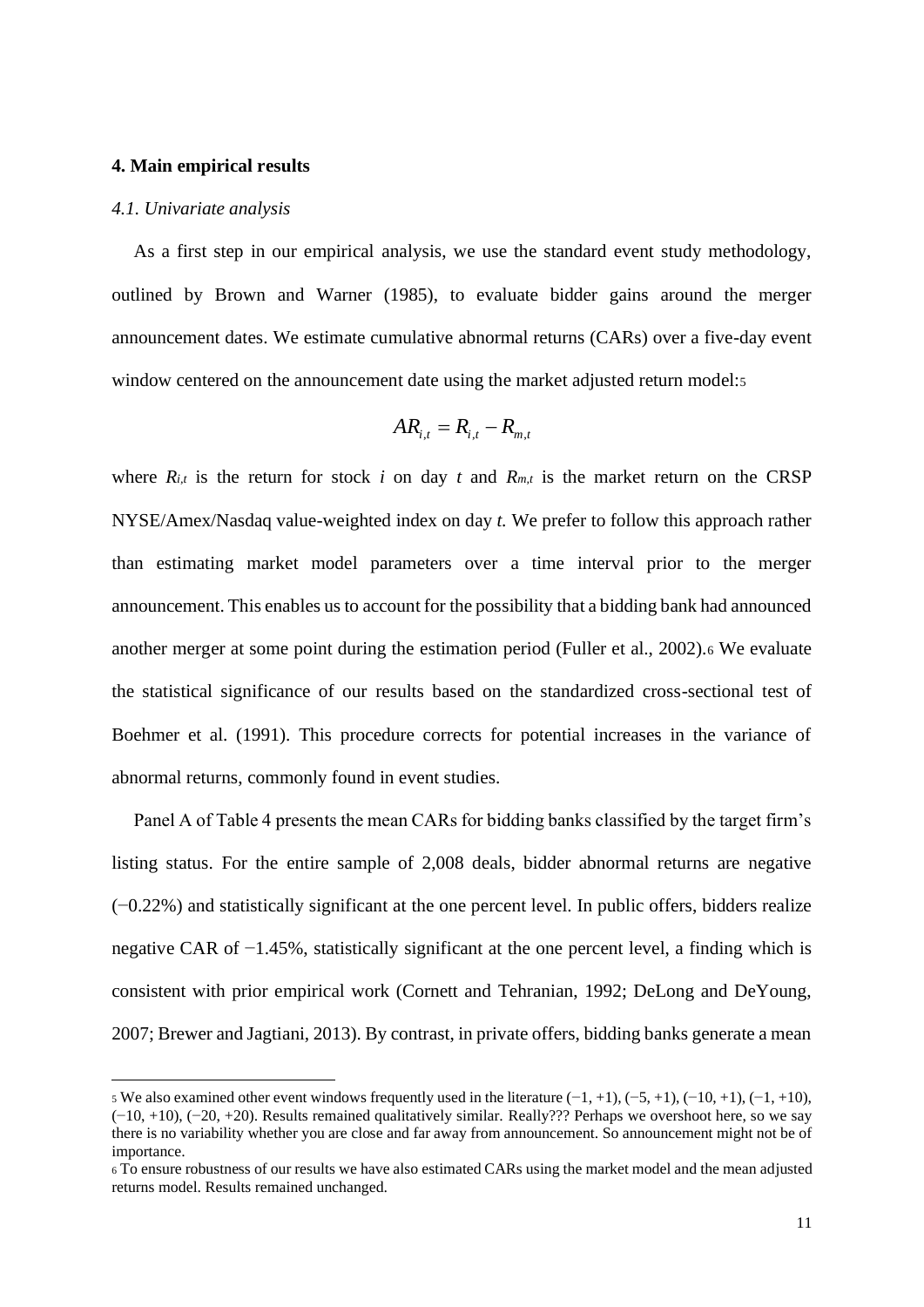abnormal return of 0.57%, which is statistically significant at the one percent level. The difference in mean CARs between the two types of deals is also statistically significant at the one percent level. This result indicates the existence of a listing effect in our sample.

## *4.1.1. Method of payment and bidder CARs*

Panel B of Table 4 presents the mean CARs for bidding banks classified by the target firm's listing status and method of payment. For the entire sample, the use of cash is associated with zero abnormal returns, whereas deals financed by any type of stock realize negative and statistically significant, at the one percent level, abnormal returns. In public bids, abnormal returns for cash offers are again indistinguishable from zero. However, in stock or combination offers, abnormal returns are negative  $(-1.61\%$  and  $-1.63\%$ , respectively) and statistically significant at the one percent level. Therefore, in public bank M&As, the use of equity is associated with negative market reaction, consistent with the corresponding evidence from non-bank M&As (Travlos, 1987). On the contrary, in private offers, bidder abnormal returns are positive and statistically significant at the five percent level regardless of the method of payment: cash (0.60%), stock (0.56%), and combination (0.57%). In addition, all differences between private and public bids are positive and statistically significant at the ten percent level, or better, which suggests that the former deals outperform the latter ones in all cases.

## *4.1.2. Financial advisors and bidder CARs*

Panel C of Table 4 presents bidder CARs for the subsample of 983 deals where data on financial advisors are available on Thomson ONE database. We split the sample based on whether the bidding banks has employed at least one financial advisor (*advisor*), or not (*inhouse*). Initially, results for the entire sample are consistent with Servaes and Zenner (1996) who find that the use of a financial advisor does not affect announcement abnormal returns. Bidder CARs are negative and statistically significant at five percent level or better in both types of deals: advisor (−0.59%), in-house (−0.56%).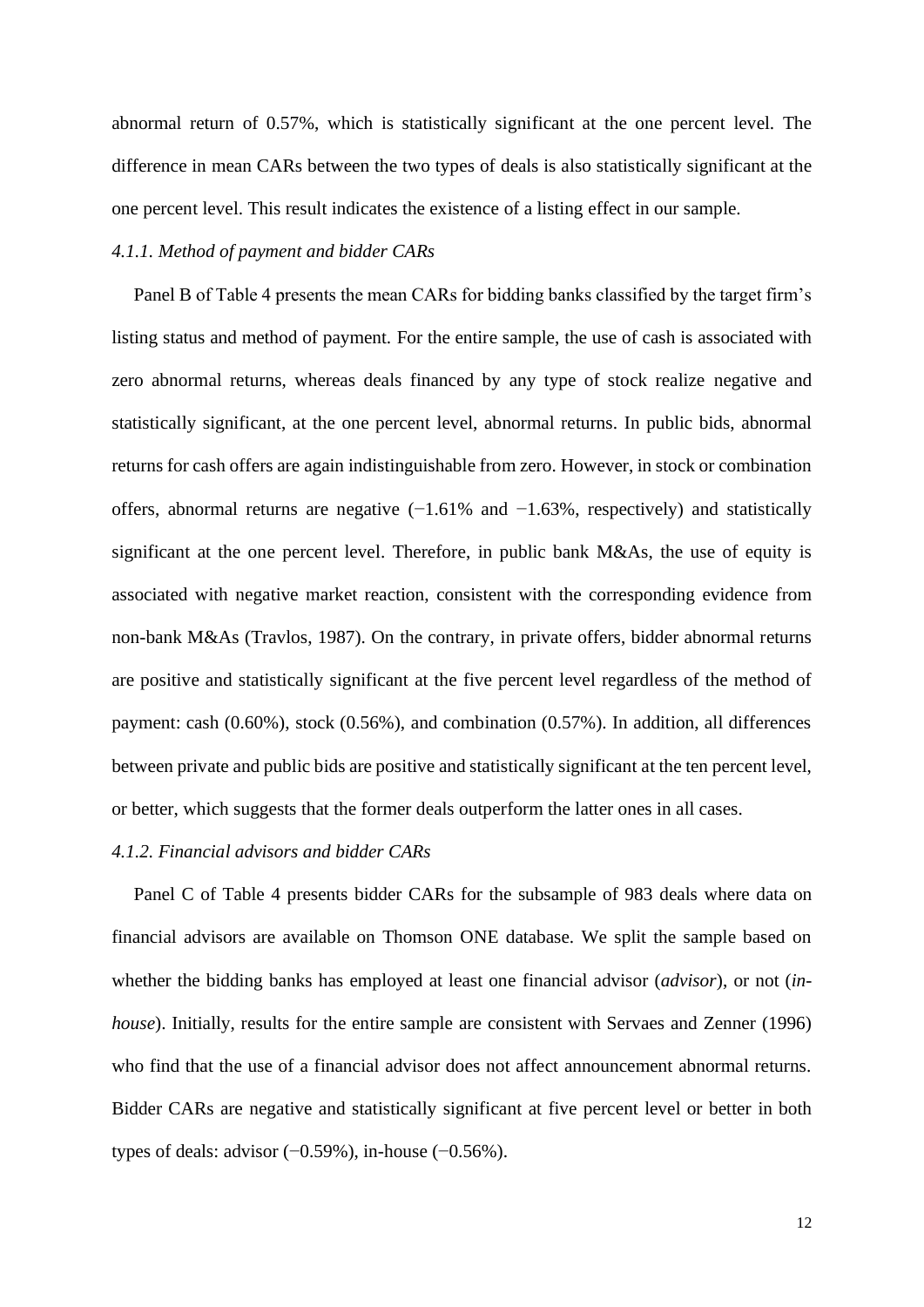When we breakdown the sample according to the target firms' listing status, we extract different results. In fact, we observe an adverse advisor effect on bidder CARs between public and private offers. In public offers, in-house deals experience insignificant abnormal returns, whereas deals where advisors where employed realize negative abnormal returns in the order of −1.90%, statistically significant at the one percent level. By contrast, in private offers, bidder CARs for in-house deals are negative (−0.59%) and statistically significant at the ten percent level, while CARs for advised deals are positive (1.47%) and statistically significant at the one percent level. It is also noteworthy that for in-house deals, the mean difference between private and public offers is not significant at conventional levels, and thus it is the only subsample where we do not report a listing effect. When advisors are used, however, private bids outperform public bids by as much as 3.37%. The difference between the two types of deals is statistically significant at the one percent level.

In sum, the results of this analysis provide some interesting insights. It appears that the use of financial advisor is negatively related to bidder abnormal returns in public offers, whereas the opposite is true for private offers. We attribute this adverse effect to the different level of information asymmetry between the two types of target firms. For public targets there is widely available data and such firms have been extensively scrutinized by regulators, markets, and analysts. Therefore, the use of a financial advisor in these cases may not be of added value to the bidding banks, if we also consider the fact that advisory fees tend to be higher in public deals (Golubov et al., 2012). By contrast, for private firms there is less readily available public data, which creates opportunities for financial advisors to extract information (Capron and Shen, 2007). That is, financial advisors are able to obtain information beyond the reach of the bidding firms (Chahine and Ismail, 2009). In this regard, advisory services may help bidders to identify merger-related synergies in private targets, and thus, realize positive abnormal returns.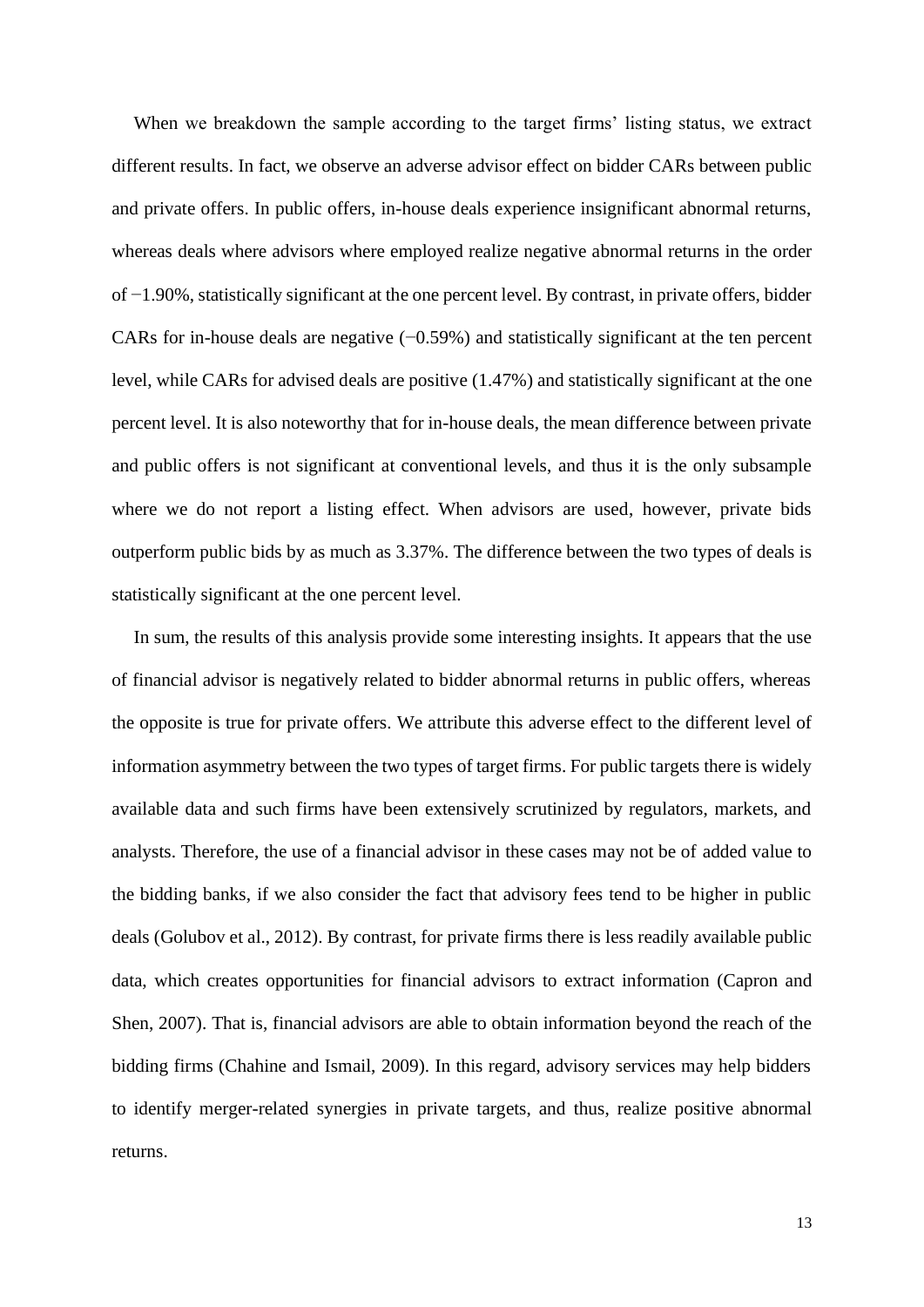## Insert **Table 4** here

#### *4.2. Multivariate analysis*

The findings of the previous subsection provide an interesting input for a more in-depth analysis of the significant difference in CARs between private and public bids. However, these univariate comparisons may be misleading as they do not account for any potential confounding effects. For instance, if bidders who employ advisors in public deals are more likely to use stock, then the negative advisor effect might reflect a method of payment effect. For this reason, we should control for these potentially confounding effects, in order to isolate the net effect of financial advisors on bidder CARs. To do so, we conduct several ordinary least squares (OLS) regressions, where the dependent variable is the five-day bidder CARs centered on the announcement date. In our regressions, we include two different types of covariates: (1) bidder-and deal-specific characteristics, and (2) financial advisor data. We run two regressions for our entire sample, as well as for the subsamples of public and private deals (one without financial advisor data and one with financial advisor data).

To ensure that the existence of outliers do not influence our results, we winsorize all the continuous variables at 1% and 99% level. Further, we control for heteroskedasticity by estimating robust standard errors, following White (1980). Correlation coefficients of the independent variables indicate a weak to moderate degree of linear relationship among the several sets of variables.<sup>7</sup> Finally, we also include year fixed effects in all our regressions.

#### *4.2.1. Regression analysis results*

Table 5 presents the results of our regression analysis. The first 2 columns report results for the entire sample. First and more importantly, the coefficient of *Private* is positive and statistically significant at the one percent level in the first two models. The magnitude of its

<sup>7</sup> The highest correlation coefficient between continuous variables is 0.45 (in absolute terms) between *Bidder size* and *Sigma*.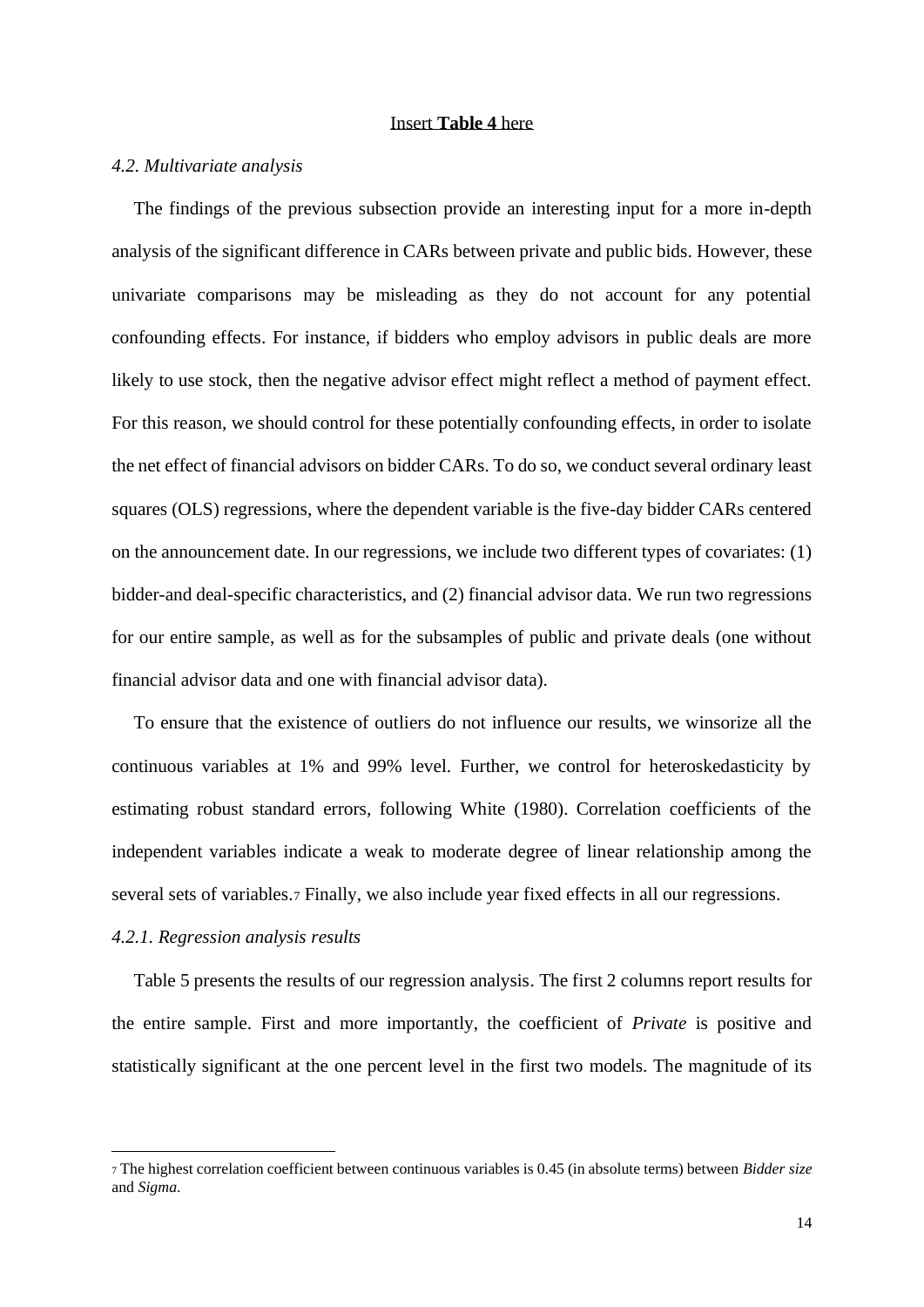coefficient is 1.5% in model 1 and 2.0% in model 2, which suggests that the listing effect is robust to the inclusion of all types of variables. In other words, private bids outperform public offers, even when we account for factors such as size, method of payment, or advisor use.

A handful of the remaining control variables bear statistically significant coefficients in our regression models. In model 1 the coefficients of *Cash* and *Stock* are both positive and statistically significant at the ten percent and five percent level, respectively, suggesting that all-cash and all-stock offers experience higher abnormal returns compared to mixed offers. However, in model 2 only *Stock* remains statistically significant at the ten percent level. *Relative size* in model 1 is also negative and statistically significant at the five percent level, but it loses significance as financial advisor variables are included in the analysis. In model 1, consistent with Officer et al. (2009), *Sigma* has a positive effect on bidder CARs, statistically significant, at the one percent level. In unreported results we also included an interaction term of *Sigma* with *Stock*, with no substantive changes in our results.<sup>8</sup> The negative coefficient of *Pooling*, statistically significant at the one percent level, indicates that when bidding banks use the purchase method, they experience larger abnormal returns. In model 2, both *Advisors* and *Top-tier* are insignificant at conventional levels. These results are in line with Servaes and Zenner (1996), Rau (2000), Hunter and Jagtiani (2003), and Ismail (2010). Their results suggest that neither the use of an advisor nor advisor reputation have any significant effect on announcement abnormal returns.

Models 3 and 4 report regression results for the subset of publicly traded targets. At first, the coefficients of *Cash* and *Stock* are similar to those reported for the entire sample. *Relative size* is negative and statistically significant, at the five percent level, in model 3, suggesting that abnormal returns decrease when the target is larger relative to the bidder (Jensen and Ruback,

<sup>8</sup> Moeller et al. (2007) find a negative relationship between bidder CARs in public bids financed with stock and bidder idiosyncratic volatility.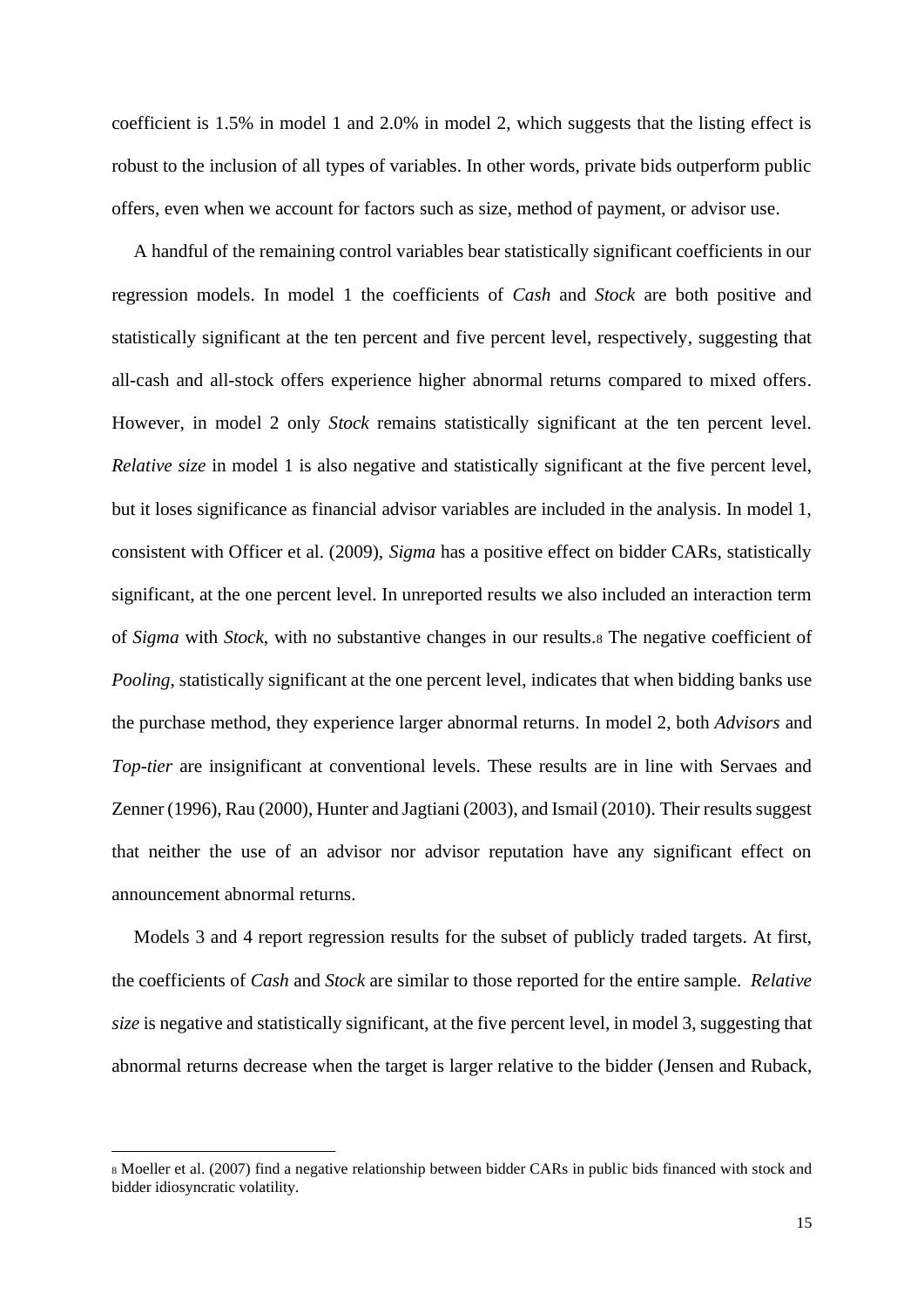1983; Travlos, 1987). *Pooling* has a negative and statistically significant, at the one percent level, coefficient in both models 3 and 4, implying that the purchase method is preferable in public bids. Interestingly, *Advisors* enters the regression with a negative and statistically significant coefficient, at the five percent level, in model 4. The magnitude of its coefficients indicates that in public offers, bidders who use financial advisors experience −1.7% lower abnormal returns than bidders of in-house deals. *Top-tier* is insignificant at conventional levels, which suggests that the advisor reputation does not have an effect on bidder CARs (Ismail, 2010).

Models 5 and 6 report results for the acquisitions of private targets. In model 5, only *Sigma* is significant at the ten percent level, which suggests that bidder-and deal-specific characteristics are not strongly related to abnormal returns in private offers. This might reflect the difficulty of investors to price a deal that involves a difficult to value private target. Consequently, this difficulty may justify the significant role of financial advisors in explaining bidder CARs. In fact, *Sigma* loses significance when we add financial advisor data in model 6, whereas *Advisors* enters the regression with a positive and statistically significant coefficient at the one percent level. This finding indicates that the use of financial advisors is beneficial to the bidding firms, probably due to their ability to access and evaluate information in private offers, which are characterized by high information asymmetry. Therefore, the results of our cross-sectional regressions are consistent with our univariate results, which suggest an adverse advisor effect between public and private bids.

Finally, our results do not support the argument that geographical focus is strong determinant of bidder CARs in bank M&As (Houston and Ryngaert, 1994; DeLong, 2001). In fact, *State* is positive but statistically insignificant, at conventional levels, in all six models. Consistent with Becher and Campbell (2005), we do not find any empirical support that prior bidder performance (*ROA*), affects merger gains. Lastly, the explanatory power of all our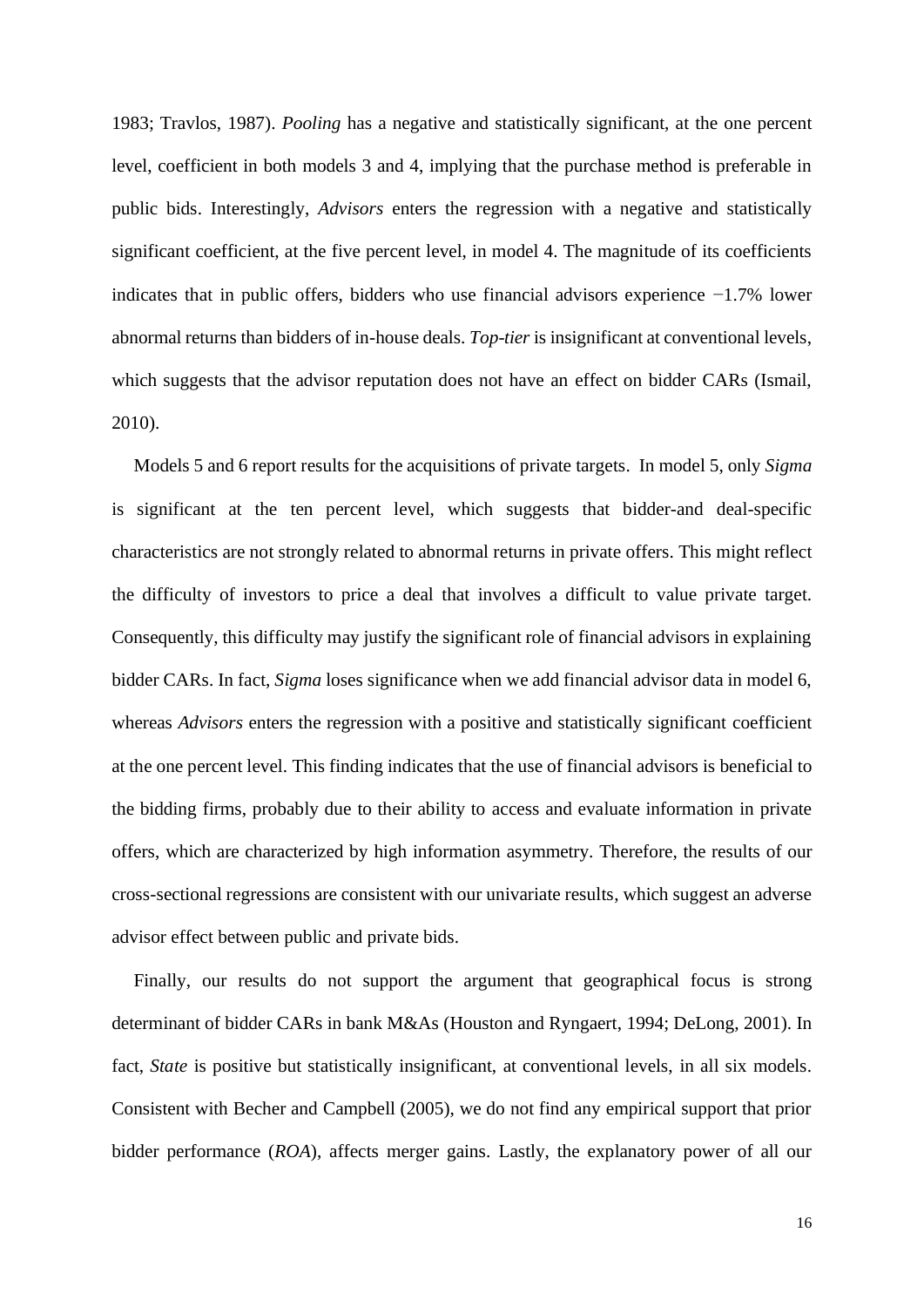models is relatively low, since the Adjusted R<sup>2</sup> ranges from 6.20% to 13.10%. Nonetheless, this finding is typically observed in regressions of bidder CARs (Fuller et al., 2002; DeLong, 2003; Moeller et al., 2004).

## Insert **Table 5** here

#### *4.2.2. Bidder fixed effects models*

Thus far, we have identified that when banks acquire private firms, they experience positive announcement abnormal returns. In addition, banks that use financial advisors in private offers realize even higher announcement abnormal returns. However, it is possible that there could be a time-invariant bidder-specific characteristic of acquisition. To control for any unobserved bidder specific characteristics, we rerun the baseline regression models for the full sample with the inclusion of bidder fixed effects as in Golubov et al. (2015). Bidder fixed effects allow us to control for this unobserved heterogeneity across bidding firms, and thus, we can extract more robust inferences regarding the advisor effect on bidder CARs.

Models 1 and 2 of Table 6 replicate the first two models of Table 5 with the addition of bidder fixed effects. As these models show, *Private* is positive and statistically significant at the one percent and five percent level, respectively, which suggests that even after controlling for the unobserved heterogeneity across biding banks, private offers still outperform public deals. In model 1, *Cash* and *Stock* are both positive and statistically significant at the one percent level. However, in model 2, when we add financial advisor variables, only *Cash* remains statistically significant at the five percent level. Interestingly, in all models of Table 6, *Cash* bears a positive and statistically significant coefficient at the ten percent level or better, a finding which supports the overvaluation hypothesis of Myers and Majluf (1984). Results for *Relative Size* and *Pooling* are similar to the ones reported in the baseline regressions of Table 5. In model 2, *Occasional* is also positive and statistically significant at the one percent level, indicating that more active bidders tend to perform better in terms of abnormal returns. Again,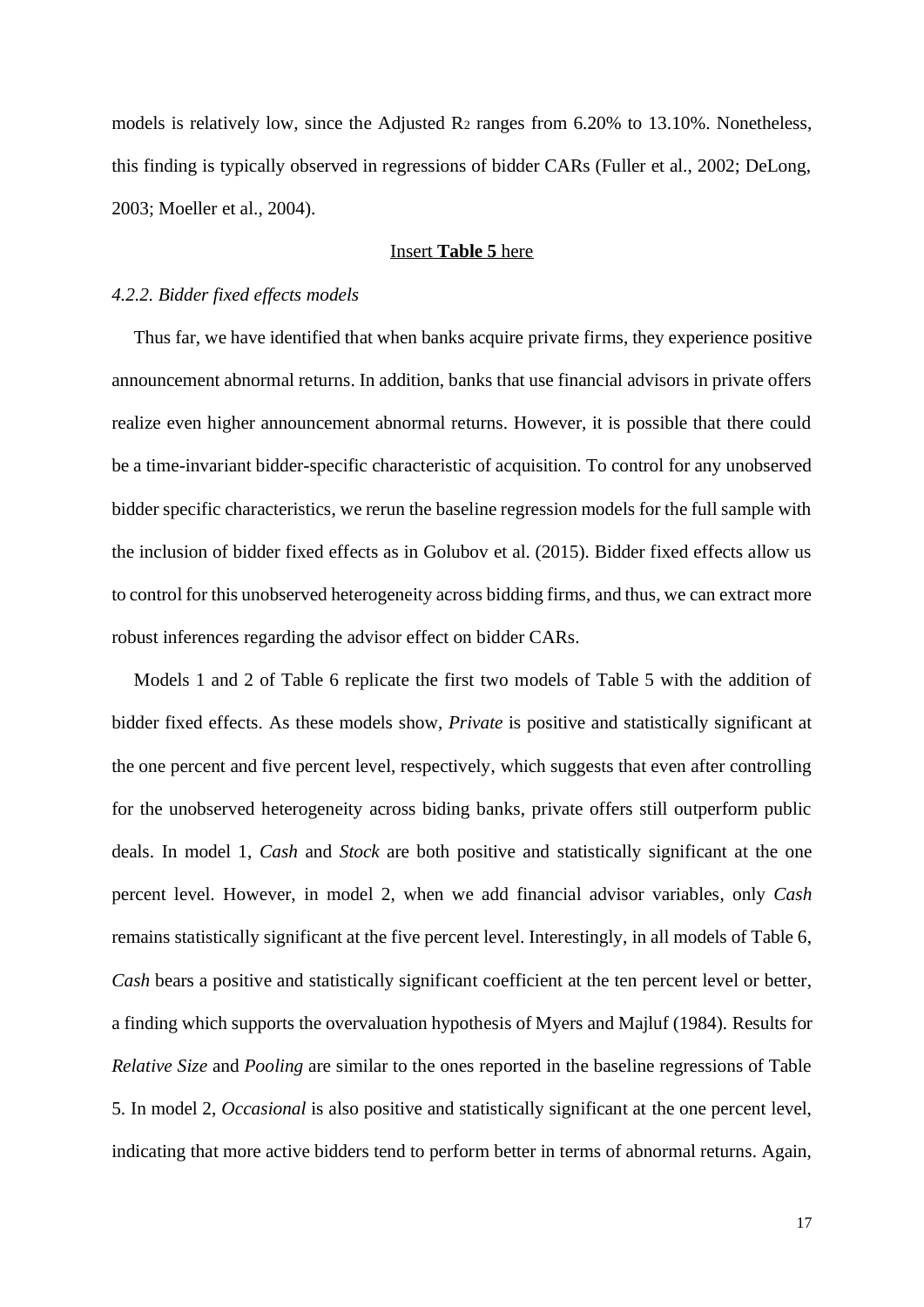both *Advisors* and *Top-tier* have an insignificant effect on bidder CARs for the entire sample. Notably, the inclusion of the bidder fixed effects increases substantially the explanatory power of our baseline regression models, since the Adjusted R<sup>2</sup> is now 22.10% in model 1 and 24.20% in model 2, respectively.

Next, we also investigate the advisor effect on bidder CARs between public and private bids. To fully capture this effect, we create four mutually exclusive interaction variables in the spirit of Masulis et al. (2007): *Private × Advisors*, *Private × In-house*, *Public × Advisors*, and *Public* × *In-house* (the omitted interaction variable). Model 3 of Table 6 presents the results of this analysis. In line with our previous findings, the coefficient for *Private*  $\times$  *Advisors* is positive and statistically significant at the five percent level, while the coefficient for *Public × Advisors* is negative and statistically significant at the five percent level*.* Therefore, the adverse effect of financial advisors on bidder CARs prevails, even when we control for the bidderspecific unobserved heterogeneity.

Finally, we also analyze the effect of advisor reputation on bidder CARs. To do so, we focus on the subsample of 796 deals, where at least one advisor was employed by the bidding bank (we thus exclude the 187 in-house transactions). In addition, we create four mutually exclusive interaction variables: *Private*  $\times$  *Top-tier*, *Private*  $\times$  *Non-top-tier*, *Public*  $\times$  *Top-tier*, and *Public × Non-top-tier* (the omitted interaction variable). Model 4 of Table 6 presents the results of this analysis. The positive and statistically significant, at the ten percent level, coefficient of *Private*  $\times$  *Non-top-tier* indicates that in private offers the positive advisor effect on bidder CARs comes from non-top-tier advisors. This evidence is consistent with the early studies of Michel et al. (1991) and McLaughlin (1992) who find that the use of less prestigious advisors is associated with higher announcement abnormal returns.

## Insert **Table 6** here

## **5. Control for endogeneity**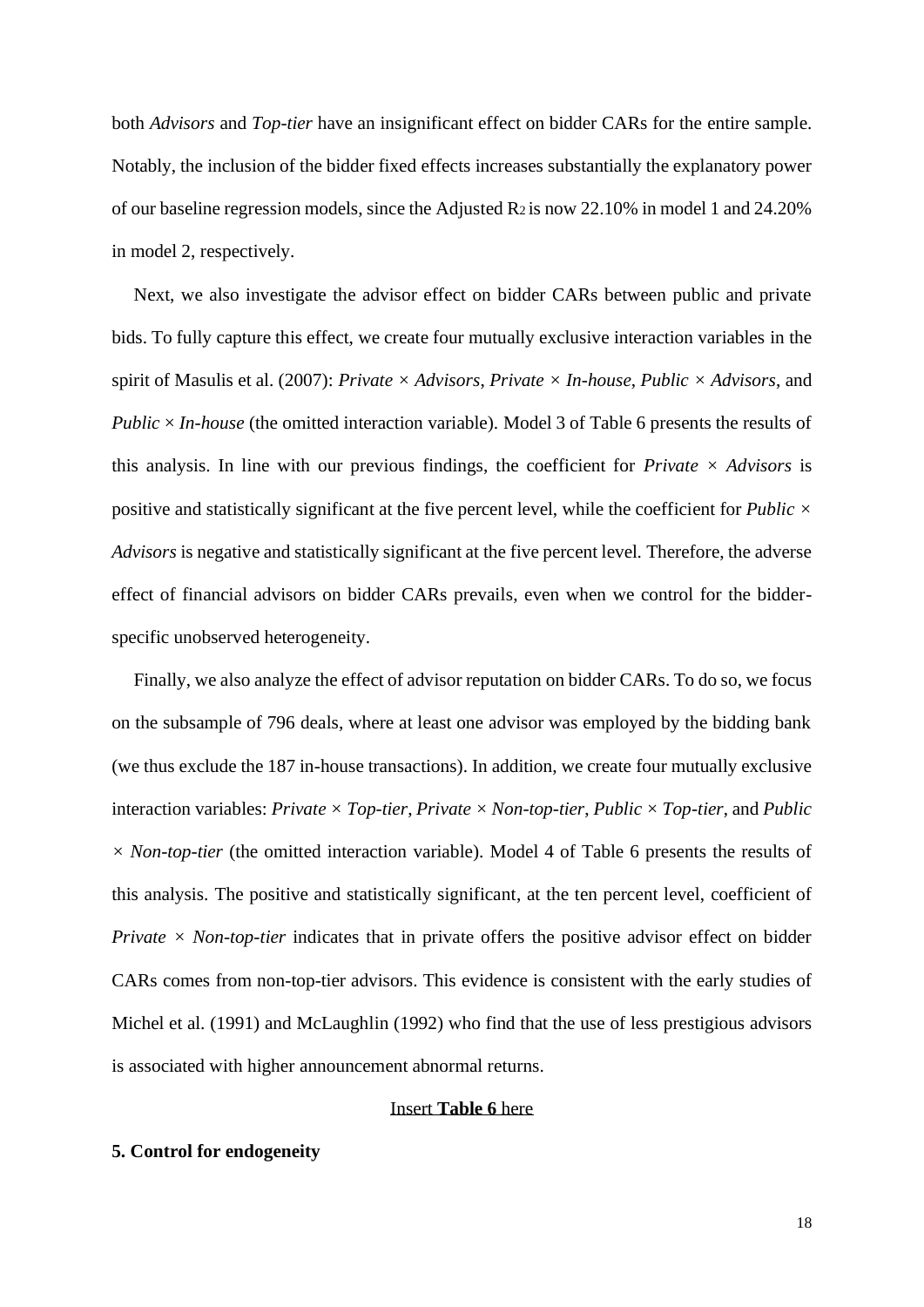Inferences from regression results in corporate finance studies may be spurious due to the presence of untreated endogeneity in the underlying data generating process. In fact, the above analysis assumes that the bidder's choice to acquire a private rather than a public firm is exogenously determined. However, there might be innate differences between bidders of public and private targets, which imply that the bidder's choice could be determined endogenously. Furthermore, the same endogeneity concern applies to the advisor choice. In this section therefore, we address both endogeneity issues using: (1) the propensity score matching approach, and (2) the Heckman's (1979) two-stage procedure.

## *5.1. Propensity score matching and the listing effect*

As we have seen in the summary statistics, bidder- and deal-specific characteristics differ significantly between public and private offers. For instance, in private deals, bidders are significantly smaller, have higher idiosyncratic volatility, and use cash more frequently as the means of payment. All these characteristics are associated with higher announcement abnormal returns (Travlos, 1987; Moeller et al., 2004; Officer et al., 2009). Therefore, it is likely that the difference in CARs between private and public offers relates to these differences, and it is not a direct consequence of the target firms' listing status. On the one hand, using control variables in the cross-sectional regressions helps alleviating this problem. On the other hand, if the comparison groups have poor distributional overlap in their characteristics, then the linear regressions are not the optimal solution to capture the observed heterogeneity (Heckman et al., 1998). For this reason, we use the propensity score matching (PSM) approach, as in Alexandridis et al. (2017), and Leledakis and Pyrgiotakis (2019).

To implement our matching strategy, we run two probit models to estimate the probability of a deal to involve a private target (propensity score). The first model is for the entire sample of 2,008 observations and the second for the subsample of 983 where financial advisor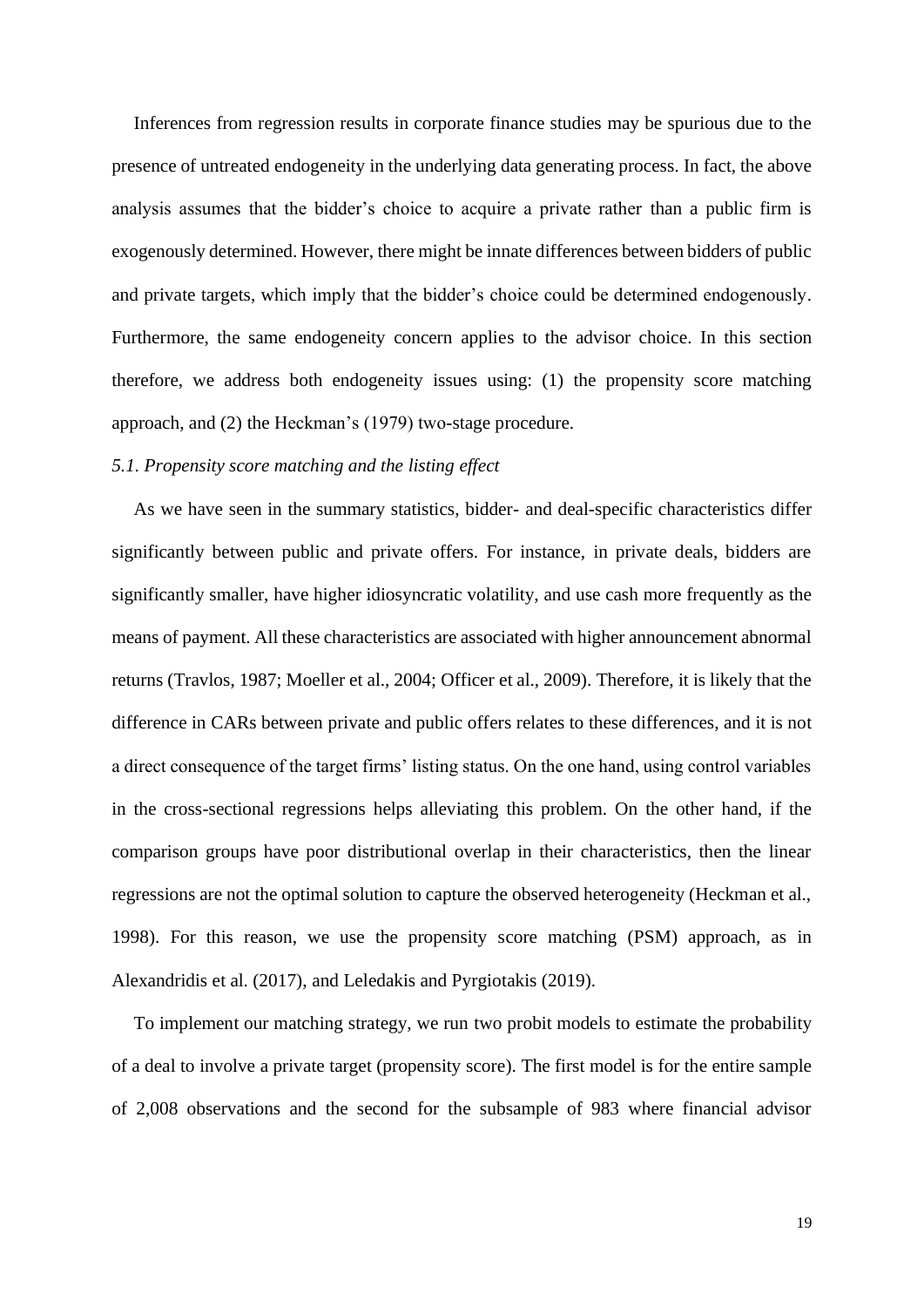information where available on Thomson ONE.<sup>9</sup> In this empirical specification, private deals are the treated group, and public deals constitute the control group. Then, we estimate propensity scores for each model, and we use them to match our treated and control groups according to the nearest neighbor matching approach (one-to-one).<sup>10</sup> Finally, we compute the difference in bidder CARs between treated and control groups. In the literature, this difference is presented as the average treatment effect on the treated (ATT).

The results of the probit models provide us with some interesting insights. As shown in Panel A of Table 7, there are several significant variables, statistically significant at the ten percent level or better, that determine the probability for a deal to involve a private target. More specifically, private deals are more likely to be financed by cash, and they are also less likely to be intrastate. Further, bidders of private targets are more likely to be smaller, and private targets also tend to be smaller relative to their bidders. Also, private deals need less time to be completed. Finally, the negative coefficient of *Advisors*, statistically significant at the one percent level, suggests that bidders in private offers employ financial advisors less often than bidders in public deals. The Pseudo R2 is 27.1% in model 1, and 29.7% in model 2, respectively.

In Panel B of Table 7, we present the results for the ATTs. Apparently, bidder abnormal returns for private deals are higher than bidder CARs in PSM-matched public deals. When we do not account for financial advisors, the difference between private and PSM-matched public deals is 1.17%, statistically significant at the five percent level. However, when we do account for financial advisors, the difference in CARs between private and PSM-matched public deals increases to 2.11%, statistically significant at the one percent level. This finding is consistent with our prediction for the added value of advisors in private offers. Overall, unless there are

<sup>9</sup> Equity-to-assets is not used an independent variable in our probit models, since it worsens the quality of matching between private and public offers. Its exclusion ensures that our treated and control groups are adequately balanced in their covariates.

<sup>10</sup> Matching is done with replacement due to the limited number of control observations. For robustness, we have also more than one neighbors. Result remained similar.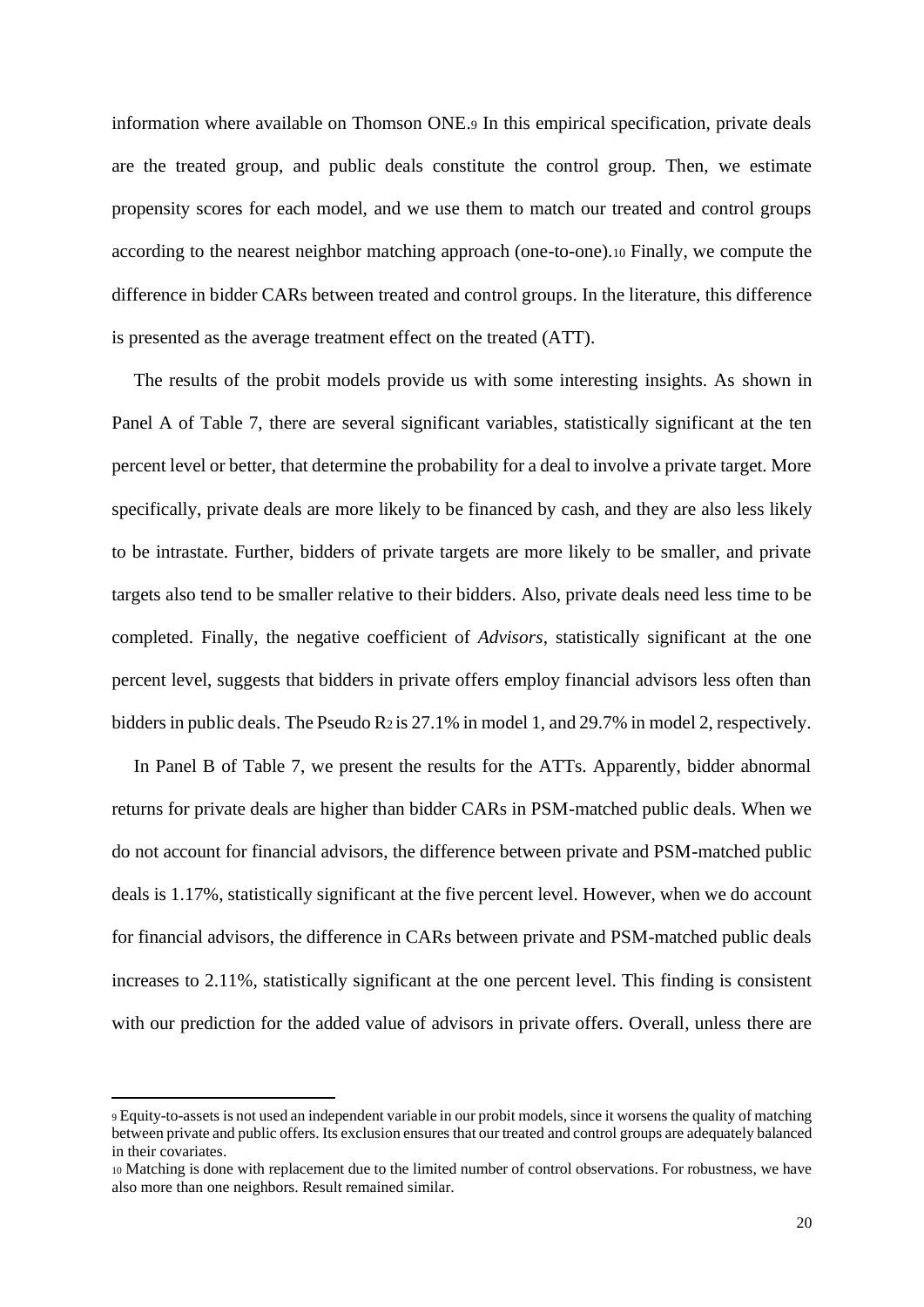important observable characteristics not included in the probit models, we can conclude that private offers outperform very similar public deals in terms of bidder CARs, and this outperformance is relatively robust to any observed heterogeneity issues.

#### Insert **Table 7** here

#### *5.2. Controlling for endogeneity in the advisor choice*

It should be emphasized that the documented advisor effect on bidder CARs is based on two assumptions: (1) the bidders' choice to employ a financial advisor is exogenously determined, and (2) the bidders' choice to employ a top-tier financial advisor is exogenously determined. However, it is likely that there are some persistent bidder- and deal-specific characteristics that influence the choice to use a financial advisor, or the choice to use a top-tier financial advisor rather than a non-top-tier financial advisor. In this case, both choices could be correlated with certain bidder- and/or deal-specific characteristics, and as a result, our OLS regression models would produce spurious estimates. To address this sample selection issue, we employ Heckman's (1979) two-stage procedure, using the inverse Mills ratio.

To account for the endogenous nature of both the advisor choice and the advisor reputation, we implement this two-stage procedure two times. At first, we conduct the first-stage equation of the Heckman's procedure using a probit model. The dependent variable of this model equals one for deals where the bidder has employed at least one financial advisor, and zero for inhouse transactions. From this stage, we construct the inverse Mills ratio that we add as an additional independent variable in the second-stage equation. In the second-stage equation, the dependent variable is the five-day bidder CARs, and the analysis is done only for the subsample of deals involving a financial advisor. Then, we repeat this analysis for the sample of the 796 deals where at least one advisor was used. In this case, the first-stage equation is a probit model, where the dependent variable equals one for deals advised by top-tier advisors, and zero for deals advised by non-top-tier advisors. Finally, the second-stage equation refers only to deals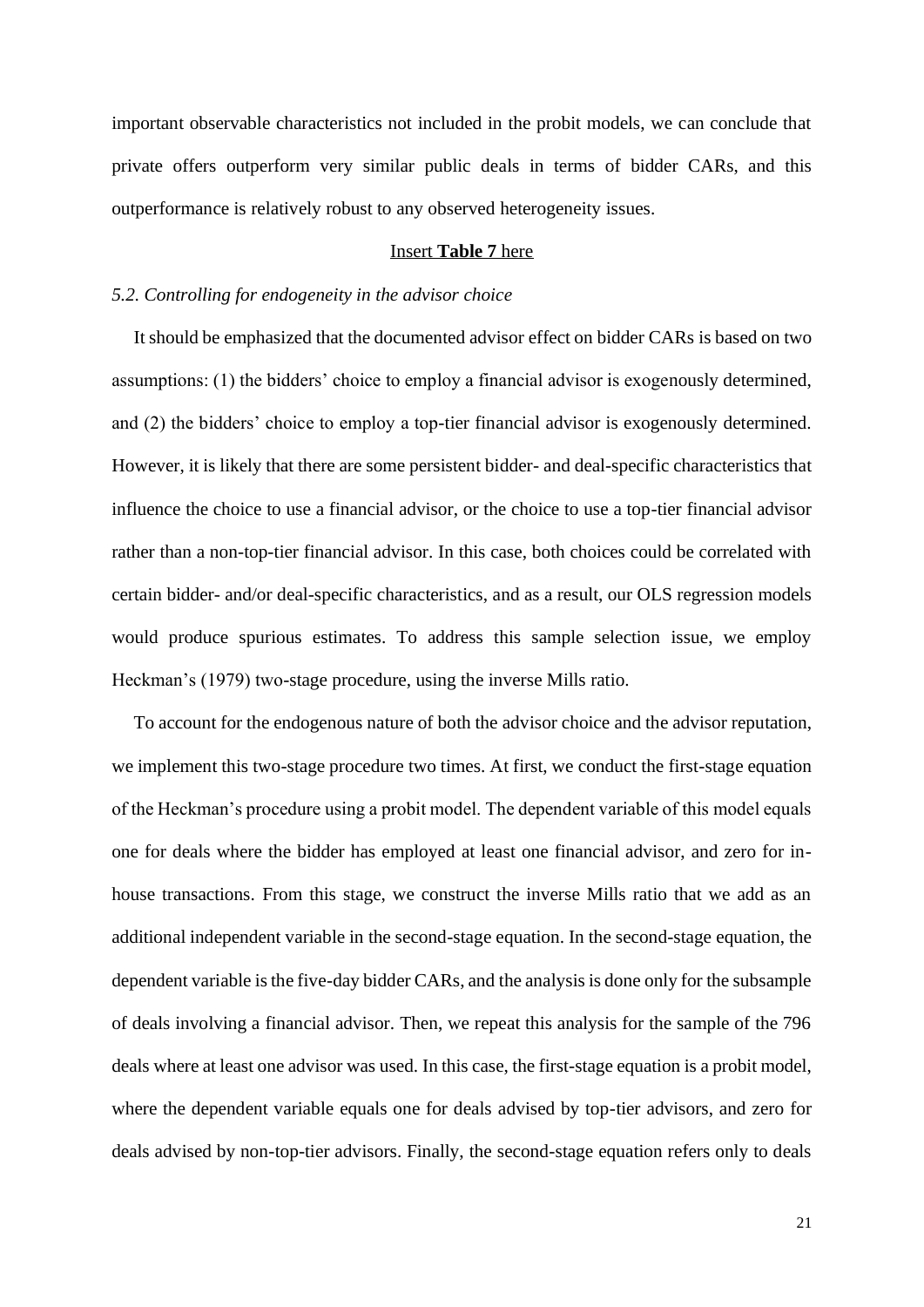advised by top-tier advisors. The coefficients we obtain from both second-stage regressions are corrected for the sample selection bias (Doukas et al., 2014).

Table 8 presents the results for this analysis. According to the probit model 1, there are many variables that determine the acquirer's decision to employ a financial advisor. More precisely, larger, better-capitalized, and less profitable bidders are more likely to employ a financial advisor in their acquisitions. In addition, intrastate deals and deals that involve public targets are associated with higher probability of financial advisor use. In contrast, financing the deal purely with cash or stock translates to lower probability of financial advisor use. *Relative size* has a positive impact, statistically significant at the one percent level, on the bidders' choice to employ a financial advisor. Both *Pooling* and *Occasional* have negative coefficients, statistically significant at the five percent and one percent level, respectively. The Pseudo R<sup>2</sup> of the first-stage equation indicates that our probit models explain up to 30.50% of the bidders' choice to employ a financial advisor in their acquisitions. Model 3 presents the results of the probit model for the advisor reputation. It appears that largest, less-capitalized banks who buy larger targets are more likely to employ a top-tier financial advisor. The Pseudo R2 of the firststage equation indicates that the model explains up to 33.50% of the bidder choice between a top-tier and a non-top-tier advisor.

The most important part of this analysis derives from the second-stage equations. In fact, in both models 2 and 4, the coefficient of *Inverse Mills ratio* is statistically insignificant at conventional levels. This finding means the self-selection bias is not an issue in our sample, and as such, the regression coefficients in Tables 5 and 6 should be considered reliable. Therefore, we can conclude that the use of a financial advisor (and particularly a non-top-tier advisor) is associated with higher bidder announcement CARs in private offers.

## Insert **Table 8** here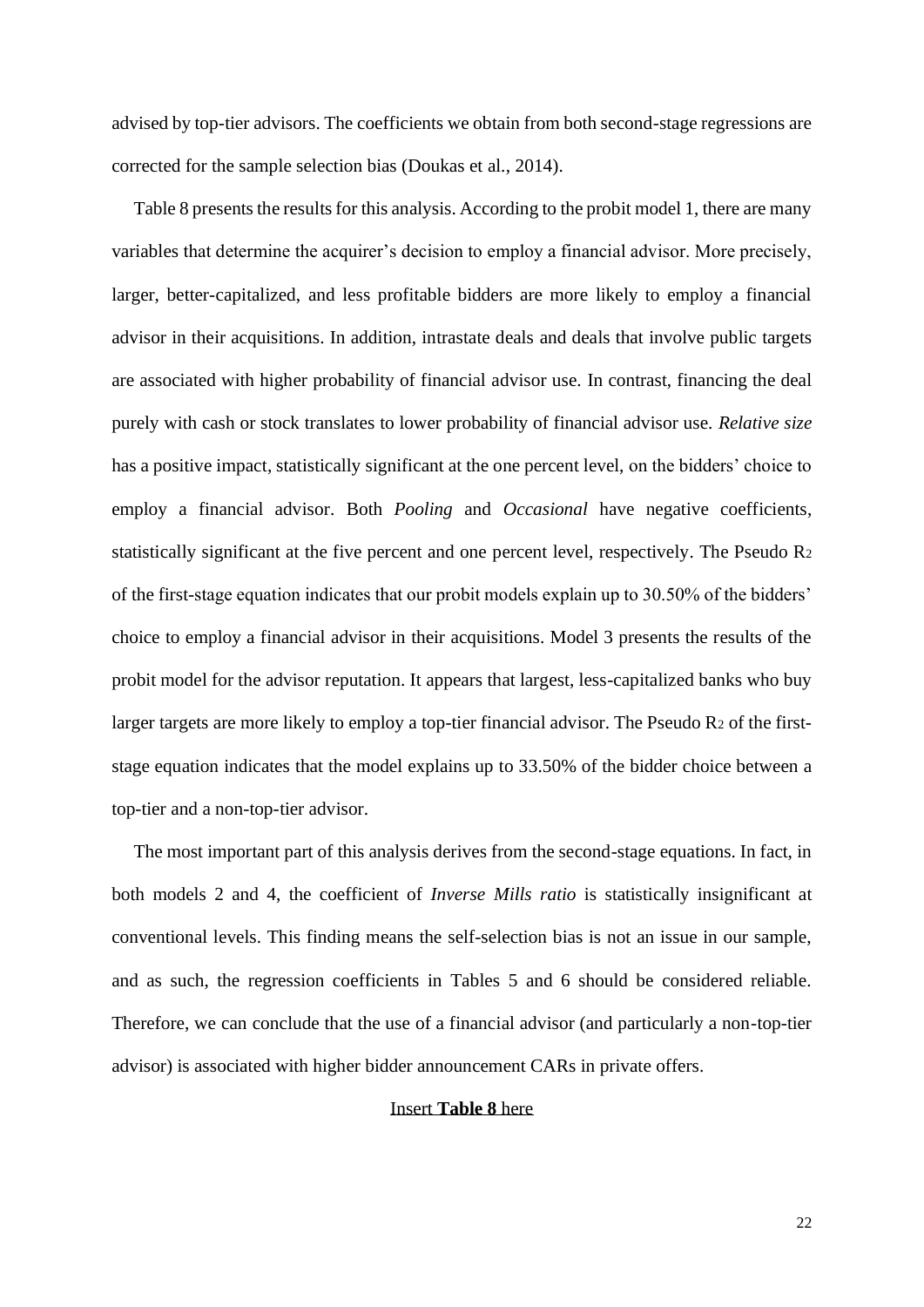#### **6. Additional robustness checks**

In the non-financial literature, there are several explanations for the higher bidder abnormal returns in private offers compared to public offers (Faccio et al., 2006; John et al., 2010). For this reason, we present various additional robustness tests to ensure the validity of our results. In particular, we examine whether other alternative explanations of the listing effect can influence our findings.

## *6.1. Liquidity discount in acquisition premiums*

Officer (2007) suggests that the listing effect can be attributable to lower acquisition prices for private targets. More precisely, the author argues that due to liquidity constraints, acquisition premiums for private targets should be lower than for public targets. Consequently, lower premiums should result in higher bidder abnormal returns. To test this hypothesis, we obtain data on acquisition multiples (available for both public and private targets) from Thomson ONE database. In line with Gupta and Misra (2010), we use the ratio of deal value to the book value of target's equity.<sup>11</sup> We are able to retrieve acquisition multiple data for 1,040 deals (762 public and 278 private).

Panel A of Table 9 shows the mean value of our acquisition multiple for both public and private offers. First, we report raw multiple data, as obtained by the database. We observe that the values are similar to those reported by Gupta and Misra (2010), but the mean difference between the two types of deals is insignificant at conventional levels. However, as Officer (2007) indicates, inferences from comparing raw acquisition multiple data may be biased, due to the different characteristics between public and private offers. To address this issue, we employ the propensity score matching approach of Table 7. This allows us to compute the difference in acquisition multiples between private offers and PSM-matched public deals.<sup>12</sup>

<sup>11</sup> We also examine (but not report) the other 3 acquisition multiples outlined by Officer (2007) and find similar results.

<sup>12</sup> Matching with replacement produces 146 matches. Our results remain similar if we match without replacement or if we use more than 1 neighbors in our matching approach.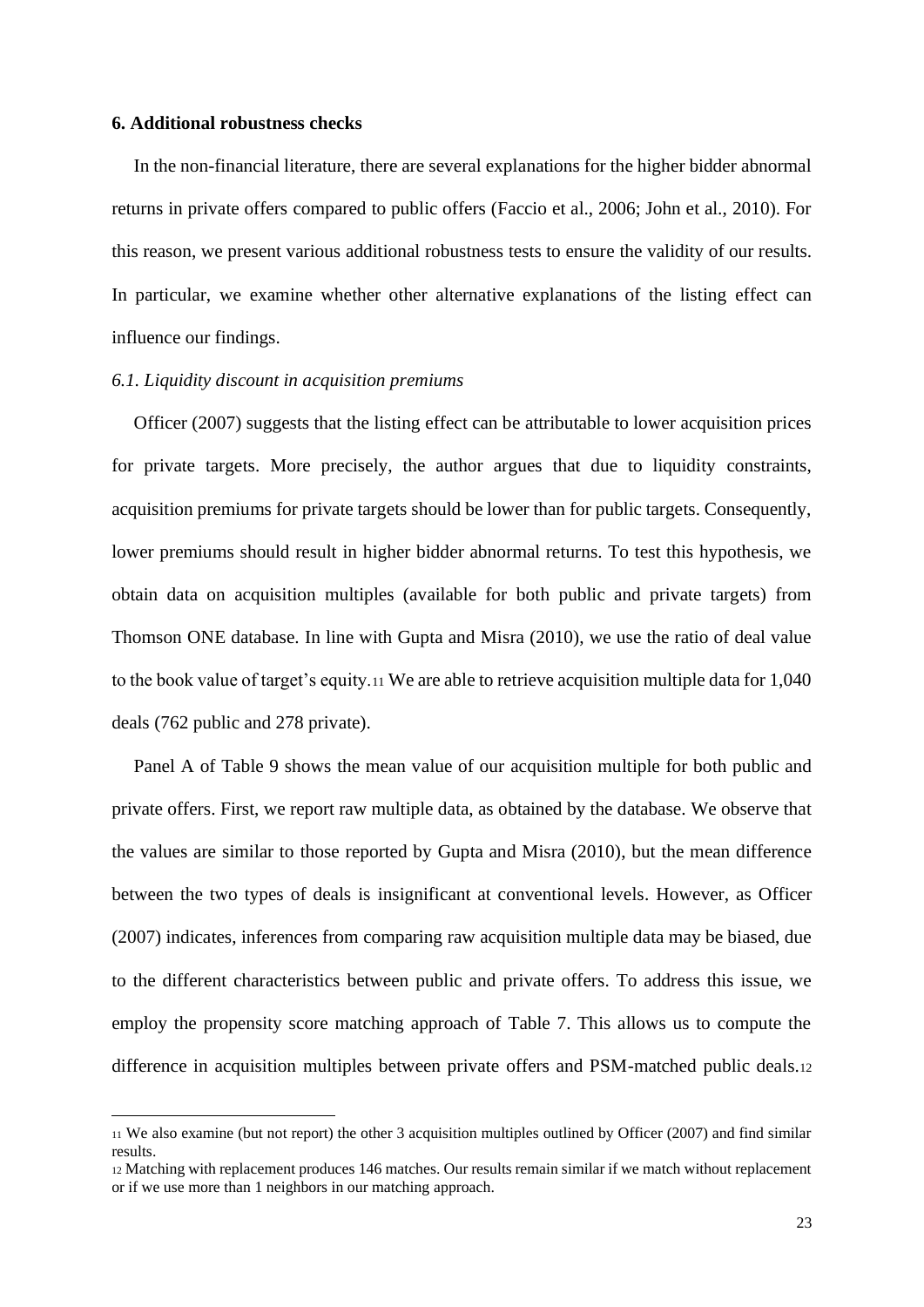Our findings indicate that there are no significant differences in acquisition multiples between private and similar public deals. Therefore, these findings indicate that our results are less likely to be driven by acquisition discounts for private targets.

## *6.2. Leakage of information*

In the M&As literature, some authors suggest that merger gains may be capitalized before the official merger announcement. For example, Schipper and Thompson (1983) find significant bidder gains in the pre-acquisition period and attribute their findings to potential leakage of information. In this case, measuring abnormal returns at the announcement date may underestimate the market reaction for the transaction, since such leakage would show-up in the pre-announcement bidder returns. Hypothetically, this is a more likely scenario in deals than involve two listed firms, where information regarding the merging firms is more widely available. In that event, the documented listing effect on the merger announcement date may be overestimated, since merger gains for public offers might have been impounded in the stock price days before the official announcement. To account for this possibility, we examine if there is a run-up in the bidding firm's stock price, emanating from any potential leakage of information regarding the acquisition. Following Faccio et al. (2006) we compute preannouncement abnormal returns over the window  $(-15, -3)$ , and we present the results in Panel B of Table 9. Over this interval, abnormal returns are positive for all types of mergers, but marginally significant only for the private offers. More precisely, bidder CARs are: 0.10% for public targets and 0.46% for private targets, and their difference is insignificant at conventional levels. Therefore, these results are inconsistent with the assumption that prior capitalization of merger gains account for the listing effect in our sample.<sup>13</sup>

## *6.3. CARs at the completion date*

<sup>13</sup> We also examine deals that began as a rumor. Thomson ONE identifies a rumor for possible acquisition for 26 and 9 acquisitions of public and private targets, respectively. Given the small number of deals in each category, it is quite unlikely that rumors of acquisitions could explain the listing effect in our sample.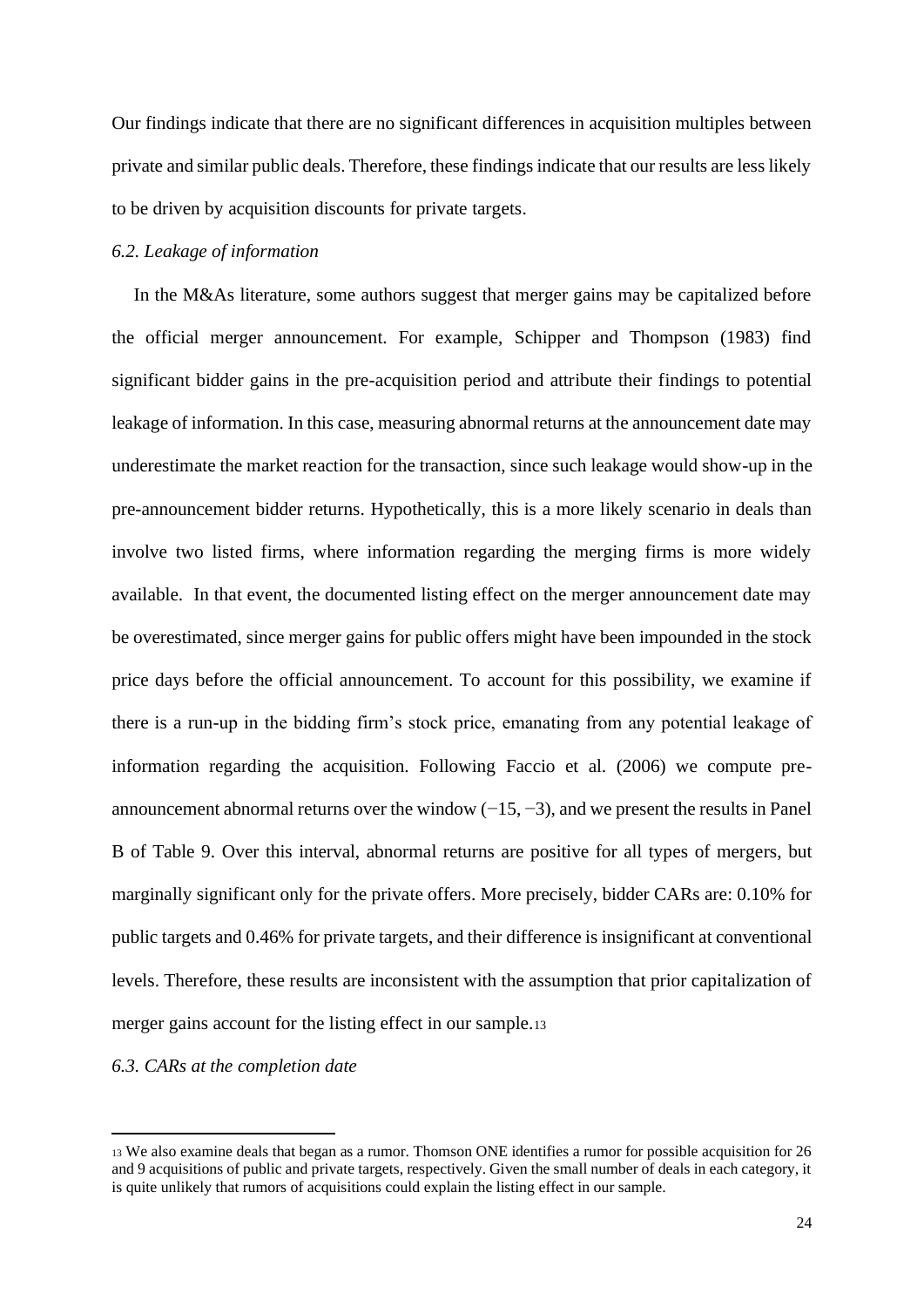The literature on non-financial M&As focuses almost exclusively on announcement period returns, a fact which implies that all expected price reactions should occur at the announcement of a bid. However, in practice, not all announced mergers are finally completed. An important feature of the financial sector is that regulatory approval is mandatory for the completion of a transaction. Regulators may reject an application if the acquisition does not satisfy the public benefit criteria, or exceed several concentration limits (Desai and Stover, 1985).

It is therefore likely that the probability of success may influence the market reaction upon the announcement of a proposed merger. In fact, the uncertain outcome may induce investors to postpone their reaction at a time where the bidder intention to acquire is indeed materialized. If the likelihood of an acquisition success is higher for private than for public targets, announcement abnormal returns in public bids could be downward biased. In this case, abnormal returns at the deal completion date may be higher for public than for private bids. Therefore, the listing effect could relate to the difference in the timing of the market reaction for the deal, rather than the listing status of the target firm.

In the spirit of Faccio et al. (2006), we examine the acquisition success rates for the different types of deals. To do so, we identify acquisitions that were announced as completed transactions at the initial announcement date. From our entire sample of 2,008 completed M&As, only 65 deals where announced when completed (1 public target, and 64 private targets). Thus, for the remaining 1,943 deals there was uncertainty regarding the successful completion of the proposed transaction (789 public targets, and 1,154 private targets). Further, we find 199 M&As that were announced but not completed during the examination period (103 public targets, and 96 private targets). Accordingly, the acquisition success rate for a public bid is  $(789/(789+103)) = 88.45\%$ , while the acquisition success rate for a private bid is  $(1,154/(1,154+96))$  = 92.32%. Notably, the difference between the two proportion is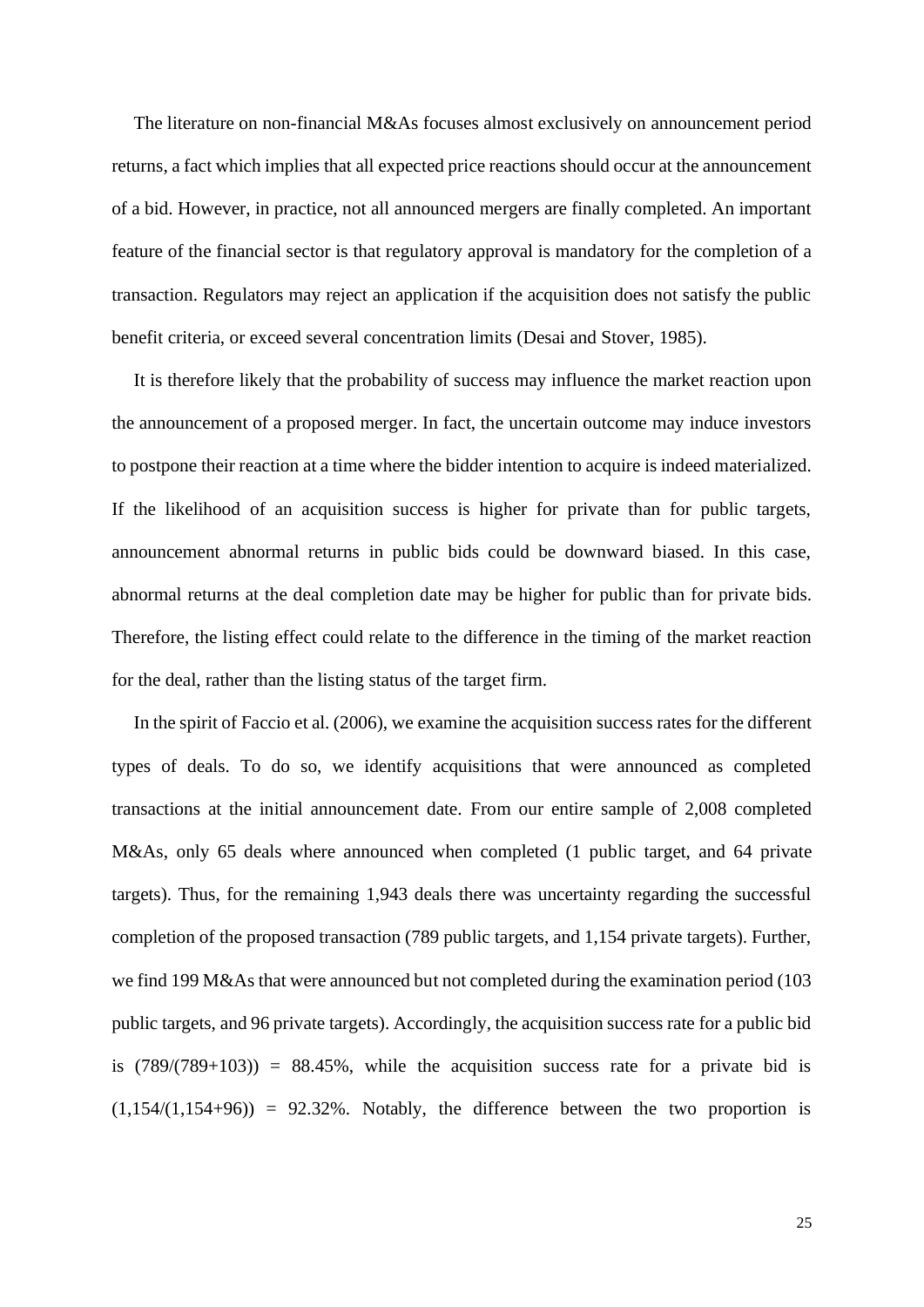statistically significant at the one percent level, using a Chi-square test ( $\gamma$ <sup>2</sup> = 9.25). This finding suggests that public deals are completed less often compared to private deals.

At last, we examine whether these differences in acquisition success rate translate into differences in bidder abnormal returns around the deal completion date. In line with announcement period returns, we estimate bidder CARs over a five-day window, centered on the completion date. We include in the analysis only the bidders of the 1,943 M&As in which there was uncertainty about the acquisition success, and we present these results in Panel C of Table 9. In fact, CARs are positive for both types of mergers, but marginally significant only for public offers. More specifically, bidder completion CARs are: 0.32% for public targets and 0.10% for private targets. These results indicate that market participants do indeed reward bidding banks when they complete an acquisition of a public firm. However, the difference between the two types of deals is insignificant, suggesting that completion CARs do not offset the difference in announcement CARs between public and private bids.

## *6.4. Crisis effect on corporate governance*

In a recent study, Alexandridis et al. (2017) find that since 2010, the listing effect has been reversed in U.S. M&As. In fact, the authors document that after the 2008 financial crisis, public offers generate comparable shareholder value to private ones. Further, they attribute these findings to the improvement of the corporate governance mechanisms.

Based on this argument, the listing effect in our case could reflect the fact that firms with better corporate governance tend to buy private firms. In that event, the difference in CARs between private and public bids is not a function of the target firm listing status. To test this prediction using the arguments of Alexandridis et al. (2017), we examine whether the listing effect in our sample has been reversed as a result of the recent financial crisis. We find that bidder CARs in both types of deals improve since 2010. However, the differences between public and private offers are statistically significant at the one percent level both in the pre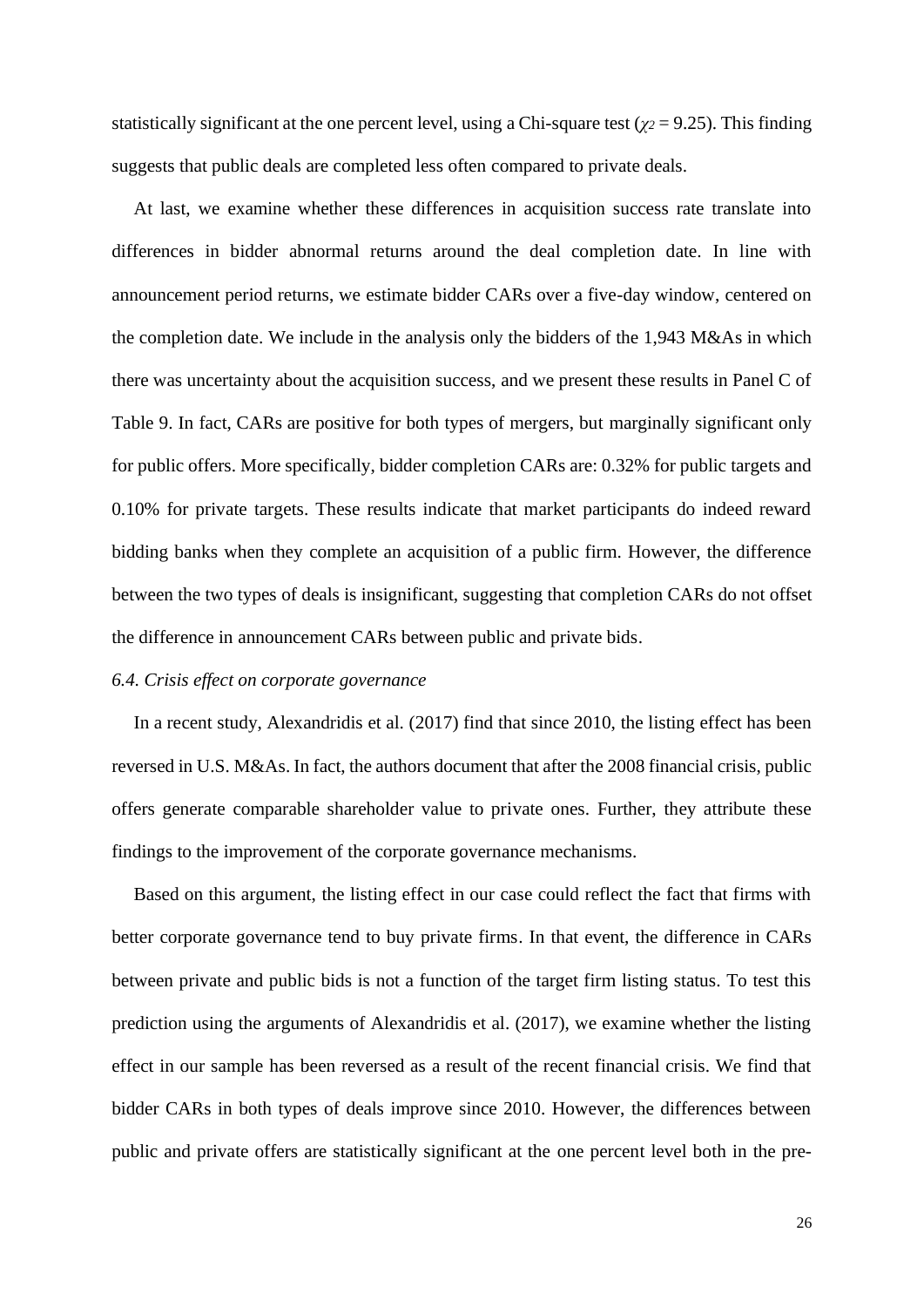2010 and the post-2009 periods (see, Panel D of Table 9).<sup>14</sup> Therefore, even if corporate governance drives this improvement, the listing effect is still persistent in the acquisitions by U.S. banks.

## Insert **Table 9** here

#### *6.5. Limited competition for private targets*

One alternative explanation for the listing effect assumes limited competition for the privately held targets, due to the higher costs of obtaining accurate information. In a limited competition environment, bidders may realize positive abnormal returns, since the likelihood of underpayment is higher (Chang, 1998). In addition, James and Wier (1987), Cornett and De (1991), among others, document that the number of bids per target firm (proxy for competition) relates to statistically lower announcement returns, since the winning firm might overpay to win the bidding war. However, as shown in Table 3, most target firms receive only one public bid: public targets (98.10%), and private targets (99.92%). Hence, bidding banks face almost no competition in acquiring either public or private targets. It is therefore unlikely that the limited competition hypothesis can explain the listing effect in M&As by U.S. banking firms. *6.6. Monitoring hypothesis*

The monitoring hypothesis outlined by Chang (1998), suggests that when firms pay with stock in private offers, target firms' shareholders become effective monitors of the bidding firms' performance. Evidently, this explanation assumes that private firms are family-owned or closely held. However, in our sample, Thomson ONE reports only 3 cases where private target firms were family owned.<sup>15</sup> It is therefore unlikely that the ownership structure of the target firm would have a monitoring effect in the case of M&As by U.S. banks.

<sup>14</sup> The results are the same even if we start the examination period at 1990, as in Alexandridis et al. (2017). <sup>15</sup> A target is characterized as "family owned" if at least a family, a group of families, or a non-founding chairman controls 20% of the firm.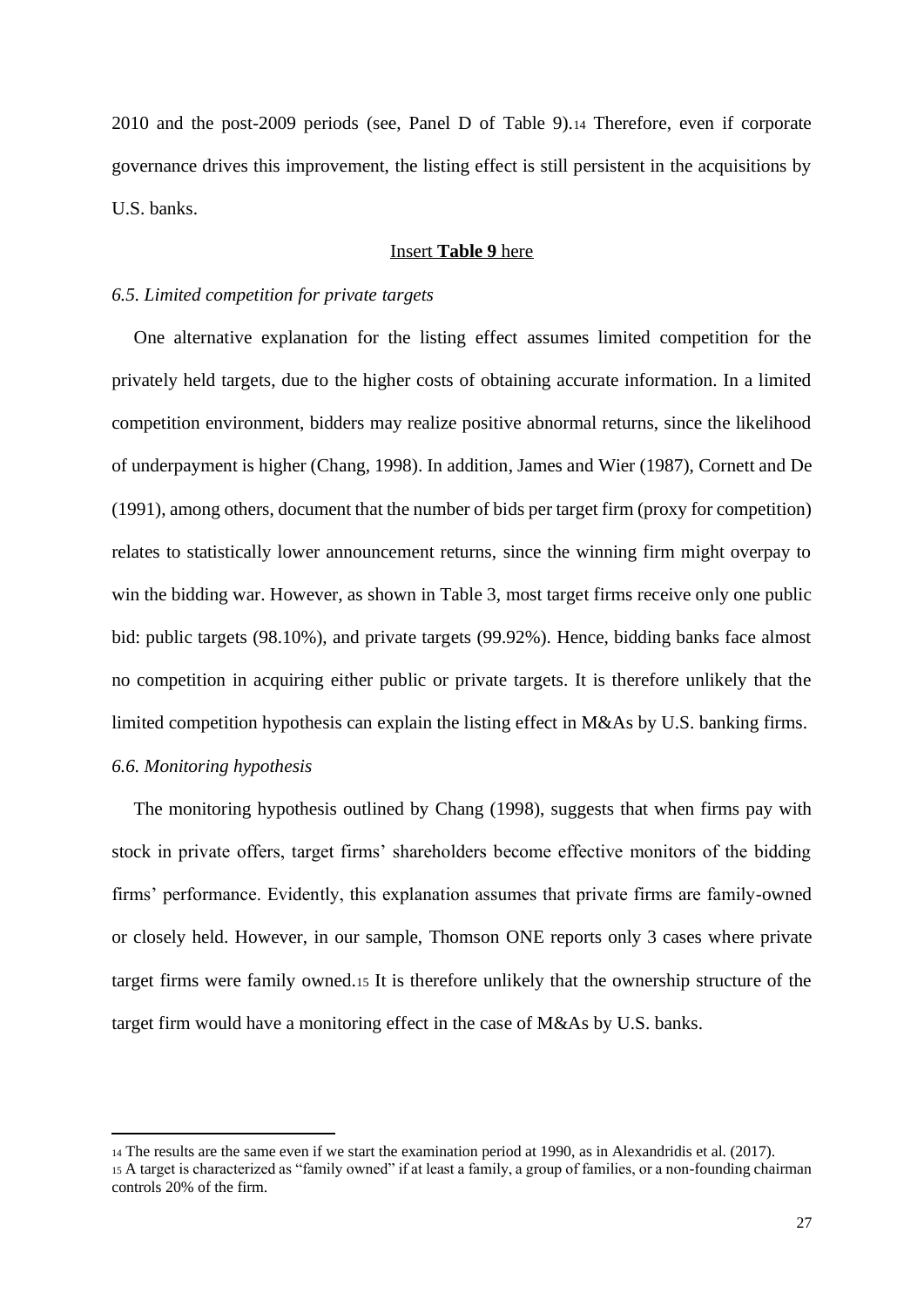## **7. Conclusion**

In this paper, we examine bidder abnormal returns in 2,008 completed M&As of publicly traded U.S. banking companies announced between 1984 and 2015, as well as the differences in stock market reaction between public and private offers. Our findings indicate the presence of a listing effect in acquisitions by U.S. banks: bidder announcement CARs in acquisitions of privately held companies are significantly larger than in acquisitions of publicly traded firms. This listing effect persists through time and is robust to sample selection issues.

We interpret our results is in the context of information asymmetry theory (Hansen, 1987). Officer et al. (2009) finds that when bidders pay with stock, they mitigate target information asymmetry, and thus, they enjoy higher announcement abnormal returns in difficult to value transactions. We extent this argument by hypothesizing that the use of financial advisors may also help bidding banks to extract superior information and realize merger-related synergies, especially in the case of private offers, where information regarding the target firm's value is limited. Our results document an adverse effect of financial advisors in public versus private offers. In fact, bidders gain when they employ advisors in acquisitions of private firms and lose when they do so in acquisitions of public firms. This differential advisor effect between the two types of deals holds even when we control for method of payment, and several bidder- and deal-specific characteristics that relate to bidder CARs. Finally, we document that the potential endogeneity of the advisor's choice does not impact our findings.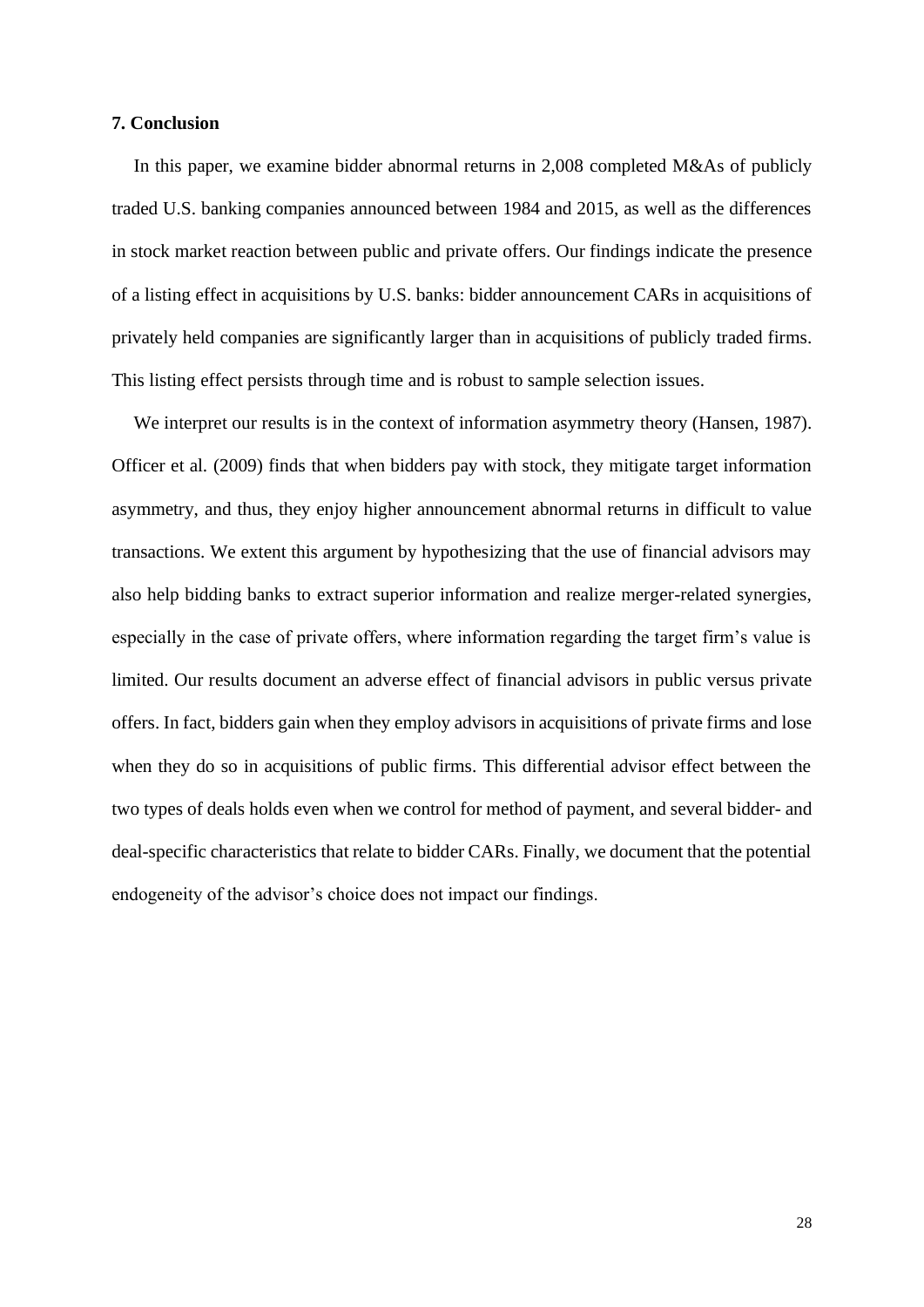## **References**

- Abadie, A., and G. W. Imbens. 2006. "Large Sample Properties of Matching Estimators for Average Treatment Effects." *Econometrica* 74: 235-267.
- Alexandridis, G., N. Antypas, and N. G. Travlos. 2017. "Value Creation from M&As: New Evidence." *Journal of Corporate Finance* 45: 632-650.
- Arikan, A. M., and R. M. Stulz. 2016. "Corporate Acquisitions, Diversification, and the Firm's Life Cycle." *Journal of Finance* 71: 139-194.
- Barnes, B. G., N. L. Harp, and D. Oler. 2014. "Evaluating the SDC Mergers and Acquisitions Database." *Financial Review* 49: 793-822.
- Becher, D. A., and T. L. Campbell. 2005. "Interstate Banking Deregulation and the Changing Nature of Bank Mergers." *Journal of Financial Research* 28: 1-20.
- Boehmer, E., J. Masumeci, and A. B. Poulsen. 1991. "Event-Study Methodology under Conditions of Event-Induced Variance." *Journal of Financial Economics* 30: 253-272.
- Brander, J. A., and E. J. Egan. 2017. "The Winner's Curse in Acquisitions of Privately-Held Firms." *Quarterly Review of Economics and Finance* 65: 249-262.
- Brewer, E., and J. Jagtiani. 2013. "How Much Did Banks Pay to Become Too-Big-To-Fail and to Become Systemically Important?" *Journal of Financial Services Research* 43: 1-35.
- Brown, S. J., and J. B. Warner. 1985. "Using Daily Stock Returns: The Case of Event Studies." *Journal of Financial Economics* 14: 3-31.
- Capron, L., and J. C. Shen. 2007. "Acquisitions of Private vs. Public Firms: Private Information, Target Selection, and Acquirer Returns." *Strategic Management Journal* 28: 891-911.
- Chahine, S., and A. Ismail. 2009. "Premium, Merger Fees and the Choice of Investment Banks: A Simultaneous Analysis." *Quarterly Review of Economics and Finance* 49: 159-177.
- Chang, S. 1998. "Takeovers of Privately Held Targets, Methods of Payment, and Bidder Returns." *Journal of Finance* 53: 773-784.
- Chemmanur, T. J., M. Ertugrul, K. Krishnan. 2019. "Is It the Investment Bank or the Investment Banker? A Study of the Role of Investment Banker Human Capital in Acquisitions." *Journal of Financial and Quantitative Analysis* 54: 587-627.
- Cornett, M. M., and S. De. 1991. "Common Stock Returns in Corporate Takeover Bids: Evidence from Interstate Bank Mergers." *Journal of Banking and Finance* 15: 273-295.
- Cornett, M. M., and H. Tehranian. 1992. "Changes in Corporate Performance Associated with Bank Acquisitions." *Journal of Financial Economics* 31: 211-234.
- DeLong, G. L. 2001. "Stockholder Gains from Focusing versus Diversifying Bank Mergers." *Journal of Financial Economics* 59: 221-252.
- DeLong, G. L., 2003. "The Announcement Effects of U.S. versus non-U.S. Bank Mergers: Do They Differ?" *Journal of Financial Research* 26: 487-500.
- DeLong, G. L., and R. DeYoung. 2007. "Learning by Observing: Information Spillovers in the Execution and Valuation of Commercial Bank M&As." *Journal of Finance* 62: 181- 216.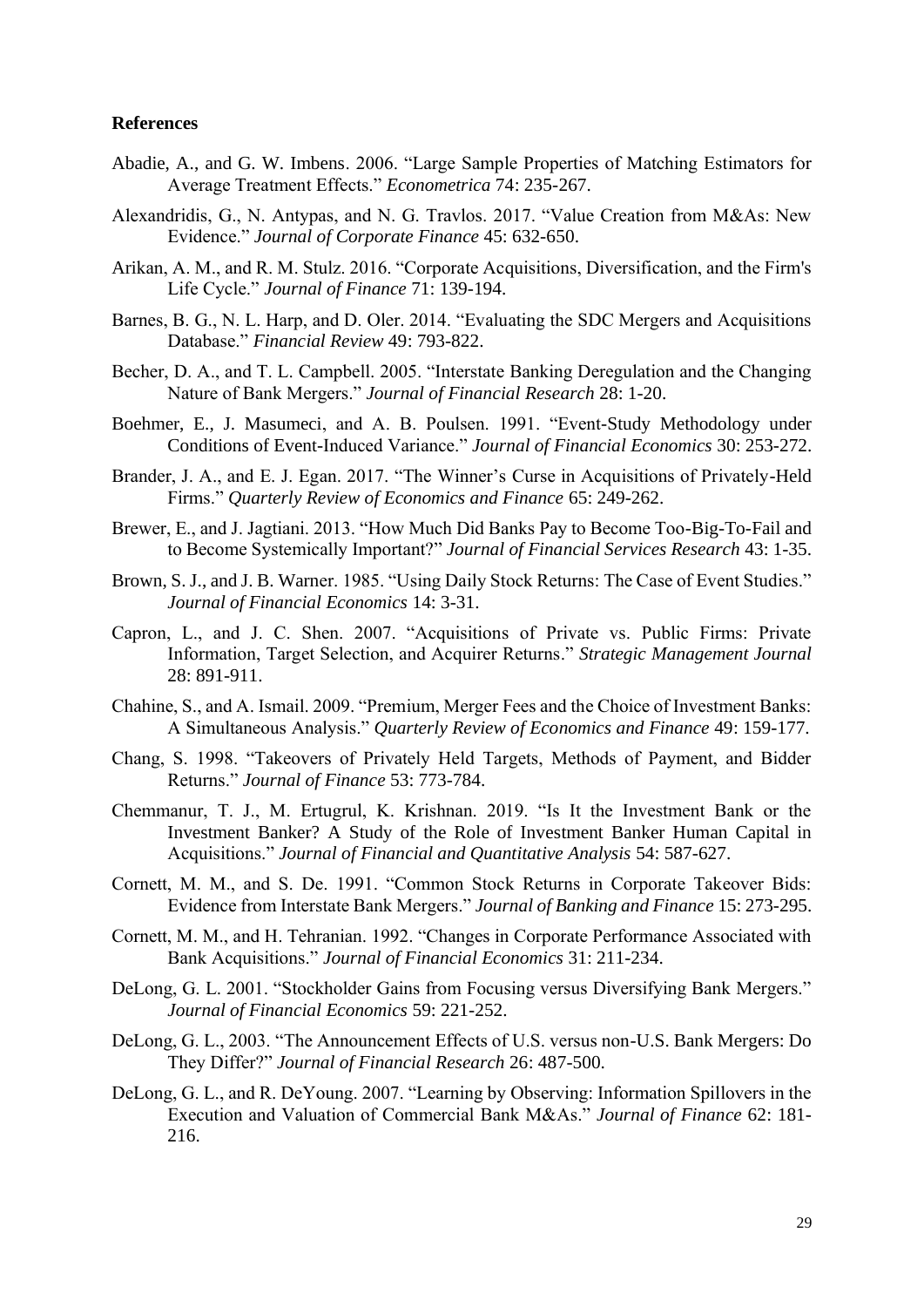- Desai, A. S., and R. D. Stover. 1985. "Bank Holding Company Acquisitions, Stockholder Returns, and Regulatory Uncertainty." *Journal of Financial Research* 8: 145-156.
- Doukas, J., H. Gonenc, and A. Plantinga. 2014. "Private Acquisition Gains: A Contingent Claims Explanation." *European Journal of Finance* 20: 1090-1113.
- Eckbo, B. E., R. M. Giammarino, and R. L. Heinkel. 1990. "Asymmetric Information and the Medium of Exchange in Takeovers: Theory and Tests." *Review of Financial Studies* 3: 651-675.
- Eckbo, B. E. 2009. "Bidding Strategies and Takeover Premiums: A Review." *Journal of Corporate Finance* 15: 149-178.
- Faccio, M., J. J. McConnell, and D. Stolin. 2006. "Returns to Acquirers of Listed and Unlisted Targets." *Journal of Financial and Quantitative Analysis* 41: 197-220.
- Fama, E. F., and K. R. French. 1997. "Industry Costs of Equity." *Journal of Financial Economics* 43: 153-193.
- Fang, L. H. 2005. "Investment Bank Reputation and the Price and Quality of Underwriting Services." *Journal of Finance* 60: 2729-2761.
- Feito-Ruiz, I., A. I. Fernández, and S. Menéndez-Requejo. 2014. "Determinants of the Acquisition of Listed versus Unlisted Firms in Different Legal and Institutional Environments." *Applied Economics* 46: 2814-2832.
- Finnerty, J. D., J. Jiao, and A. Yan. 2012. "Convertible Securities in Merger Transactions." *Journal of Banking and Finance* 36: 275-289.
- Flannery, M. J., S. H. Kwan, and M. Nimalendran. 2004. "Market Evidence on the Opaqueness of Banking Firms' Assets." *Journal of Financial Economics* 71: 419-460.
- Fuller, K., J. Netter, and M. Stegemoller. 2002. "What Do Returns to Acquiring Firms Tell Us? Evidence from Firms That Make Many Acquisitions." *Journal of Finance* 57: 1763- 1793.
- Graham, M., T. S. Walter, A. Yawson, and H. Zhang. 2017. "The Value-Added Role of Industry Specialist Advisors in M&As." *Journal of Banking and Finance* 81: 81-104.
- Golubov, A., D. Petmezas, and N. G. Travlos. 2012. "When It Pays to Pay Your Investment Banker: New Evidence on the Role of Financial Advisors in M&As." *Journal of Finance* 67: 271-311.
- Golubov, A., A. Yawson, and H. Zhang. 2015. "Extraordinary Acquirers." *Journal of Financial Economics* 116: 314-330.
- Gupta, A., and L. Misra. 2007. "Deal Size, Bid Premium, and Gains in Bank Mergers: The Impact of Managerial Motivations." *Financial Review* 42: 373-400.
- Gupta, A., and L. Misra. 2010. "Listing Effects and the Private Company Discount in Bank Acquisitions." *In Handbook of Quantitative Finance and Risk Management*, edited by C. F. Lee, A. C. Lee, and J. Lee, 1427-1443. Boston: Springer.
- Hagendorff, J., and F. Vallascas. 2011. "CEO Pay Incentives and Risk-Taking: Evidence from Bank Acquisitions." *Journal of Corporate Finance* 17: 1078-1095.
- Hansen, R. G. 1987. "A Theory for the Choice of Exchange Medium in Mergers and Acquisitions." *Journal of Business* 60: 75-95.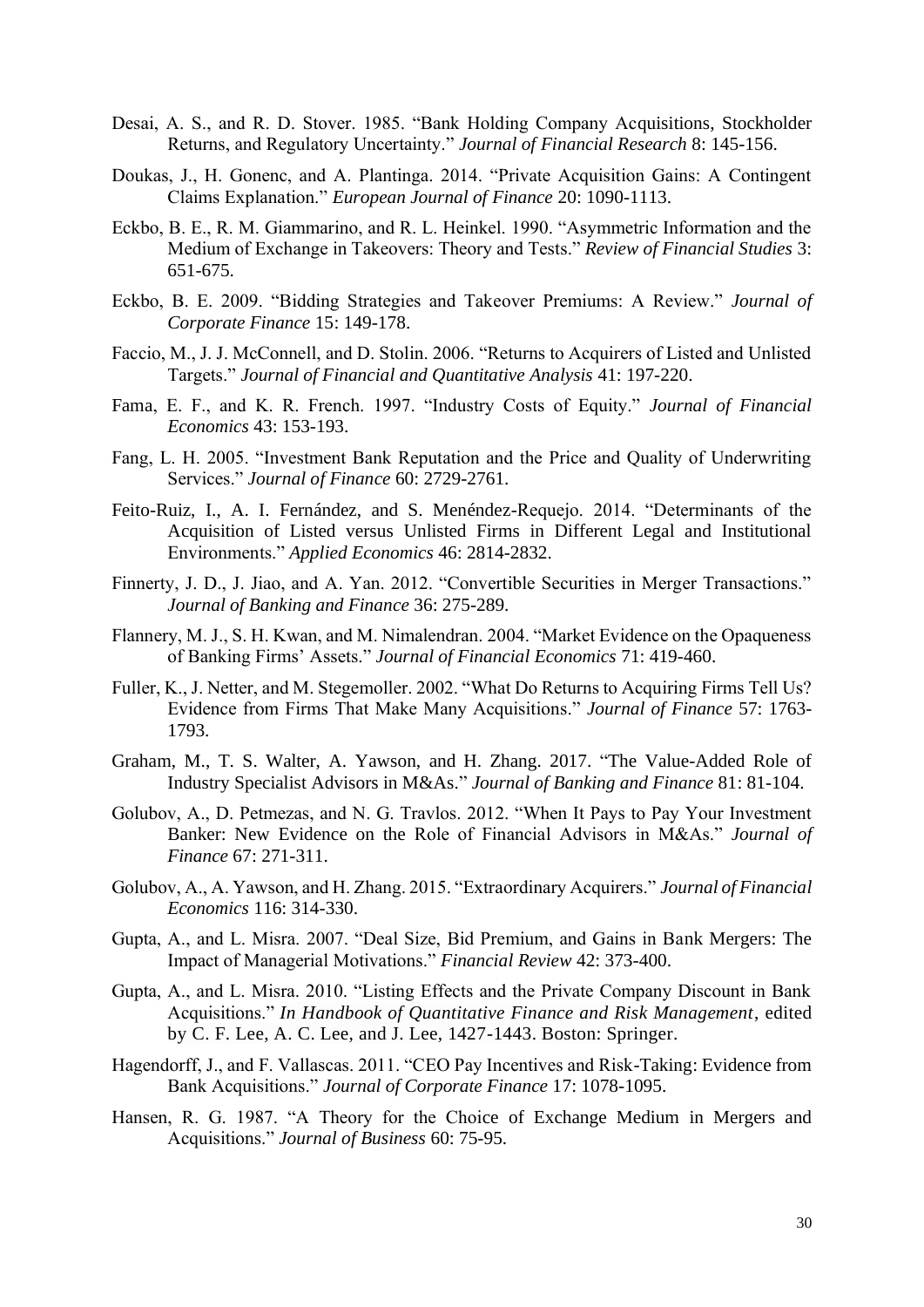- Heckman, J. J. 1979. "Sample Selection Bias as a Specification Error." *Econometrica* 47: 153- 161.
- Heckman, J. J., H. Ichimura, J. Smith, and P. Todd. 1998. "Characterizing Selection Bias Using Experimental Data." *Econometrica* 66: 1017-1098.
- Houston, J. F., and M. D. Ryngaert. 1994. "The Overall Gains from Large Bank Mergers." *Journal of Banking and Finance* 18: 1155-1176.
- Hunter, W. C., and J. Jagtiani. 2003. "An Analysis of Advisor Choice, Fees, and Effort in Mergers and Acquisitions." *Review of Financial Economics* 12: 65-81.
- Ismail, A. 2010. "Are Good Financial Advisors Really Good? The Performance of Investment Banks in the M&A Market." *Review of Quantitative Finance and Accounting* 35: 411- 429.
- James, C. M., and P. Wier. 1987. "Returns to Acquirers and Competition in the Acquisition Market: The Case of Banking." *Journal of Political Economy* 95: 355-370.
- Jensen, M. C., and R. S. Ruback. 1983. "The Market for Corporate Control: The Scientific Evidence." *Journal of Financial Economics* 11: 5-50.
- John, K., S. Freund, D. Nguyen, and G. K. Vasudevan. 2010. "Investor Protection and Cross-Border Acquisitions of Private and Public Targets." *Journal of Corporate Finance* 16: 259-275.
- Leland, B. R., and H. E. Pyle. 1977. "Informational Asymmetries, Financial Structure, and Financial Intermediation." *Journal of Finance* 32: 371-387.
- Leledakis, G. N., and E. G. Pyrgiotakis. 2019. "U.S. Bank M&As in the Post-Dodd–Frank Act Era: Do They Create Value?" *Journal of Banking and Finance*, Forthcoming.
- Luypaert, M., and T. Van Caneghem. 2017. "Exploring the Double‐Sided Effect of Information Asymmetry and Uncertainty in Mergers and Acquisitions." *Financial Management* 46: 873-917.
- Makadok, R., and J. B. Barney. 2001. "Strategic Factor Market Intelligence: An Application of Information Economics to Strategy Formulation and Competitor Intelligence." *Management Science* 47: 1621-1638.
- Martin, K. J. 1996. "The Method of Payment in Corporate Acquisitions, Investment Opportunities, and Management Ownership." *Journal of Finance* 51: 1227-1246.
- Masulis, R. W., C. Wang, and F. Xie. 2007. "Corporate Governance and Acquirer Returns." *Journal of Finance* 62: 1851-1889.
- McLaughlin, R. M. 1992. "Does the Form of Compensation Matter?: Investment Banker Fee Contracts in Tender Offers." *Journal of Financial Economics* 32: 223-260.
- Michel, A., I. Shaked, and Y. T. Lee. 1991. "An Evaluation of Investment Banker Acquisition Advice: The Shareholders' Perspective." *Financial Management* 20: 40-49.
- Mitchell, M. L., and J. H. Mulherin. 1996. "The Impact of Industry Shocks on Takeover and Restructuring Activity." *Journal of Financial Economics* 41: 193-229.
- Moeller, S. B., F. P. Schlingemann, and R. M. Stulz. 2004. "Firm Size and the Gains from Acquisitions." *Journal of Financial Economics* 73: 201-228.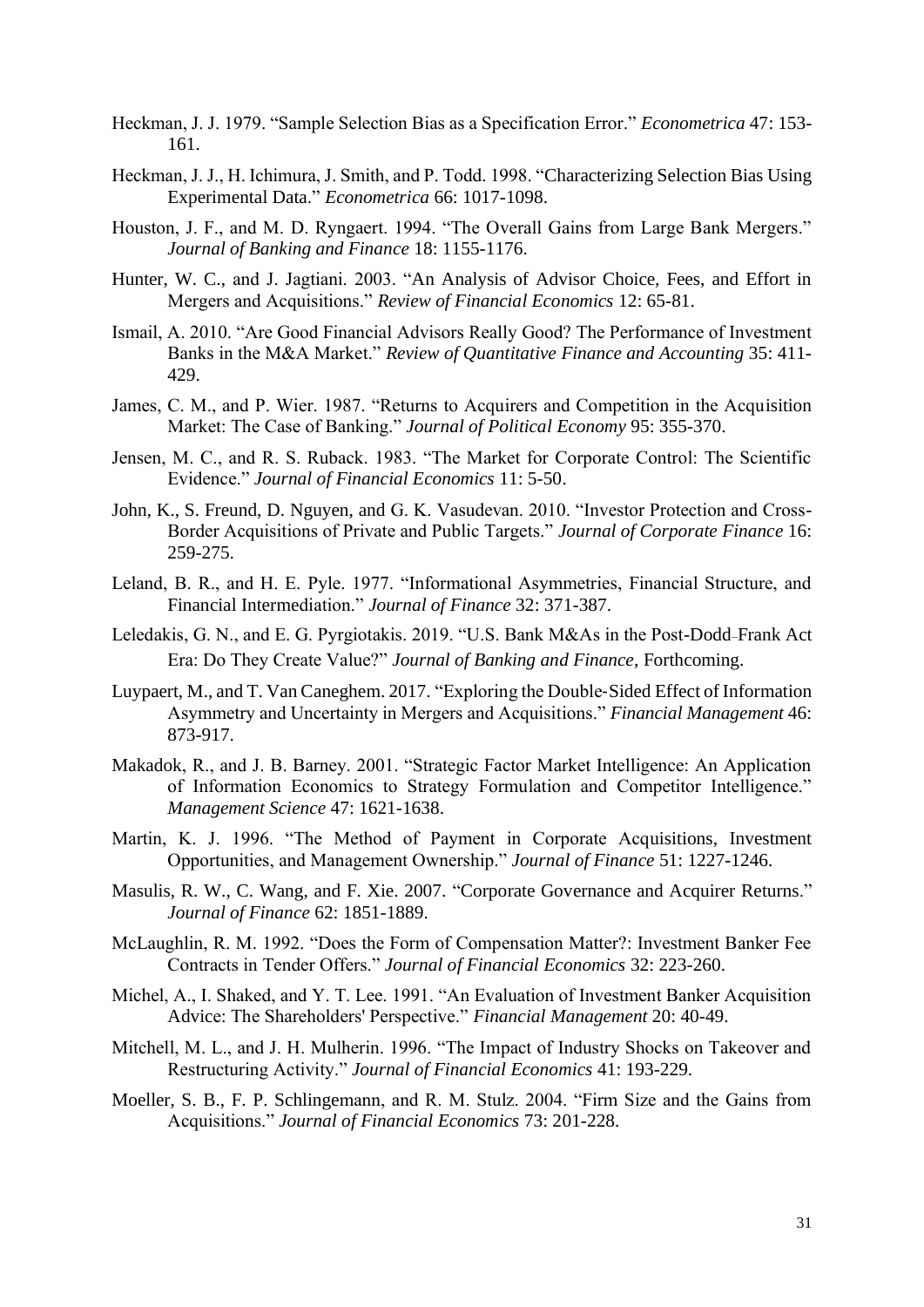- Moeller, S. B., F. P. Schlingemann, and R. M. Stulz. 2007. "How Do Diversity of Opinion and Information Asymmetry Affect Acquirer Returns?" *Review of Financial Studies* 20: 2047-2078.
- Myers, S. C., and N. S. Majluf. 1984. "Corporate Financing and Investment Decisions When Firms Have Information that Investors Do Not Have." *Journal of Financial Economics* 13: 187-221.
- Netter, J., M. Stegemoller, and M. B. Wintoki. 2011. "Implications of Data Screens on Merger and Acquisition Analysis: A Large Sample Study of Mergers and Acquisitions from 1992 to 2009." *Review of Financial Studies* 24: 2316-2357.
- Officer, M. S. 2007. "The Price of Corporate Liquidity: Acquisition Discounts for Unlisted Targets." *Journal of Financial Economics* 83: 571-598.
- Officer, M. S., A. B. Poulsen, and M. Stegemoller. 2009. "Target-Firm Information Asymmetry and Acquirer Returns." *Review of Finance* 13: 467-493.
- Rau, P. R. 2000. "Investment Bank Market Share, Contingent Fee Payments, and the Performance of Acquiring Firms." *Journal of Financial Economics* 56: 293-324.
- Reuer, J. J., and R. Ragozzino. 2008. "Adverse Selection and M&A Design: The Roles of Alliances and IPOs." *Journal of Economic Behavior and Organization* 66: 195-212.
- Schipper, K., and R. Thompson. 1983. "Evidence on the Capitalized Value of Merger Activity for Acquiring Firms." *Journal of Financial Economics* 11: 85-119.
- Servaes, H., and M. Zenner. 1996. "The Role of Investment Banks in Acquisitions." *Review of Financial Studies* 9: 787-815.
- Tanna, S., and I. Yousef. 2019. "Mergers and Acquisitions: Implications for Acquirers' Market Risk." *Managerial Finance* 45: 545-562.
- Travlos, N. G. 1987. "Corporate Takeover Bids, Methods of Payment, and Bidding Firms' Stock Returns." *Journal of Finance* 42: 943-963.
- White, H. 1980. "A Heteroskedasticity-Consistent Covariance Matrix Estimator and a Direct Test for Heteroskedasticity." *Econometrica* 48: 817-838.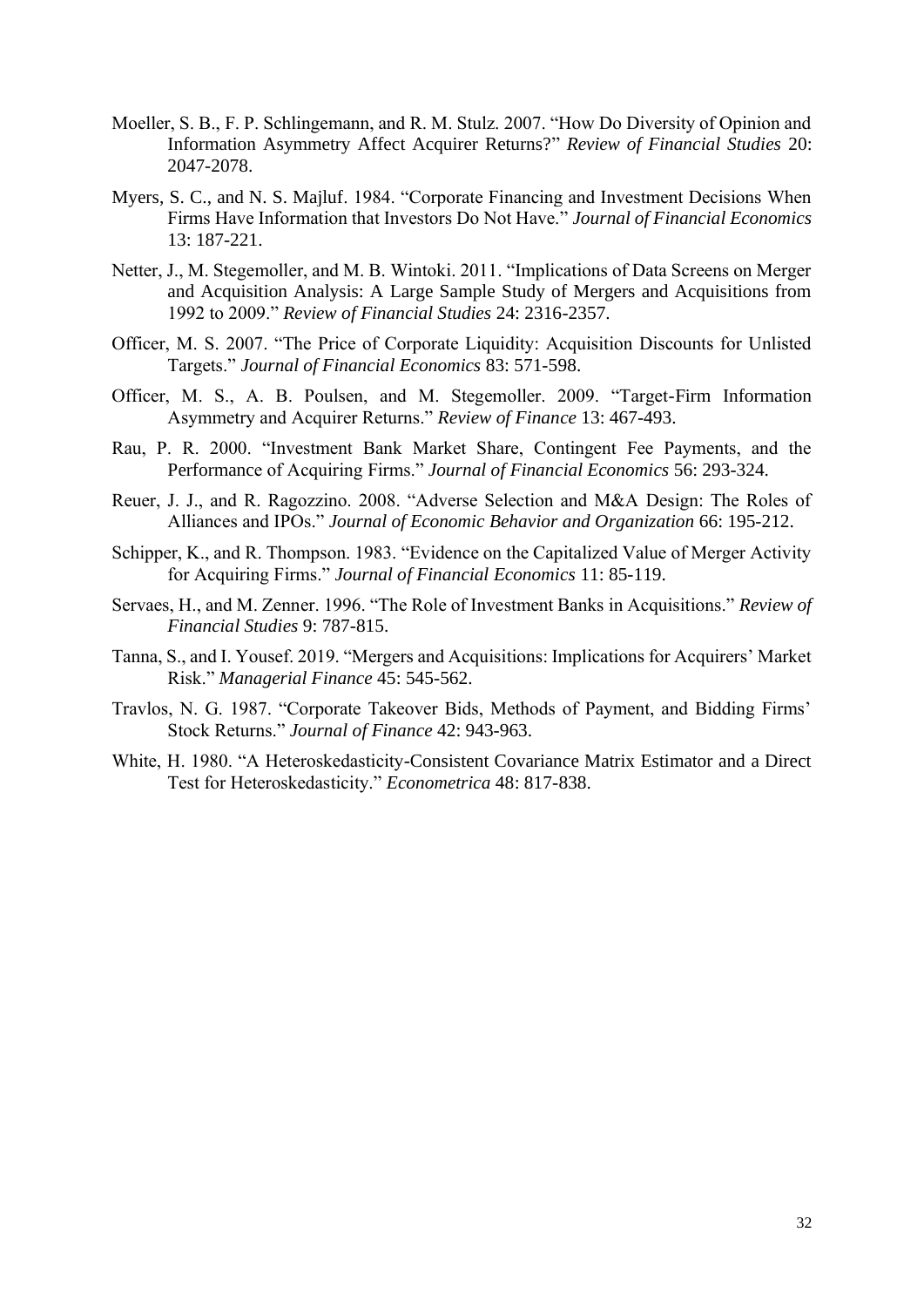## **Appendix: Variable definitions**

## **Inverse mill ratio?**

| Variables                       | Definition                                                                                                                  |
|---------------------------------|-----------------------------------------------------------------------------------------------------------------------------|
| Panel A: Deal characteristics   |                                                                                                                             |
| Private                         | Dummy variable: 1 for acquisitions of privately held targets, and 0                                                         |
|                                 | otherwise.                                                                                                                  |
| <b>State</b>                    | Dummy variable: 1 if both bidder and target are headquartered in the same                                                   |
|                                 | state, and 0 otherwise.                                                                                                     |
| Cash                            | Dummy variable: 1 when the deal is financed purely with cash, and 0<br>otherwise.                                           |
| <b>Stock</b>                    | Dummy variable: 1 when the deal is financed purely with stock, and 0                                                        |
|                                 | otherwise.                                                                                                                  |
| Combo                           | Dummy variable: 1 when the deal is financed with a combination of cash and                                                  |
|                                 | stock, and 0 otherwise.                                                                                                     |
| Relative size                   | The transaction value divided by the market value equity of the bidding                                                     |
|                                 | company 5 days prior to the merger announcement.                                                                            |
| Pooling                         | Dummy variable: 1 if the bidder had used the pooling accounting method to                                                   |
|                                 | incorporate the target into its books, and 0 otherwise.                                                                     |
| Days to completion              | The number of calendar days between the announcement date and the                                                           |
|                                 | completion date.                                                                                                            |
| Transaction value               | The total amount of consideration offered to the target firm, as reported by                                                |
|                                 | Thomson ONE database (in million \$).                                                                                       |
| Panel B: Bidder characteristics |                                                                                                                             |
| Total assets                    | The bidding firm's total assets at year-end prior to the merger announcement                                                |
|                                 | $(in$ million \$).                                                                                                          |
| Market value of equity          | The bidding firm's market value of equity 5 days prior to the merger                                                        |
|                                 | announcement (in million \$).                                                                                               |
| Bidder size                     | The natural logarithm of the bidding firm's total assets at year-end prior to                                               |
|                                 | the merger announcement.                                                                                                    |
| <b>ROA</b>                      | Bidding firms' return on assets (ROA) at year-end prior to the merger                                                       |
|                                 | announcement.                                                                                                               |
| Equity-to-assets                | The ratio of the bidding firms' common equity to total assets at year-end                                                   |
|                                 | prior to the merger announcement.                                                                                           |
| Sigma                           | The standard deviation of the market-adjusted residuals from 210 to 21 days                                                 |
| Occasional                      | prior to the merger announcement.                                                                                           |
|                                 | Dummy variable: 1 for bidders who completed at least 2 acquisitions over a                                                  |
|                                 | three-year window, and 0 otherwise.                                                                                         |
| Mutual                          | Dummy variable: 1 for bidders who acquired both public and private firms<br>during our examination period, and 0 otherwise. |
| Panel C: Financial advisor      |                                                                                                                             |
|                                 | Dummy variable: 1 if the bidding firm had not employed any financial                                                        |
| In-house                        |                                                                                                                             |
|                                 | advisor, and 0 otherwise.                                                                                                   |
| Advisors                        | Dummy variable: 1 if the bidding firm had employed at least one financial<br>advisor, and 0 otherwise.                      |
| Top-tier                        |                                                                                                                             |
|                                 | Dummy variable: 1 for financial advisors that belong to the top-tier group,<br>and 0 otherwise.                             |
| Non-top-tier                    | Dummy variable: 1 for financial advisors that belong to the non-top-tier                                                    |
|                                 | group, and 0 otherwise.???                                                                                                  |
|                                 |                                                                                                                             |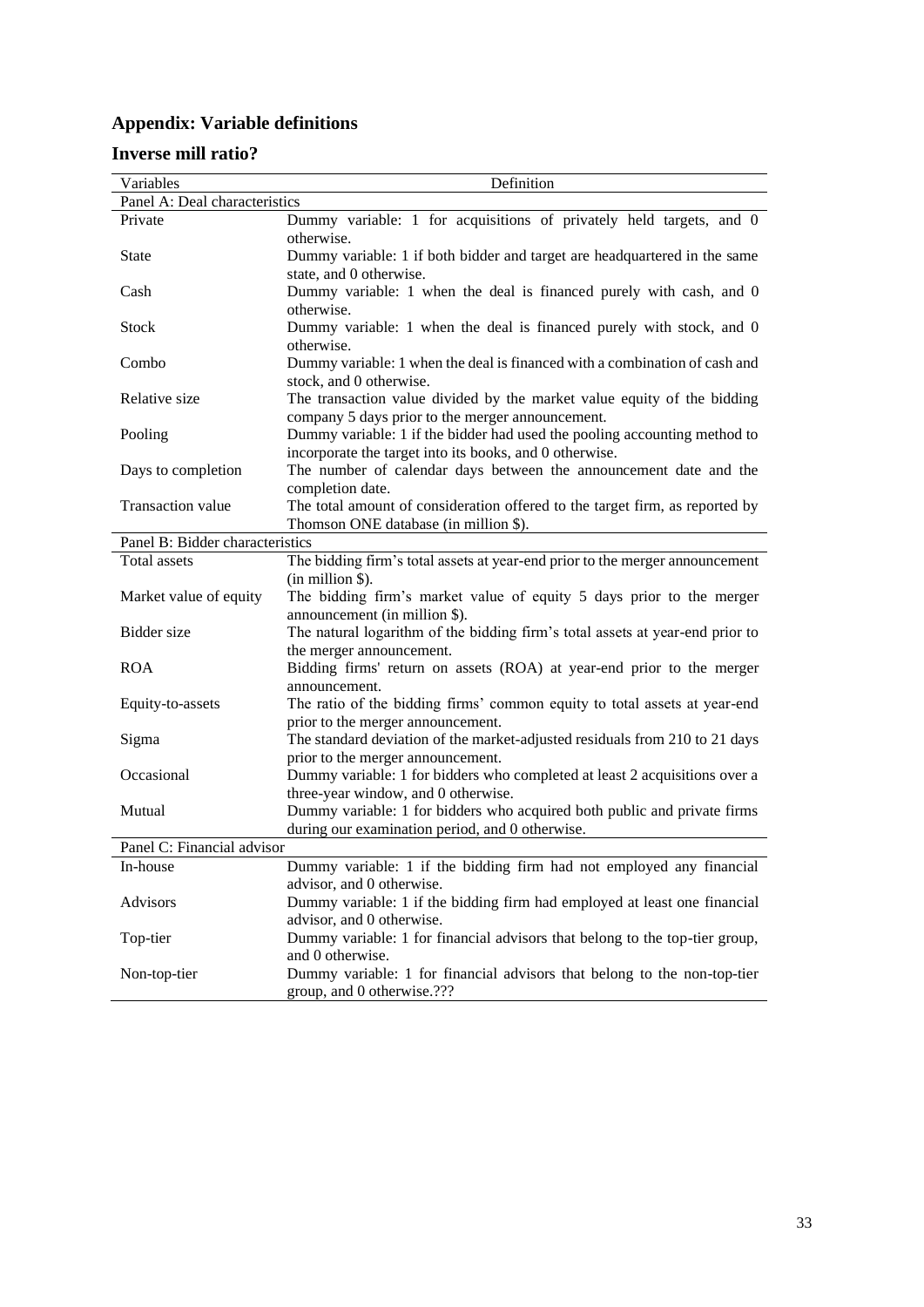Merger size by announcement year and target firm's listing status

This table contains means for the total value of consideration paid by the bidder, excluding fees and expenses, segmented by year and target firm's listing status. All values are adjusted for inflation (in 2015 million \$). The sample consists of all completed M&As by U.S. banking firms, with initial bids announced between January 1, 1984 and December 31, 2015. Bidders are commercial banks with a three-digit primary SIC code equal to 602, or bank holding companies with a four-digit primary SIC code equal to 6712. Targets are comprised of publicly traded or privately held firms. Our final sample consists of 2,008 mergers, where 790 of the targets were listed firms, and 1,218 were private firms. Merger data are collected from Thomson ONE database.

|      | Public    |    | Private |    | Public |           |    | Private |                |
|------|-----------|----|---------|----|--------|-----------|----|---------|----------------|
| Year | Mean      | N  | Mean    | N  | Year   | Mean      | N  | Mean    | N              |
| 1984 | 429.613   | 3  | 47.851  | 24 | 2000   | 1.972.670 | 38 | 47.626  | 32             |
| 1985 | 756.003   | 8  | 90.589  | 10 | 2001   | 872.118   | 28 | 56.250  | 41             |
| 1986 | 990.255   | 10 | 92.047  | 31 | 2002   | 612.720   | 17 | 39.503  | 25             |
| 1987 | 1.067.290 | 16 | 64.141  | 33 | 2003   | 2.279.310 | 35 | 54.819  | 43             |
| 1988 | 529.703   | 6  | 61.128  | 17 | 2004   | 3.092.060 | 42 | 64.876  | 48             |
| 1989 | 549.955   | 18 | 39.801  | 32 | 2005   | 2,643.280 | 22 | 146.115 | 61             |
| 1990 | 64.556    | 8  | 74.228  | 23 | 2006   | 3.390.290 | 23 | 70.395  | 44             |
| 1991 | 1,219.650 | 25 | 38.740  | 23 | 2007   | 746.984   | 27 | 90.926  | 32             |
| 1992 | 437.778   | 32 | 97.507  | 33 | 2008   | 5.225.920 | 16 | 127.439 | 7              |
| 1993 | 420.435   | 42 | 54.932  | 77 | 2009   | 113.747   | 5  | 10.936  | 3              |
| 1994 | 330.703   | 50 | 53.985  | 99 | 2010   | 403.162   | 12 | 18.590  | $\overline{4}$ |
| 1995 | 1.486.200 | 50 | 29.615  | 63 | 2011   | 170.743   | 8  | 35.319  | 10             |
| 1996 | 714.209   | 34 | 58.584  | 66 | 2012   | 419.317   | 16 | 74.815  | 15             |
| 1997 | 2.525.900 | 48 | 83.744  | 90 | 2013   | 339.411   | 18 | 103.108 | 25             |
| 1998 | 3,892.700 | 46 | 76.029  | 88 | 2014   | 254.808   | 24 | 64.390  | 37             |
| 1999 | 1.057.700 | 45 | 57.812  | 47 | 2015   | 602.002   | 18 | 63.555  | 35             |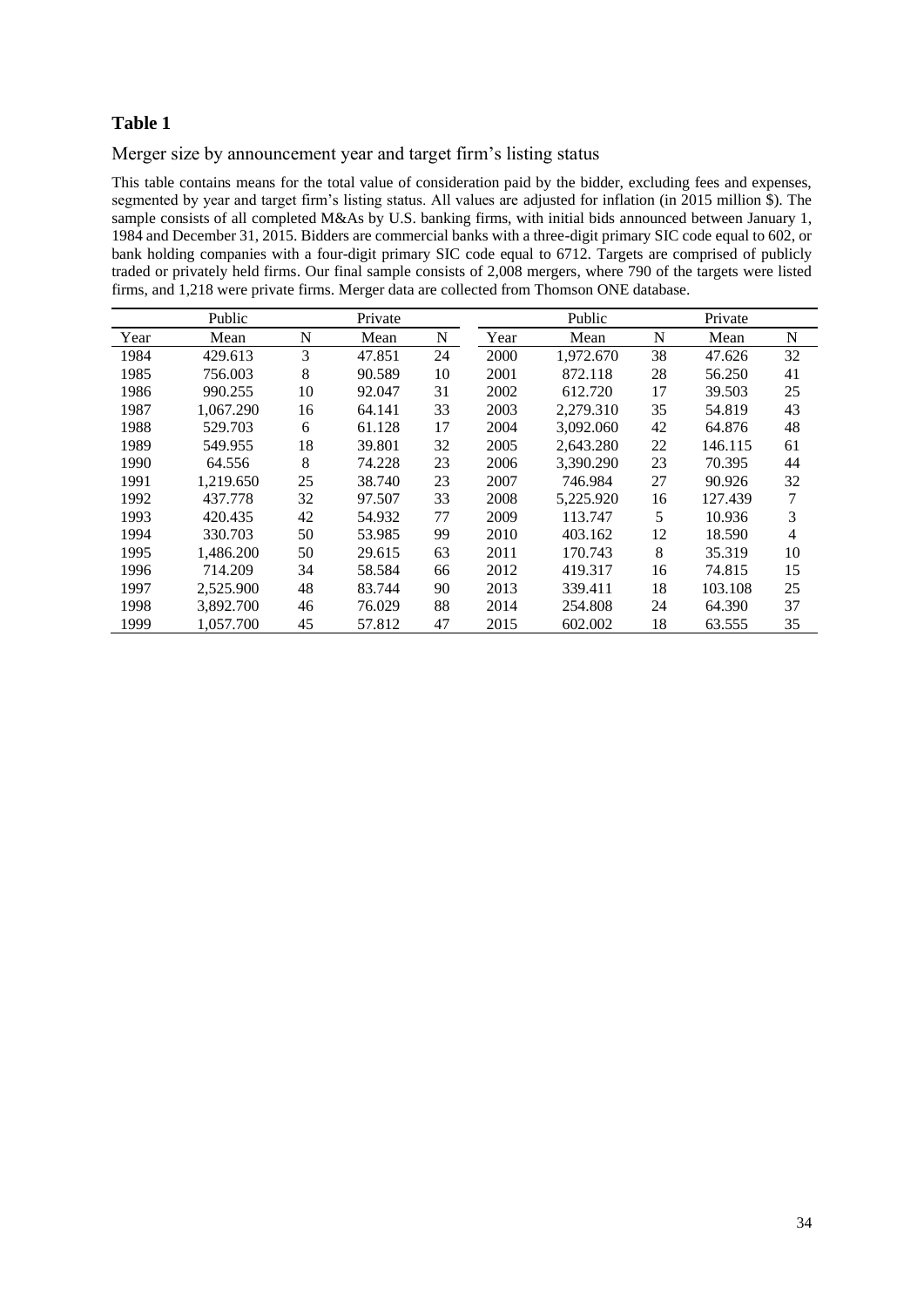## Merger Activity by target firm's

This table reports, by industry of the target firm, the fraction of sample firms that were acquired from 1984 to 2015. Bidders are commercial banks with a three-digit primary SIC code equal to 602, or bank holding companies with a four-digit primary SIC code equal to 6712. Targets are comprised of publicly traded or privately held firms. Target industry data are organized following Fama and French (1997) 48-industry classifications, using four-digit Primary SIC codes. Merger data are obtained from Thomson ONE database.

| <b>Target Industry</b>   | All   | Public | Private |
|--------------------------|-------|--------|---------|
| <b>Personal Services</b> |       |        |         |
| <b>Business Services</b> | 20    |        | 15      |
| <b>Banking</b>           | 1,808 | 730    | 1,078   |
| Insurance                | 17    |        |         |
| <b>Real Estate</b>       |       |        |         |
| Trading                  | 160   | 54     | 106     |
| Total                    | 2.008 | 790    | .218    |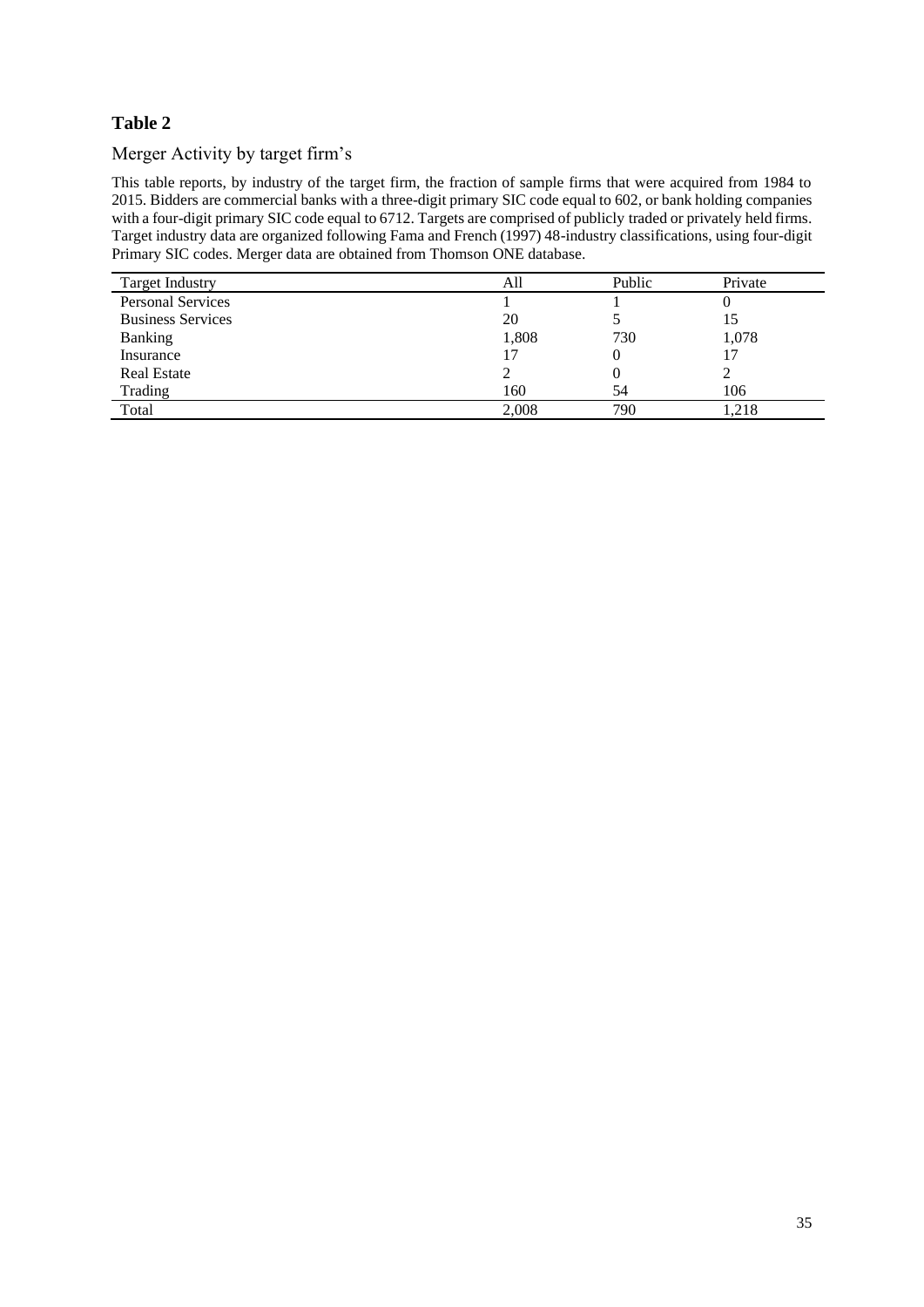Summary statistics by target firm's listing status.

This table summarizes means and medians (in brackets) for all M&As of our sample, segmented by the target firm's listing status. The sample consists of all completed M&As by U.S. banking firms, with initial bids announced between January 1, 1984 and December 31, 2015. Bidders are commercial banks with a three-digit primary SIC code equal to 602, or bank holding companies with a four-digit primary SIC code equal to 6712. Targets are comprised of publicly traded or privately held firms. Panel A displays statistics for bidder-specific variables. Panel B details statistics for deal-specific variables. All variables are defined in the Appendix. Significance for differences in means is based on the *t*-test, assuming unequal variances. Significance for differences in medians is based on the Mann-Whitney test. Significance for differences in proportions is based on the Chi-square test. The symbols \*, \*\*, and \*\*\* denote statistical significance at the 0.10, 0.05 and 0.01 levels, respectively, using a 2-tail test.

|                                     | All         | Public       | Private      | Private – Public   |
|-------------------------------------|-------------|--------------|--------------|--------------------|
| Panel A: Bidder characteristics     | (1)         | (2)          | (3)          | (4)                |
| Total assets (million \$)           | 24,768.880  | 42,977.450   | 12,985.730   | $-29,991.720***$   |
|                                     | [4,811.477] | [9,511.236]  | [3, 281.887] | $[-6,229.349]$ *** |
| Market value of equity (million \$) | 5,653.007   | 9,965.419    | 2,855.958    | $-7,109.461***$    |
|                                     | [1,032.955] | [2, 129.237] | [707.200]    | $[-1,422.037]$ *** |
| <b>ROA</b>                          | 1.058       | 1.036        | 1.073        | 0.037              |
|                                     | [1.049]     | [1.061]      | [1.041]      | $[-0.020]$         |
| Equity-to-assets                    | 0.087       | 0.088        | 0.087        | $-0.001$           |
|                                     | [0.083]     | [0.082]      | [0.083]      | [0.001]            |
| Sigma                               | 0.016       | 0.015        | 0.017        | $0.002***$         |
|                                     | [0.015]     | [0.014]      | [0.015]      | $[0.001]$ ***      |
| Panel B: Deal characteristics       |             |              |              |                    |
| Transaction value (million \$)      | 623.141     | 1,479.740    | 67.547       | $-1,412.193***$    |
|                                     | [59.176]    | [203.706]    | [32.570]     | $[-171.136]$ ***   |
| <b>Relative Size</b>                | 0.226       | 0.351        | 0.145        | $-0.206***$        |
|                                     | [0.100]     | [0.166]      | [0.071]      | $[-0.095]$ ***     |
| Days to completion                  | 174.279     | 191.843      | 162.887      | $-28.956***$       |
|                                     | [162.500]   | [175.000]    | [151.000]    | $[-24.000]$ ***    |
| % of cash deals                     | 21.32       | 11.39        | 27.75        | 16.36***           |
| % of stock deals                    | 51.89       | 59.11        | 47.21        | $-11.90***$        |
| % of combo deals                    | 26.79       | 29.50        | 25.04        | $-4.46**$          |
| % same state deals                  | 49.50       | 45.44        | 52.13        | $6.69***$          |
| % pooling method                    | 23.31       | 27.97        | 20.28        | $-7.69***$         |
| % single bidders                    | 98.86       | 98.10        | 99.92        | 1.82***            |
| % financial advisor used            | 80.98       | 88.70        | 71.56        | $-17.14***$        |
| % top-tier                          | 29.02       | 38.41        | 14.83        | $-23.58***$        |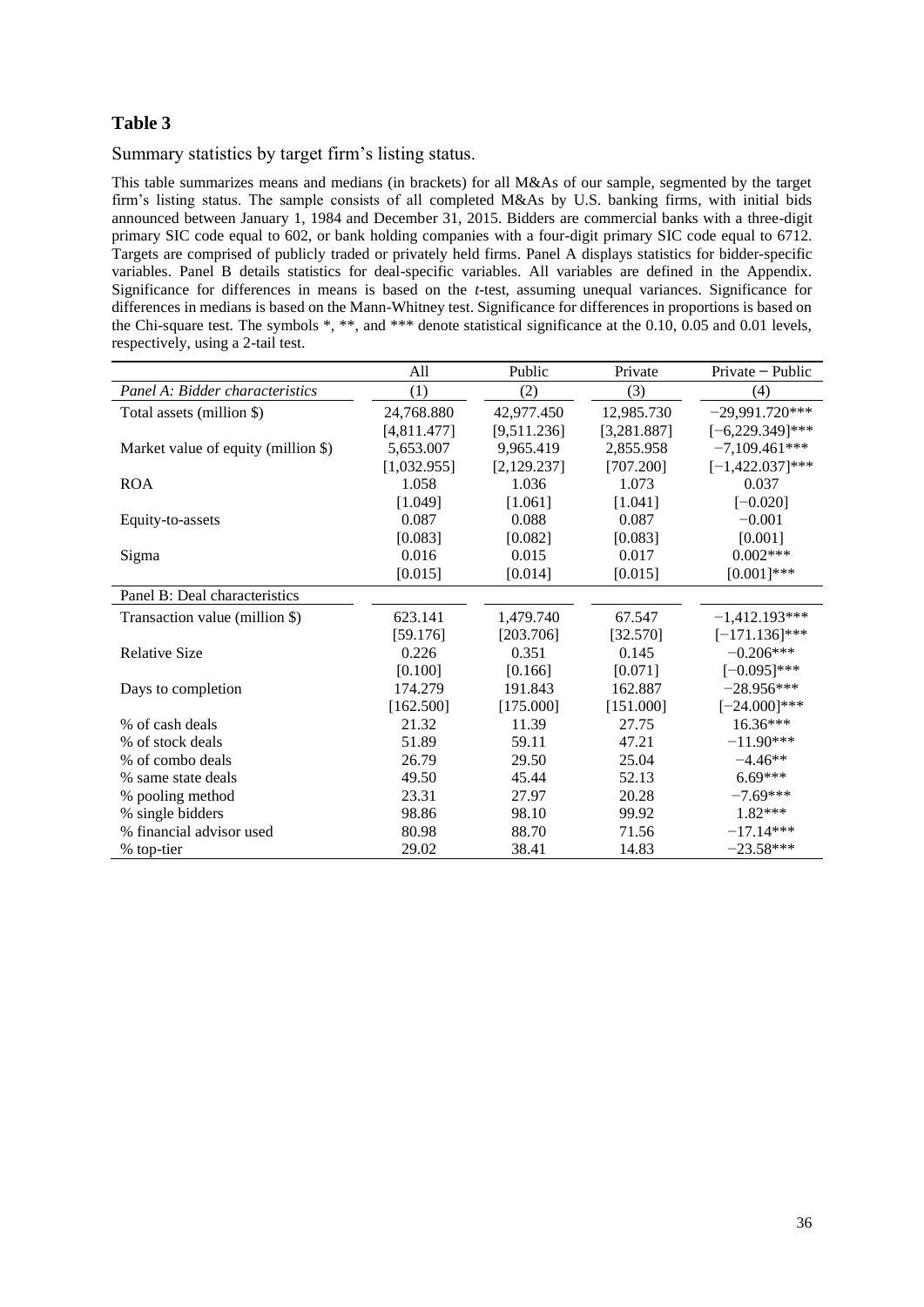## Bidder cumulative abnormal returns around the announcement date

This table illustrates the bidder announcement cumulative abnormal returns. The sample consists of all completed M&As by U.S. banking firms, with initial bids announced between January 1, 1984 and December 31, 2015. Bidders are commercial banks with a three-digit primary SIC code equal to 602, or bank holding companies with a four-digit primary SIC code equal to 6712. Targets are comprised of publicly traded or privately held firms. Abnormal returns are estimated using the market adjusted returns model for a five-day event In Panel A, we report results for the entire sample. In Panel B, results are segmented according to the method of payment. In Panel C, results are segmented based on whether the bidder has used a financial advisor or not. Number of observations is below the reported CARs. Significance for CARs is based on the standardized cross-sectional test. Significance for the mean differences in CARs between private and public offers is based on the *t*-test assuming unequal variances. The symbols \*, \*\*, and \*\*\* denote statistical significance at the 0.10, 0.05 and 0.01 levels, respectively, using a 2-tail test.

| Panel A: Full sample           | All           | Public        | Private      | $Private$ - Public |
|--------------------------------|---------------|---------------|--------------|--------------------|
| All bids                       | $-0.22\%$ *** | $-1.45%$ ***  | $0.57\%***$  | $2.02\%$ ***       |
|                                | 2.008         | 790           | 1.218        |                    |
| Panel B: Method of payment     | All           | Public        | Private      | $Private - Public$ |
| Cash                           | 0.43%         | $-0.18%$      | $0.60\%$ **  | $0.78\%*$          |
|                                | 428           | 90            | 338          |                    |
| <b>Stock</b>                   | $-0.41\%$ *** | $-1.61\%$ *** | $0.56\%**$   | $2.17\%$ ***       |
|                                | 1.042         | 467           | 575          |                    |
| Combo                          | $-0.38\%$ *** | $-1.63\%$ *** | $0.57\%$ **  | $2.20\%$ ***       |
|                                | 538           | 233           | 305          |                    |
| Panel C: Financial advisor use | All           | Public        | Private      | $Private - Public$ |
| In-house                       | $-0.59\%$ **  | $-0.56%$      | $-0.59\%$ *  | $-0.03????$        |
|                                | 187           | 61            | 126          |                    |
| Advisors                       | $-0.56\%$ *** | $-1.90\%$ *** | $1.47\%$ *** | $3.37\%$ ***       |
|                                | 796           | 479           | 317          |                    |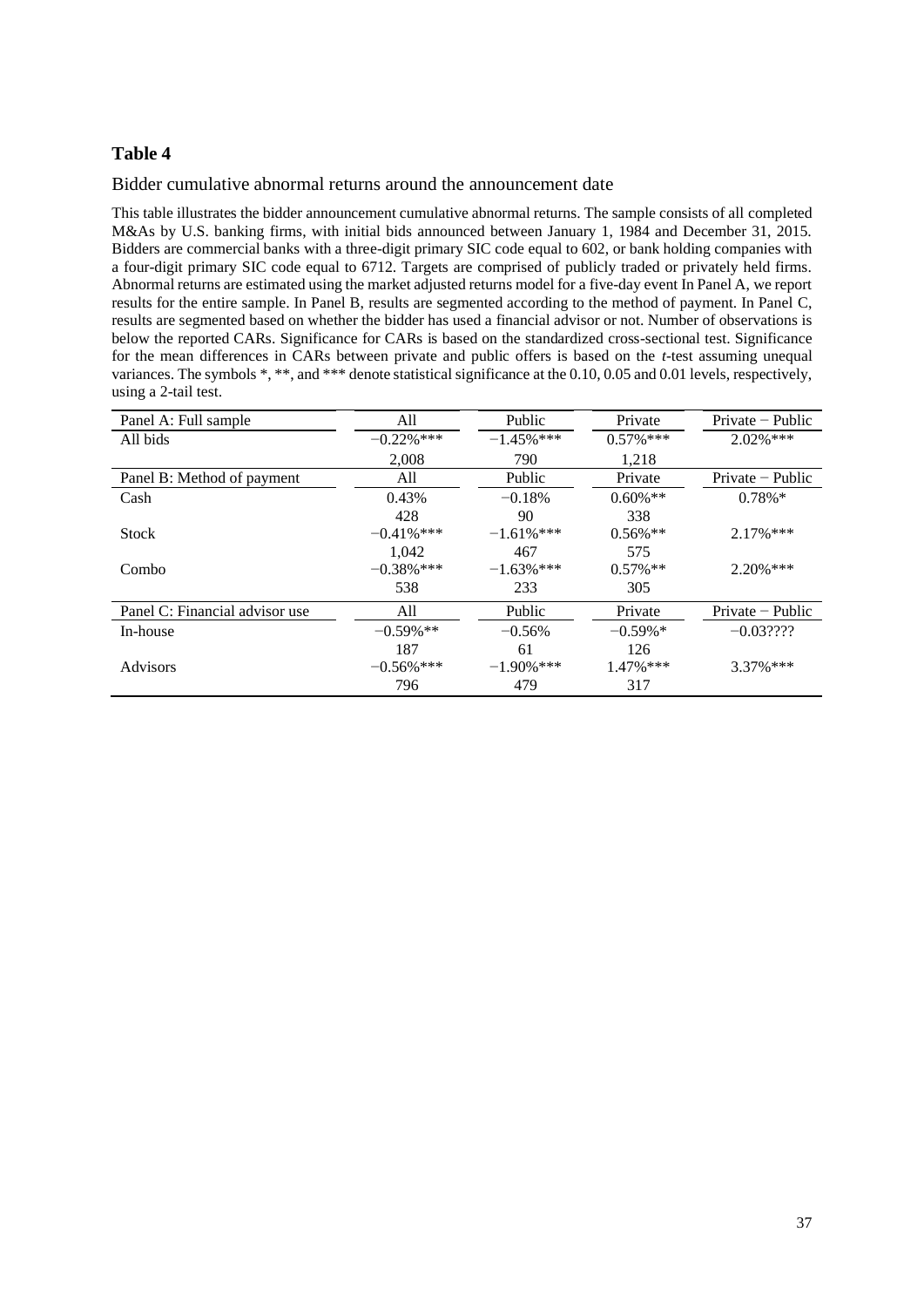## Regression analysis on bidder CARs: Public vs private firms

The sample includes all completed M&As in U.S. banking with initial bids announced between January 1 1984 and December 31 2015. The estimation method is OLS. Models 1 and 2 report results for the entire sample, models 3 and 4 report results for the subsample of public offers and models 5 and 6 report results for the subsample of private offers. All independent variables are defined in the Appendix. All continuous variables are winsorized at 1% and 99% level. Significance is based on White (1980) heteroscedasticity consistent standard errors. The tstatistics are reported in parentheses. The symbols \*, \*\*, and \*\*\* denote statistical significance at the 0.10, 0.05 and 0.01 levels, respectively, using a 2-tail test.

|                         | Full sample |            |             | Public      |           | Private    |
|-------------------------|-------------|------------|-------------|-------------|-----------|------------|
| Variables               | (1)         | (2)        | (3)         | (4)         | (5)       | (6)        |
| Constant                | $-0.014$    | $-0.023$   | $-0.021$    | $-0.018$    | 0.000     | $-0.024$   |
|                         | $(-1.08)$   | $(-0.96)$  | $(-0.91)$   | $(-0.56)$   | (0.03)    | $(-0.92)$  |
| Private                 | $0.015***$  | $0.020***$ |             |             |           |            |
|                         | (6.84)      | (6.06)     |             |             |           |            |
| State                   | 0.001       | 0.005      | 0.001       | 0.005       | 0.001     | 0.006      |
|                         | (0.30)      | (1.63)     | (0.25)      | (1.10)      | (0.35)    | (1.39)     |
| Cash                    | $0.005*$    | 0.006      | $0.011**$   | 0.010       | 0.003     | $-0.000$   |
|                         | (1.94)      | (1.42)     | (2.12)      | (1.30)      | (1.08)    | $(-0.09)$  |
| Stock                   | $0.007**$   | $0.008*$   | $0.008*$    | $0.010*$    | 0.004     | $-0.001$   |
|                         | (2.49)      | (1.87)     | (1.88)      | (1.75)      | (1.29)    | $(-0.25)$  |
| <b>Bidder</b> size      | $-0.001$    | $-0.001$   | $-0.001$    | $-0.001$    | $-0.001$  | $-0.001$   |
|                         | $(-1.41)$   | $(-0.58)$  | $(-0.52)$   | $(-0.33)$   | $(-0.91)$ | $(-0.37)$  |
| Relative size           | $-0.010**$  | $-0.007$   | $-0.014**$  | $-0.006$    | 0.009     | 0.005      |
|                         | $(-2.15)$   | $(-1.17)$  | $(-2.34)$   | $(-0.90)$   | (0.90)    | (0.39)     |
| <b>ROA</b>              | 0.001       | 0.000      | 0.001       | $-0.005$    | 0.002     | $-0.001$   |
|                         | (0.45)      | (0.07)     | (0.22)      | $(-0.95)$   | (0.38)    | $(-0.11)$  |
| Equity-to-assets        | 0.030       | 0.031      | 0.027       | 0.010       | 0.029     | 0.108      |
|                         | (0.58)      | (0.47)     | (0.31)      | (0.10)      | (0.42)    | (1.27)     |
| Sigma                   | $0.578***$  | 0.332      | 0.583       | 0.117       | $0.465*$  | 0.257      |
|                         | (2.59)      | (1.00)     | (1.37)      | (0.20)      | (1.73)    | (0.65)     |
| Pooling                 | $-0.009***$ | $-0.006$   | $-0.016***$ | $-0.018***$ | $-0.003$  | 0.000      |
|                         | $(-3.39)$   | $(-1.25)$  | $(-3.68)$   | $(-3.00)$   | $(-0.96)$ | (0.01)     |
| Days to completion      | 0.000       | 0.000      | 0.000       | $-0.000$    | $-0.000$  | 0.000      |
|                         | (0.67)      | (0.44)     | (0.66)      | $(-0.10)$   | $(-0.20)$ | (1.37)     |
| Occasional              | 0.002       | 0.006      | 0.003       | 0.004       | 0.001     | 0.007      |
|                         | (0.66)      | (1.52)     | (0.67)      | (0.69)      | (0.27)    | (1.47)     |
| Mutual                  | $-0.004*$   | $-0.002$   | 0.000       | 0.003       | $-0.005$  | $-0.002$   |
|                         | $(-1.79)$   | $(-0.67)$  | (0.12)      | (0.58)      | $(-1.64)$ | $(-0.37)$  |
| Advisors                |             | 0.000      |             | $-0.017**$  |           | $0.019***$ |
|                         |             | (0.05)     |             | $(-2.39)$   |           | (3.69)     |
| Top-tier                |             | $-0.002$   |             | 0.002       |           | $-0.008$   |
|                         |             | $(-0.41)$  |             | (0.38)      |           | $(-1.32)$  |
| Year FE                 | Yes         | Yes        | Yes         | Yes         | Yes       | Yes        |
| N                       | 2,008       | 983        | 790         | 540         | 1,218     | 443        |
| Adjusted R <sub>2</sub> | 0.107       | 0.131      | 0.069       | 0.065       | 0.062     | 0.114      |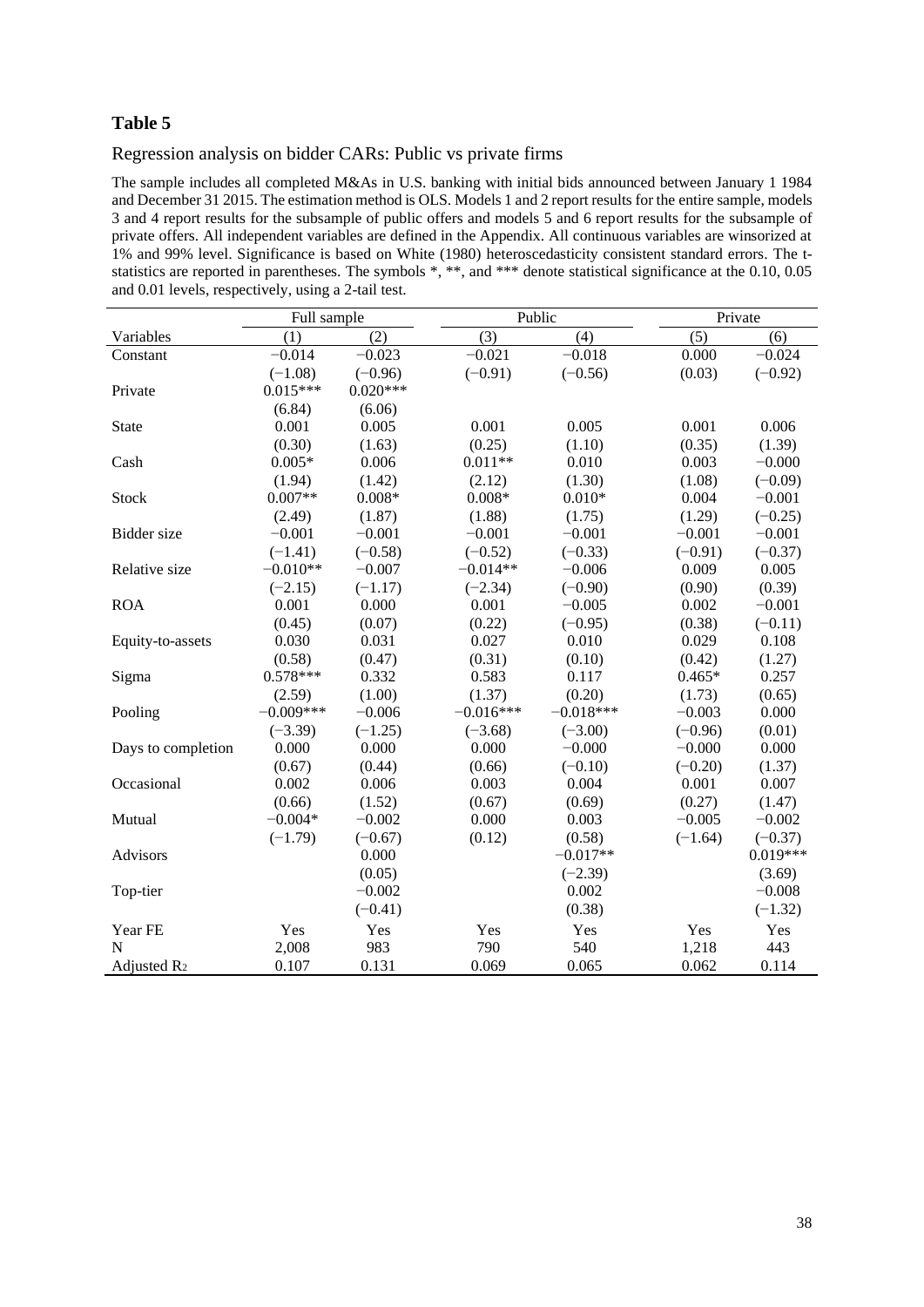## **Table 6** Regression analysis with bidder fixed effects on bidder CARs.

The sample includes all completed M&As in U.S. banking with initial bids announced between January 1 1984 and December 31 2015. All independent variables are defined in the Appendix. All continuous variables are winsorized at 1% and 99% level. Significance is based on White (1980) heteroscedasticity consistent standard errors. The t-statistics are reported in parentheses. The symbols \*, \*\*, and \*\*\* denote statistical significance at the 0.10, 0.05 and 0.01 levels, respectively, using a 2-tail test.

|                               |             | Full sample |            | Advisor reputation |
|-------------------------------|-------------|-------------|------------|--------------------|
| Variables                     | (1)         | (2)         | (3)        | (4)                |
| Constant                      | $-0.022$    | 0.030       | $-0.018$   | 0.011              |
|                               | $(-0.83)$   | (0.55)      | $(-0.78)$  | (0.18)             |
| Private                       | $0.008***$  | $0.009**$   |            |                    |
|                               | (3.26)      | (1.97)      |            |                    |
| <b>State</b>                  | $-0.001$    | 0.003       | 0.005      | 0.002              |
|                               | $(-0.24)$   | (0.71)      | (1.52)     | (0.31)             |
| Cash                          | $0.010***$  | $0.014**$   | $0.014**$  | $0.015*$           |
|                               | (3.33)      | (2.15)      | (2.09)     | (1.89)             |
| Stock                         | $0.008***$  | 0.010       | 0.010      | 0.010              |
|                               | (2.81)      | (1.54)      | (1.55)     | (1.36)             |
| Bidder size                   | 0.002       | $-0.001$    | $-0.001$   | $-0.001$           |
|                               | (0.56)      | $(-0.15)$   | $(-0.58)$  | $(-0.09)$          |
| Relative size                 | $-0.018***$ | $-0.018**$  | $-0.006$   | $-0.018*$          |
|                               | $(-3.17)$   | $(-2.17)$   | $(-1.02)$  | $(-1.96)$          |
| <b>ROA</b>                    | $-0.004$    | $-0.009$    | $-0.000$   | $-0.015$           |
|                               | $(-0.81)$   | $(-1.02)$   | $(-0.00)$  | $(-1.54)$          |
| Equity-to-assets              | 0.074       | 0.016       | 0.031      | $-0.013$           |
|                               | (0.86)      | (0.11)      | (0.47)     | $(-0.08)$          |
| Sigma                         | $0.620*$    | 0.171       | 0.425      | 0.753              |
|                               | (1.87)      | (0.27)      | (1.29)     | (0.96)             |
| Pooling                       | $-0.010***$ | $-0.005$    | $-0.005$   | $-0.010$           |
|                               | $(-3.25)$   | $(-0.83)$   | $(-1.19)$  | $(-1.21)$          |
| Days to completion            | 0.000       | 0.000       | 0.000      | 0.000              |
|                               | (0.27)      | (0.05)      | (0.71)     | (1.23)             |
| Occasional                    | 0.005       | $0.017***$  | $0.006*$   | $0.018***$         |
|                               | (1.54)      | (2.82)      | (1.69)     | (2.73)             |
| Mutual                        | $-0.005$    | $-0.003$    | $-0.002$   | $-0.008$           |
|                               | $(-1.57)$   | $(-0.48)$   | $(-0.44)$  | $(-0.98)$          |
| Advisors                      |             | $-0.003$    |            |                    |
|                               |             | $(-0.43)$   |            |                    |
| Top-tier                      |             | 0.002       |            |                    |
|                               |             | (0.30)      |            |                    |
| Private $\times$ Advisors     |             |             | $0.010**$  |                    |
|                               |             |             | (2.11)     |                    |
| Private $\times$ In-house     |             |             | $-0.001$   |                    |
|                               |             |             | $(-0.18)$  |                    |
| Pubic $\times$ Advisors       |             |             | $-0.012**$ |                    |
|                               |             |             | $(-2.33)$  |                    |
| Private $\times$ Top-tier     |             |             |            | 0.010              |
|                               |             |             |            | (1.03)             |
| Private $\times$ Non-top-tier |             |             |            | $0.014*$           |
|                               |             |             |            | (1.88)<br>0.002    |
| Public $\times$ Top-tier      |             |             |            |                    |
|                               |             |             |            | (0.22)             |
| Year FE                       | Yes         | Yes         | Yes        | Yes                |
| <b>Bidder FE</b>              | Yes         | Yes         | Yes        | Yes                |
| N                             | 2,008       | 983         | 983        | 796                |
| Adjusted R <sub>2</sub>       | 0.221       | 0.242       | 0.245      | 0.289              |

**Table 7**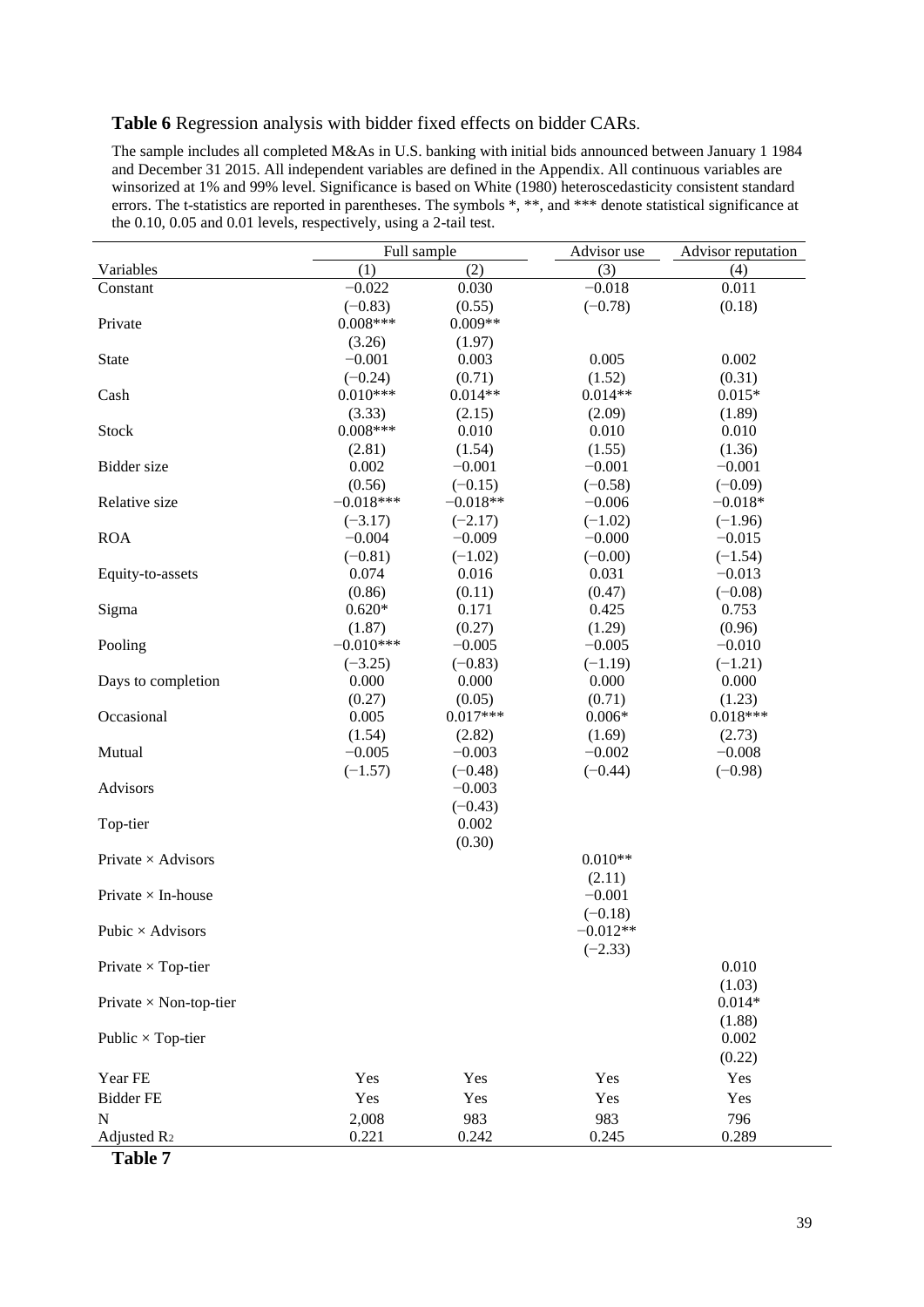## CARs based on propensity score matching

This table illustrates CARs based on propensity scores estimated (PSM) from a probit model. In each model, the dependent variable is a dummy variable that equals 1 for private offers, and 0 for public offers. The sample includes all completed M&As in U.S. banking with initial bids announced between January 1 1984 and December 31 2015. Panel A reports the results of the probit model for the entire sample of 2,008 deals, and for the subsample of 983 deals where information on financial advisor were available on Thomson ONE. Heteroscedasticity-robust *t*-statistics are reported in parentheses. All independent variables are defined in the Appendix. Panel B reports the average treatment effect on the treated (ATT) for each sample. We report PSM results using the closest-neighbor approach. Standard errors for the ATTs are the heteroscedasticity-consistent standard errors outlined in Abadie and Imbens (2006). The symbols \*, \*\*, and \*\*\* denote statistical significance at the 0.10, 0.05 and 0.01 levels, respectively, using a 2-tail test.

| Panel A: Probit models |             |             |
|------------------------|-------------|-------------|
| Variables              | (1)         | (2)         |
| Constant               | 5.516***    | 5.651***    |
|                        | (14.96)     | (10.09)     |
| <b>State</b>           | $-0.147**$  | $-0.369***$ |
|                        | $(-2.03)$   | $(-3.50)$   |
| Cash                   | $0.510***$  | $0.497***$  |
|                        | (4.82)      | (3.23)      |
| <b>Stock</b>           | 0.123       | $-0.095$    |
|                        | (1.43)      | $(-0.77)$   |
| Bidder size            | $-0.499***$ | $-0.511***$ |
|                        | $(-16.12)$  | $(-10.41)$  |
| Relative size          | $-2.503***$ | $-2.032***$ |
|                        | $(-10.70)$  | $(-8.42)$   |
| <b>ROA</b>             | $-0.195*$   | $-0.105$    |
|                        | $(-1.96)$   | $(-0.81)$   |
| Sigma                  | $-0.898$    | 6.000       |
|                        | $(-0.14)$   | (0.73)      |
| Pooling                | $-0.163*$   | $-0.050$    |
|                        | $(-1.86)$   | $(-0.39)$   |
| Days to completion     | $-0.003***$ | $-0.002***$ |
|                        | $(-5.50)$   | $(-2.71)$   |
| Occasional             | 0.098       | $-0.003$    |
|                        | (1.11)      | $(-0.03)$   |
| Mutual                 | 0.131       | 0.027       |
|                        | (1.56)      | (0.24)      |
| Advisors               |             | $-0.445***$ |
|                        |             | $(-3.11)$   |
| Top-tier               |             | 0.056       |
|                        |             | (0.40)      |
| N                      | 2,008       | 983         |
| Pseudo R <sub>2</sub>  | 0.271       | 0.297       |
| Panel B: ATTs          | (1)         | (2)         |
| Private                | 0.57%       | 0.88%       |
| Matched-Public         | $-0.60%$    | $-1.23%$    |
| Difference             | 1.17%**     | 2.11%***    |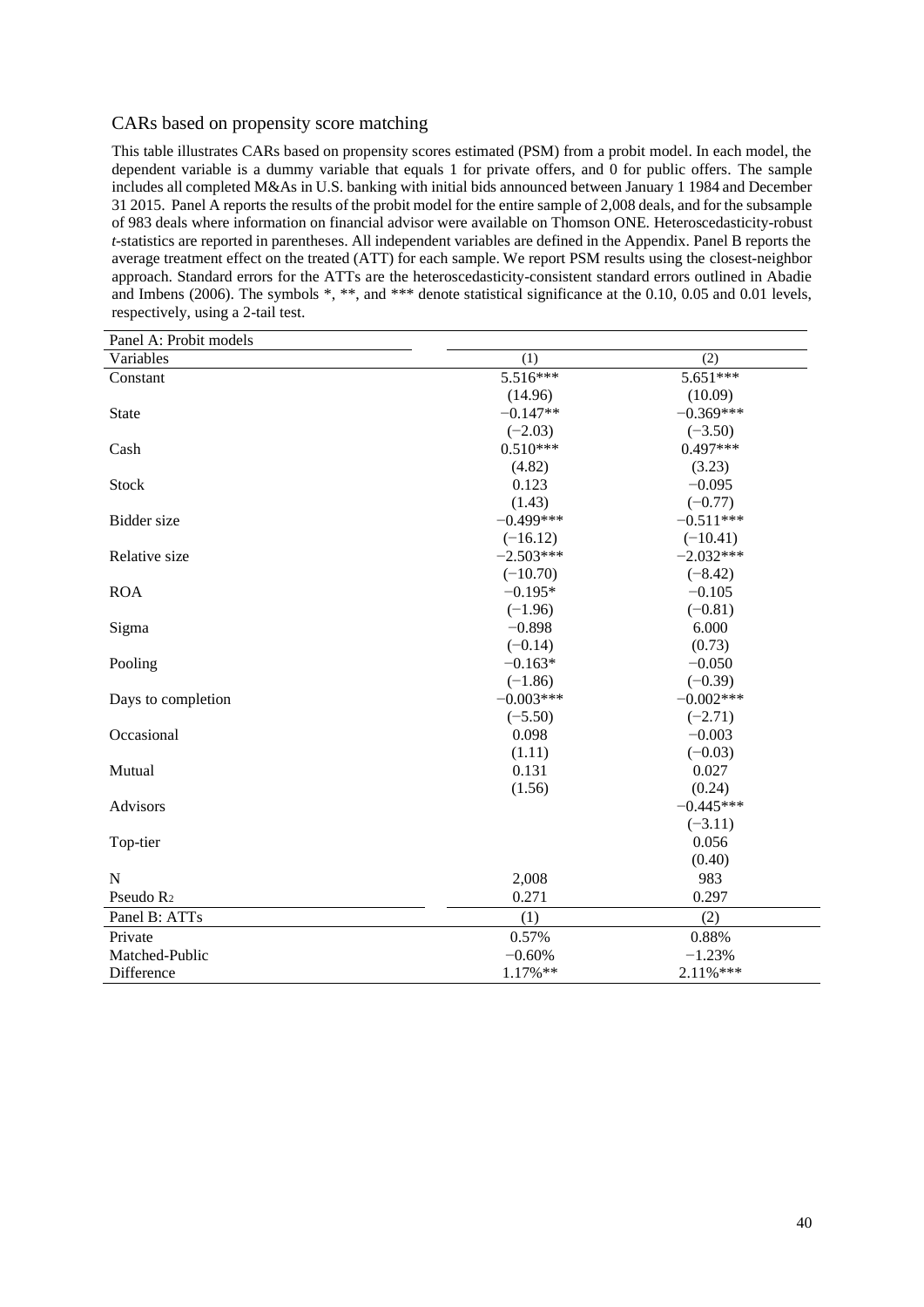## Controlling for financial advisors: Heckman two-step procedure analysis

This table reports the results of the Heckman (1979) two-step procedure to control for sample selection bias. The sample consists of all completed M&As by U.S. banking firms, with initial bids announced between January 1, 1984 and December 31, 2015. Models 1 and 3 report the results of the first-stage selection equation estimated by probit regressions. Models 2 and 4 report the result of the second-stage equation, where the dependent variable is the bidder's five-day CARs and the Inverse Mills ratio accounts for the nonzero mean of error terms. The dependent variable in model 1 equals 1 if the bidder has employed at least one financial advisor, and zero otherwise. The dependent variable in model 3 equals 1 if the bidder has employed a one top-tier financial advisor, and zero if it has employed a non-top tier financial advisor. All continuous variables are winsorized at 1% and 99% level. All independent variables are defined in the Appendix. Significance is based on White (1980) heteroscedasticity consistent standard errors. The t-statistics are reported in parentheses. The symbols  $*, **$ , and \*\*\* denote statistical significance at the 0.10, 0.05 and 0.01 levels, respectively, using a 2-tail test.

|                        |             | Advisor use | Advisor reputation |           |
|------------------------|-------------|-------------|--------------------|-----------|
|                        | Advisor     | CARs        | Top-tier           | CARs      |
| Variables              | (1)         | (2)         | (3)                | (4)       |
| Constant               | $-0.050$    | $-0.034$    | $-5.023***$        | $-0.007$  |
|                        | $(-0.06)$   | $(-1.63)$   | $(-7.98)$          | $(-0.04)$ |
| Private                | $-0.236*$   | $0.026***$  | $-0.110$           | $0.017**$ |
|                        | $(-1.75)$   | (6.09)      | $(-0.81)$          | (2.13)    |
| <b>State</b>           | $0.213*$    | $0.007*$    | 0.000              | 0.004     |
|                        | (1.73)      | (1.85)      | (0.00)             | (0.54)    |
| Cash                   | $-0.774***$ | 0.001       | $-0.279$           | 0.012     |
|                        | $(-3.87)$   | (0.12)      | $(-1.39)$          | (0.85)    |
| Stock                  | $-0.827***$ | 0.005       | $-0.290**$         | $-0.006$  |
|                        | $(-5.16)$   | (0.95)      | $(-2.10)$          | $(-0.63)$ |
| Bidder size            | $0.220***$  | $-0.000$    | $0.524***$         | 0.001     |
|                        | (3.80)      | $(-0.04)$   | (10.87)            | (0.07)    |
| Relative size          | 2.730***    | $-0.004$    | $0.523***$         | $-0.012$  |
|                        | (2.69)      | $(-0.62)$   | (3.14)             | $(-0.77)$ |
| <b>ROA</b>             | $-0.644***$ | $-0.004$    | 0.241              | $-0.012$  |
|                        | $(-3.21)$   | $(-0.90)$   | (1.36)             | $(-1.11)$ |
| Equity-to-assets       | 8.843***    | 0.093       | $-9.227***$        | $-0.048$  |
|                        | (2.68)      | (1.42)      | $(-2.94)$          | $(-0.14)$ |
| Sigma                  | $-14.706$   | 0.455       | $-3.366$           | 0.392     |
|                        | $(-1.55)$   | (1.30)      | $(-0.35)$          | (0.61)    |
| Pooling                | $-0.299**$  | $-0.014***$ | 0.255              | $-0.004$  |
|                        | $(-2.14)$   | $(-2.77)$   | (1.61)             | $(-0.42)$ |
| Days to completion     | $-0.000$    | 0.000       | 0.001              | $-0.000$  |
|                        | $(-0.42)$   | (0.52)      | (0.93)             | $(-0.58)$ |
| Occasional             | $-0.805***$ | 0.005       | 0.103              | 0.010     |
|                        | $(-5.04)$   | (1.14)      | (0.77)             | (1.09)    |
| Mutual                 | 0.056       | $-0.004$    | $0.242*$           | $-0.004$  |
|                        | (0.40)      | $(-1.10)$   | (1.78)             | $(-0.42)$ |
| Inverse Mills ratio    |             | 0.011       |                    | $-0.006$  |
|                        |             | (0.96)      |                    | $(-0.13)$ |
| N                      | 983         | 796         | 796                | 231       |
| Pseudo R2/ Adjusted R2 | 0.305       | 0.113       | 0.335              | 0.035     |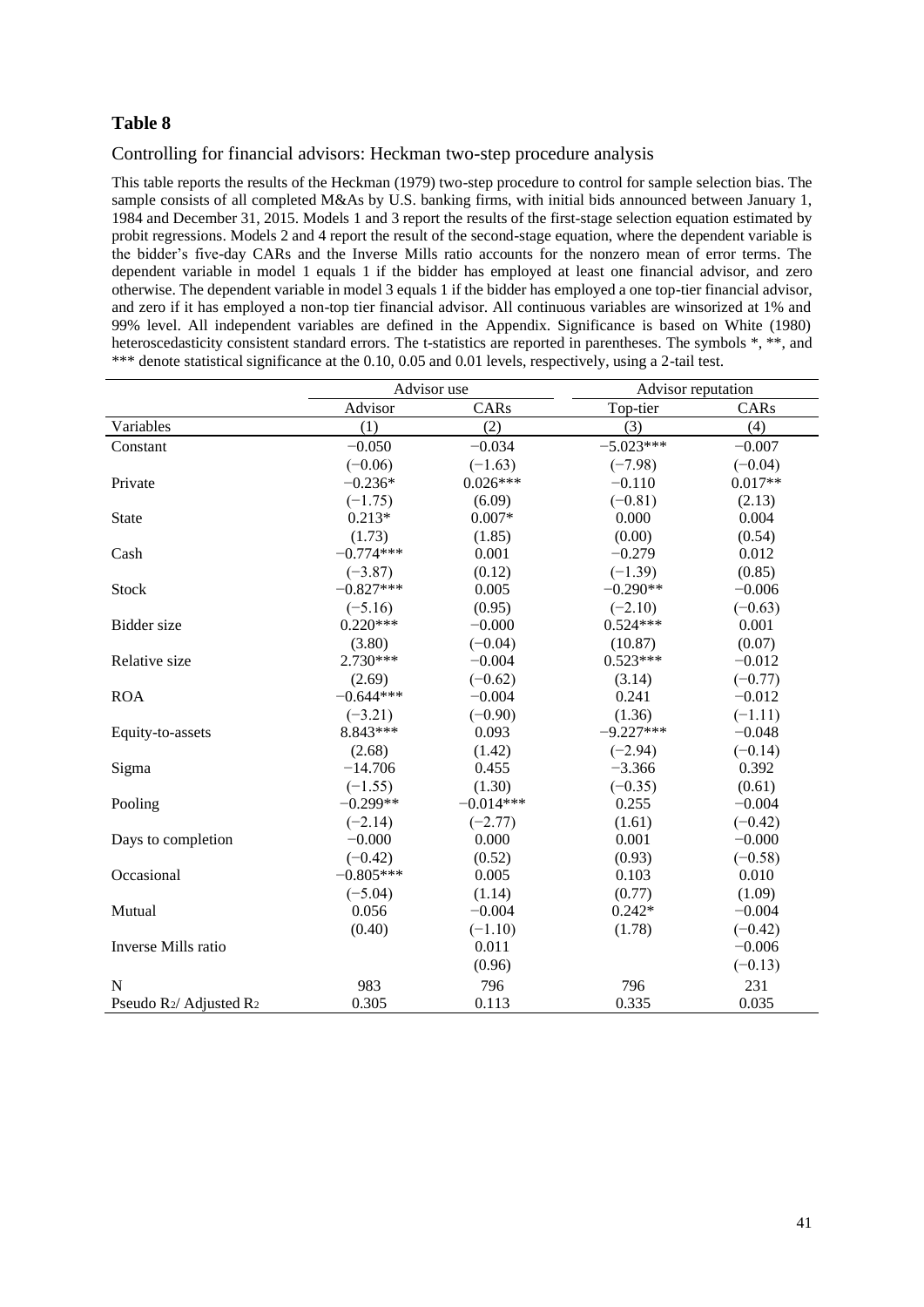## Alternative explanations for the listing effect

This table illustrates acquisition multiples and bidder cumulative abnormal returns for sample which consists of all completed M&As by U.S. banking firms, with initial bids announced between January 1, 1984 and December 31, 2015. Bidders are commercial banks with a three-digit primary SIC code equal to 602, or bank holding companies with a four-digit primary SIC code equal to 6712. Targets are comprised of publicly traded or privately held firms. Abnormal returns are estimated using the market adjusted returns model. Panel A shows the acquisition multiple as reported by Thomson ONE database. The acquisition multiple is defined as the ratio of the bid amount to book value of target equity. PSM-matched multiples are calculated using the propensity score matching approach. Panels B, C, and D report CARs over several event windows. Panel B reports CARs over a (−15, −3) window. Panel C reports CARs over a (−2, +2) window around the completion date. Panel D reports bidder announcement CARs for two different sub-periods: (1) 1984-2009, and (2) 2010-2015, over a (−2, +2) window. Number of observations is below the acquisition multiples and the reported CARs. Significance for CARs is based on the standardized cross-sectional test. Significance for the mean differences in CARs between private and public offers is based on the *t*-test assuming unequal variances. The symbols \*, \*\*, and \*\*\* denote statistical significance at the 0.10, 0.05 and 0.01 levels, respectively, using a 2-tail test.

| Panel A: Acquisition multiples | Public        | Private      | Difference |
|--------------------------------|---------------|--------------|------------|
| Raw                            | 2.19          | 2.18         | $-0.01$    |
|                                | 762           | 278          |            |
| PSM-matched                    | 1.86          | 2.21         | 0.35       |
|                                | 146           | 278          |            |
| Panel B: Run-up                | Public        | Private      | Difference |
|                                | 0.10%         | $0.46\%$ *   | 0.36%      |
|                                | 790           | 1,218        |            |
| Panel C: Completion CARs       | <b>Public</b> | Private      | Difference |
|                                | $0.32\%*$     | 0.10%        | $-0.20%$   |
|                                | 789           | 1,154        |            |
| Panel D: Post-2009 effect      | Public        | Private      | Difference |
| 1984 - 2009                    | $-1.62%$ ***  | $0.45\%$ *   | $2.07***$  |
|                                | 694           | 1,092        |            |
| $2010 - 2015$                  | $-0.24%$      | $1.65\%$ *** | 1.89%***   |
|                                | 96            | 126          |            |